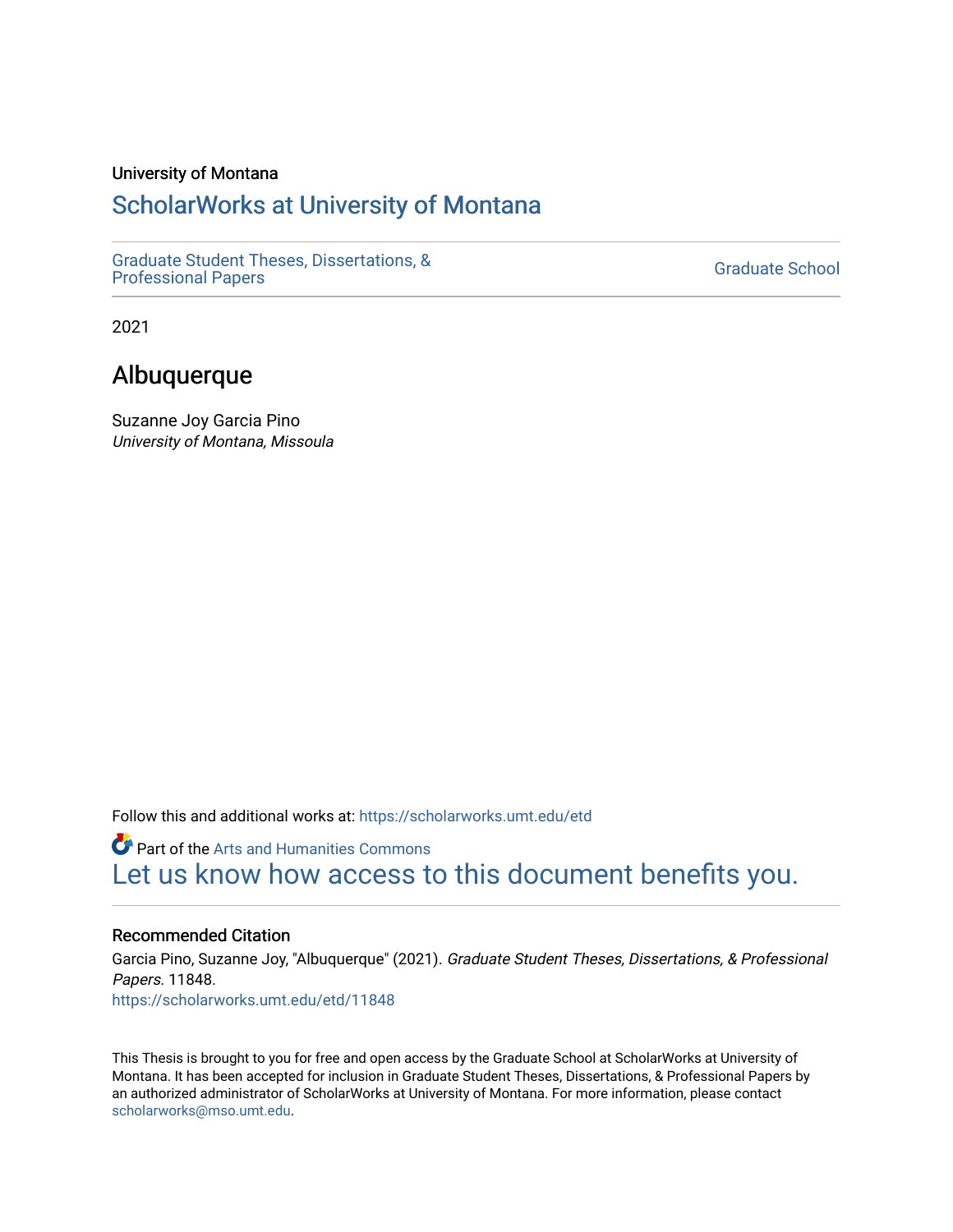ALBUQUERQUE By Suzanne Joy Garcia Pino Bachelor of Arts in Fine Art, University of New Mexico, Albuquerque, New Mexico, 2002

> Thesis presented in partial fulfillment of the requirements for the degree of Master of Fine Arts in Creative Writing (Nonfiction)

> > The University of Montana Missoula, MT December 2021

Approved by: Scott Whittenberg, Dean of the Graduate School Graduate School

> Judy Blunt, Chair English

> > Katie Kane English

Mark Sundeen Environmental Studies

> Emily Ruskovich English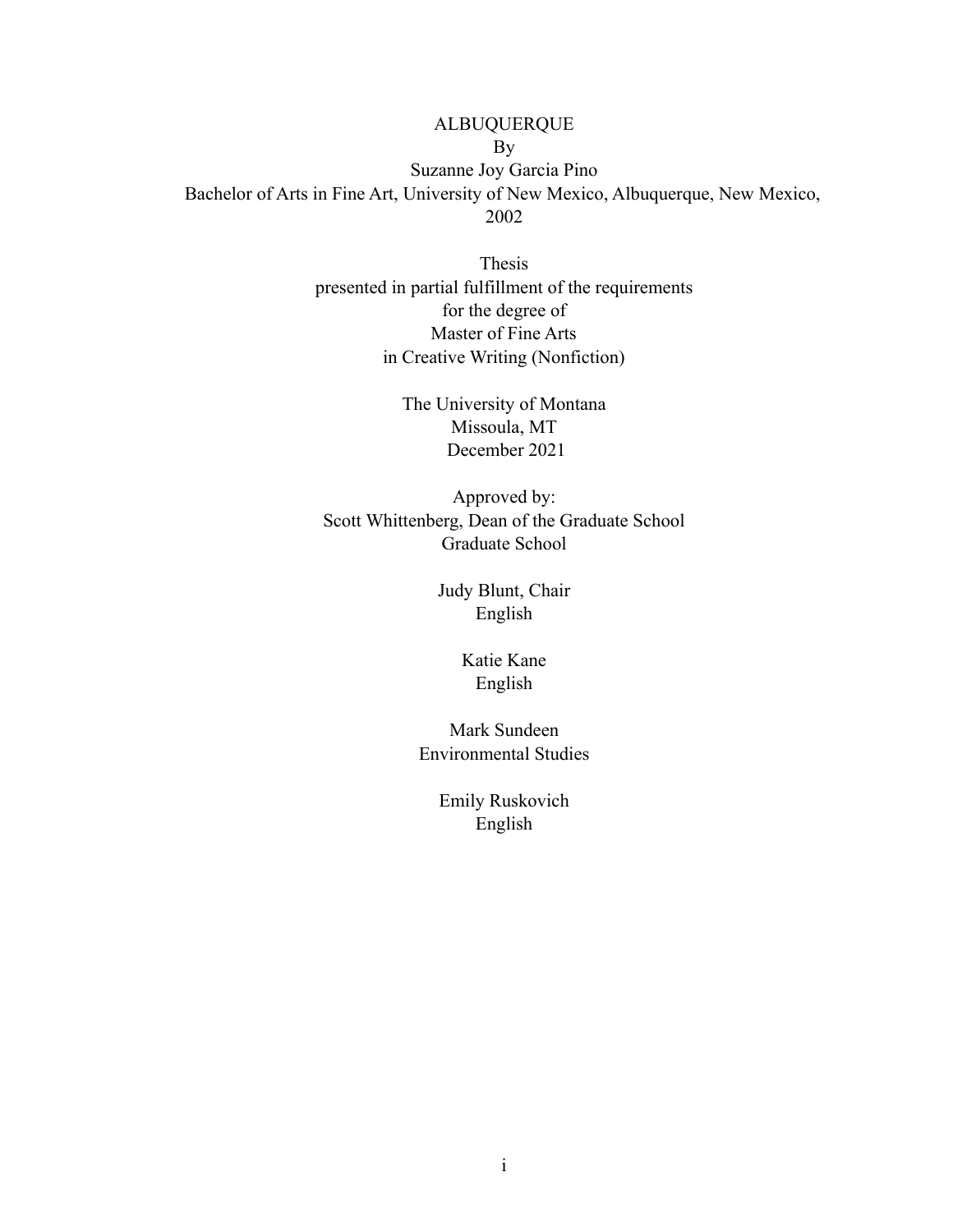# © COPYRIGHT

by

Suzanne Joy Garcia Pino

2021

All Rights Reserved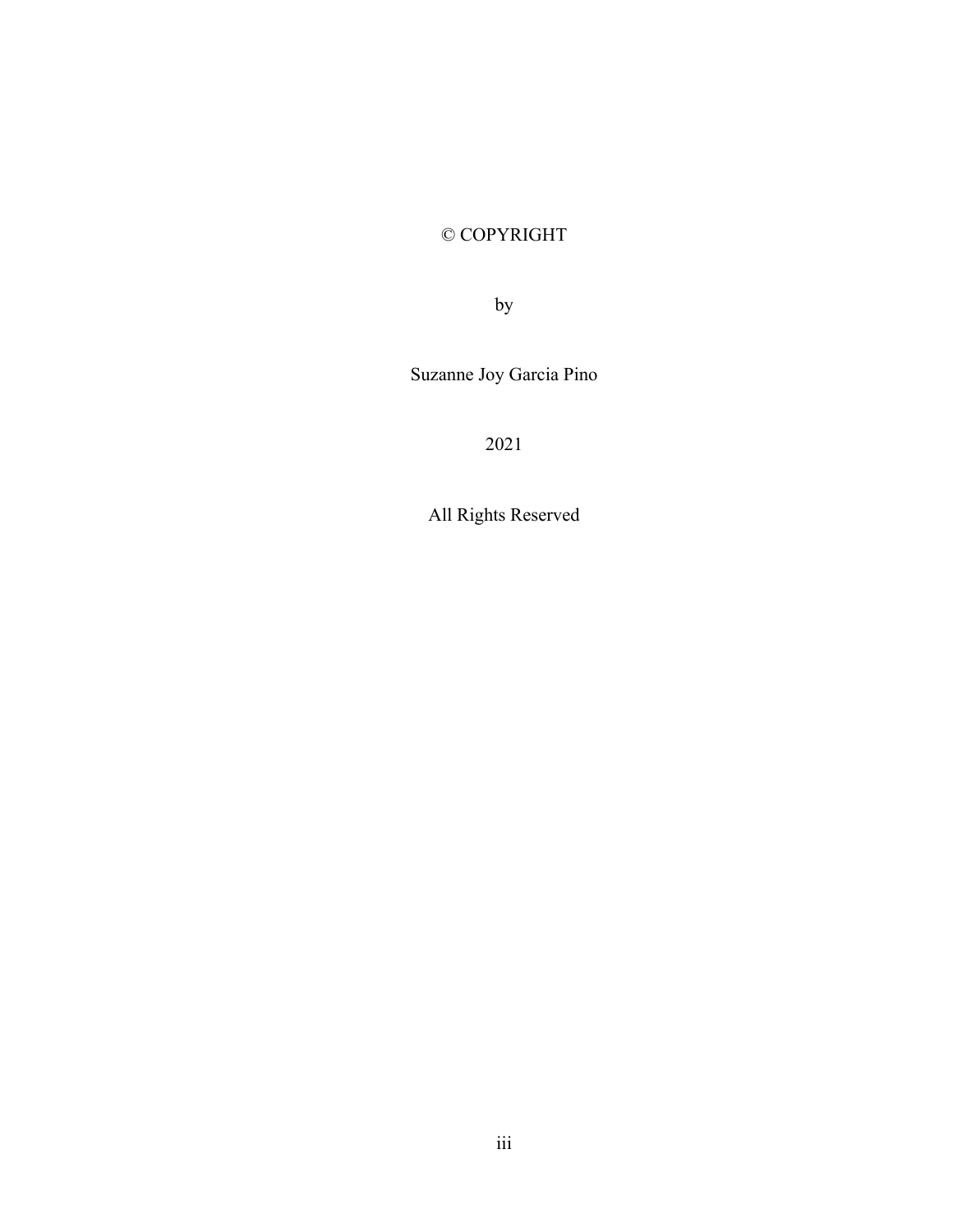Garcia Pino, Suzanne, MFA, Fall 2021 Creative Writing

## Albuquerque

#### Chairperson: Judy Blunt

This story is about living in Albuquerque, New Mexico in 2017 as a mixed-race woman with Hispanic, European, and Indigenous Mexican and Puebloan ancestry. Albuquerque seeks to understand how marginalized cultures become subsumed and ultimately lost by the dominate culture. As a child of mixed heritage, I am interested in the internalization of this cultural disappearance, and all the subtle yet profound choices my ancestors have made: my grandparents refused to teach Spanish to their children so they would fit in better with the whites, my Indian great grandfather fled Mexico, leaving behind his tribe and culture, never to return. My pueblo ancestry is long lost and never talked about; instead, stories of Spanish conquistadors and rich merchants are the favored family lore. Albuquerque is also a focus on place, and what it means to feel like you and the place you came from are inextricably linked, and when one suffers, so does the other, and when one is parched, baffled, and wounded, so is the other.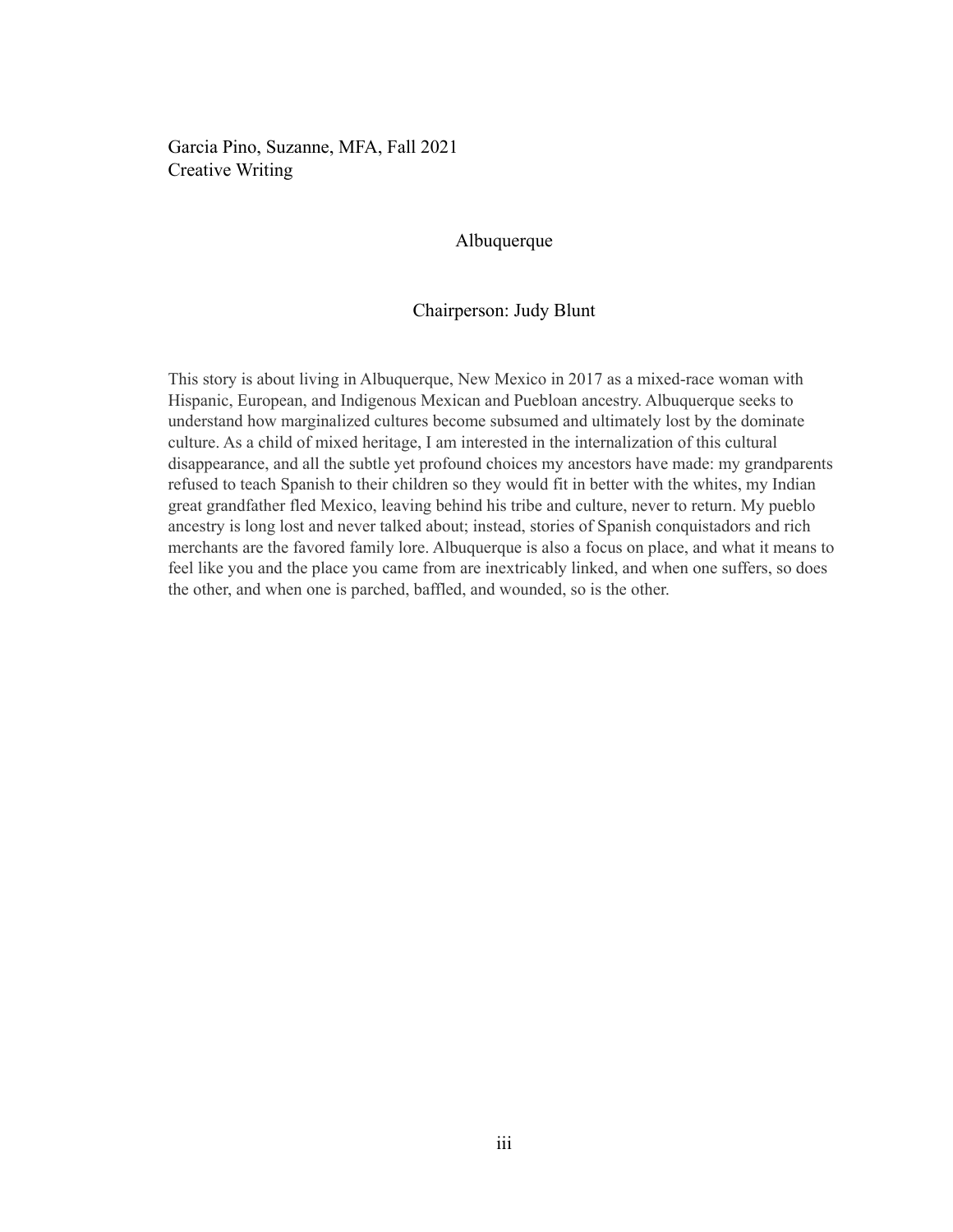prologue

Spiritual bottom is as much a place as anywhere. In the early part of 2017 I had a psychotic breakdown. I was living in Albuquerque, New Mexico, at the time. I have never been good with boundaries between myself and the world, but that year my heart felt especially tender. That was the year I attended a wedding of a friend who married a young Mexican man worried about deportation. They were 26, deeply in love, and when they kissed, all of us attending the ceremony felt we were witnessing, participating in, some sacred, love-fueled resistance. That was the year I made my husband pull over to help a stumbling man whose blood was running down his body in dark, thick crimson rivulets from the fresh gaping wound on his forehead. Twice he asked for a ride home, and twice attempted to climb into the backseat alongside my children, their little features frozen in terror; and so, determining that he was physically capable of getting himself home, we left the bloody man curbside. He is one of many experiences polarized between love and violence for me that year and at the time I couldn't say which was the more beautiful of the two. One scarce, the other abundant; both exhilarating. They held my interest like a bloodhound to any strong smell.

I came to New Mexico through my father's paternal bloodline, the Garcias, 14 generations ago. In the mid-16th century, my ancestor sailed by ship, bearing the Spanish flag to the New World alongside explorer Francisco Vázquez de Coronado. They landed in Central Mexico and headed north along the Rio Grande looking for gold and whatever else they deemed valuable. They travelled on horseback, carrying swords and matchlock muskets, their bodies protected by heavy steel armor and thick, layered leather. They moved over spans of useless sediment where spindly cacti sprung from the ground like skeletal fingers pointing to god, and around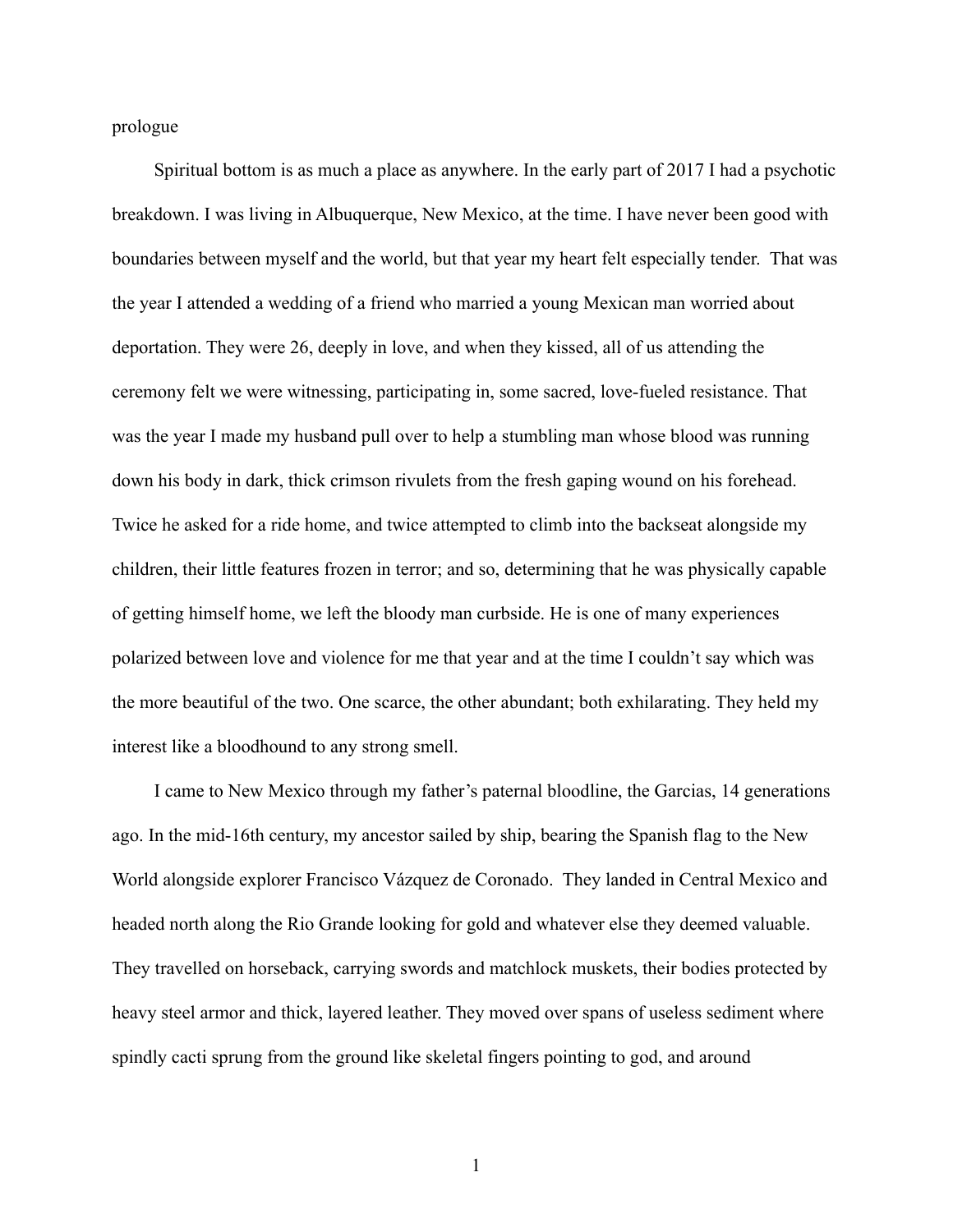impenetrable scrub, rocks, and canyons. Eventually they reached the valleys of the northern Chihuahuan Desert's rich, soft earth where maize, squash, and beans were grown by people who had lived there for so long their creation stories were of this land, because they were forged by the land, and they were the land and the land was them. They greeted the newcomers. In return, Coronado and his men took their bodies, their lives, their resources. In their bodies the Spaniards only saw darkness and savagery and so the Spaniards used their power darkly, savagely.

I came through my father's maternal bloodline, the Romeros, who in the early-17th century, left their homes in Mexico City to help establish new Spanish territories to the north. They traveled with priests, exalters and adorers of a monotheistic god made in their own image whose great promise was to reward unflinching devotion with wealth, so long as his worshipers could think like wealth, to only love *more* and *never enough*. They travelled with farmers, who planted wheat and barley seeds carried over from Europe. Don Juan de Oñate led the expedition; he claimed the land for Spain, divvied out its management to the men that served under him, and made slaves of the peoples who had always lived there. Bodies to work or to fuck or to love. Bodies to manage. Bodies to murder. They built churches and showed the people how to worship their new god, in their new miserable kingdom. And when the people protested, their limbs were severed from their bodies so that they might better understand the rawer dimensions of such divine love.

The children of these early Spanish colonizers eventually grew rich. Their children grew richer. In the 19th century my ancestor, Don Miguel Romero, discovered gold deep in the Ortiz mountains outside of Santa Fe, and the scars he left on the mountainside from mining his treasure are visible to this day. Don Miguel's money made more money. He built roads and train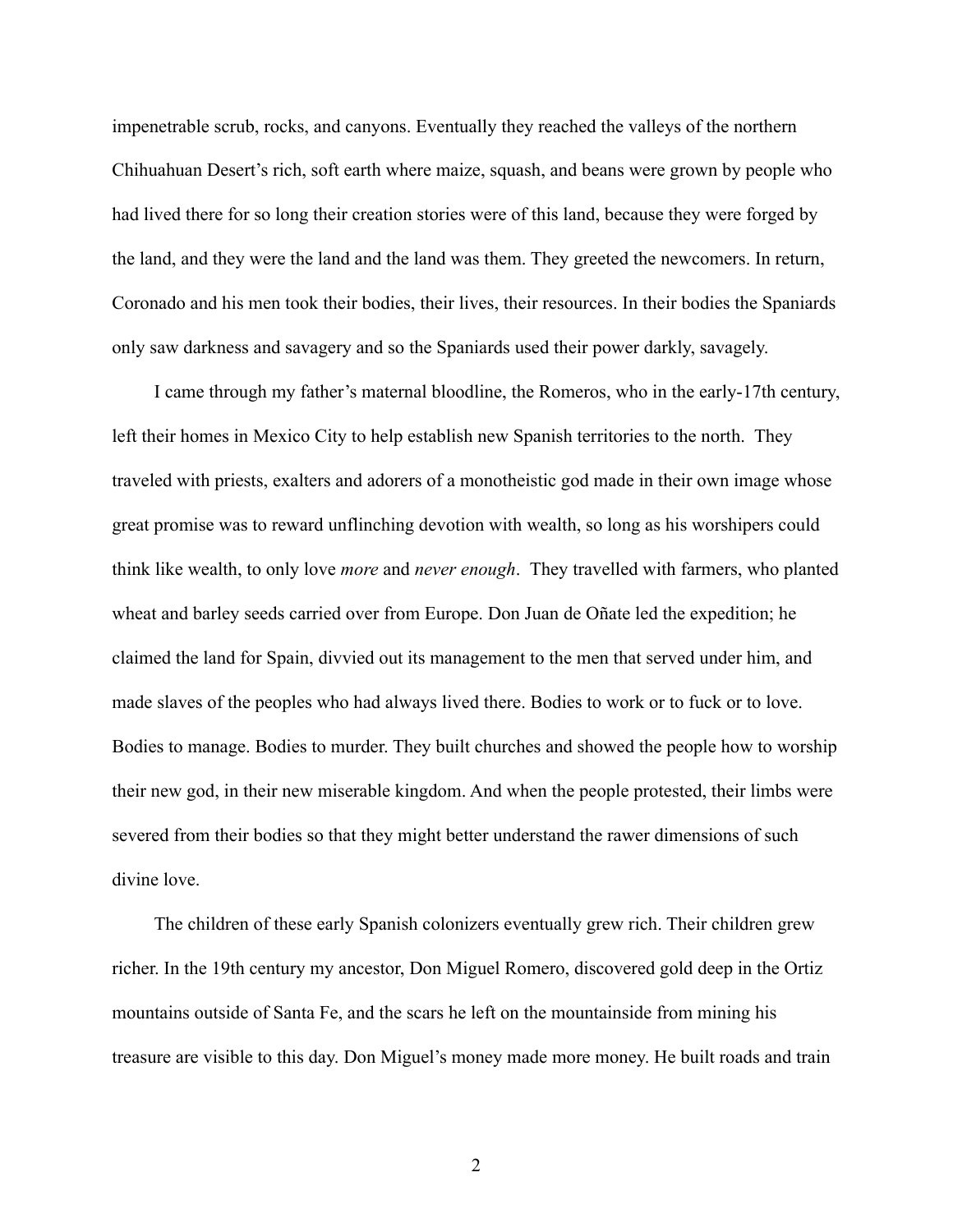tracks, razed entire forests and processed the lumber in his sawmills. His sons established new cities which they governed themselves and they filled their plazas with mercantile shops and other businesses they owned. Life opened up and because my ancestors mistook their abundance for healing, they bought sacred land, built a resort and named it El Porvenir, *The Future,* and charged those who could afford it access to the land and its sacred mineral waters. When the Treaty of Guadalupe Hidalgo ended the Mexican American War in 1848, and New Mexico became a territory of the United States, my great great-grandfather, Eugenio Romero, travelled to Washington, D.C., to ensure the rights of Hispanics were upheld under the new constitution; that his children would be valued by their new country.

I came through my father's grandfather, Guadalupe, who left his people outside of Chihuahua, Mexico, in the early twentieth century. He crossed the Rio Grande, into U.S. territory, fleeing some trauma from his past, although no one in my family can say what it was. His twilight years were spent sitting on his front porch in a perpetual state of heightened paranoia, gun cleaved to his chest, jaw set firm and severe. But there had been some good years, too. After he crossed the border he found a woman he wished to marry, and she agreed, despite her parents' disgust that the man their daughter loved was dark-skinned and Indian. The couple eloped. They asked the notorious Judge Roy Bean, a west Texas man with a predilection for hanging lawbreakers, to marry them in secret. He agreed, but in return the judge made the young couple promise to give him their first-born son. That baby was my grandfather. My great grandparents never did keep their promise.

I came through my mother. Born to homesteader Montanans who hailed from the English countryside, at the age of 27 she left her first husband because he wouldn't stop sleeping around.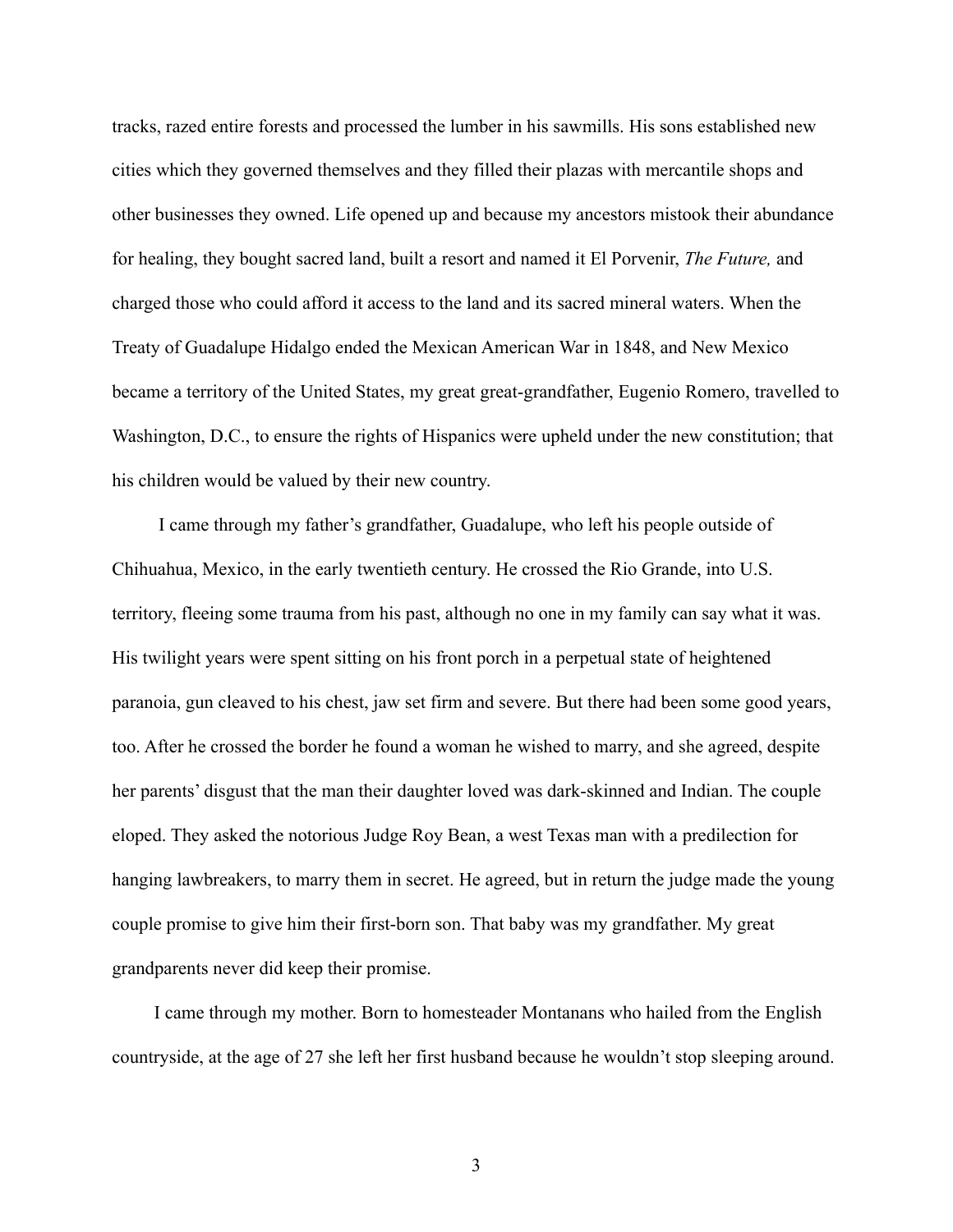She moved south in the mid '70s, following in the footsteps of her youngest sister who had found love in the New Mexico desert. That man's surname was Garcia, the Smith of the Hispanic world. Coincidently, but unrelatedly, that summer my mother also found love in the desert with a man named Garcia. They were married by the year's end.

I was born in Las Cruces, New Mexico, when the sun and Venus were in the constellation of Scorpio. I was the second daughter, the baby, a mix of colonizers and colonized. When I was six months old, we moved to Texas where my father found work as an engineer for an oil refinery in a small, economically depressed town with rank-smelling polluted air from the refinery's off-gassing. We didn't stay in Texas, but my father never returned to New Mexico either. He was the first of 13 generations to leave and never come back. I returned, but not until college. The first 19 years of my life I lived out the peripatetic existence of an oilman's daughter. We never lived in the big, interesting cities my father's work led us to–San Francisco, Nashville, Miami–but rather, my parents sought safety and predictability in the suburbs that orbited the outskirts of these cities, and my father commuted to his work. By age fifteen I had moved eight times.

The last move of my girlhood was to Franklin, Tennessee. Franklin was a small, agricultural town. Quaint, yes. Friendly too. Networks of half-hidden, aged walls could be spotted throughout the countryside giving testimony to an unreconciled history. The walls were made of stone: cut into squares, layered one upon the other, caked in moss, built by slaves. At fifteen, I was rootless, desperate to attach myself to this lush country of backwoods that seemed as beautiful as it was backwards, humming and dense, life spreading out far and wide, green and vivid. In Tennessee, water was everywhere. An abundance of water. In the summertime,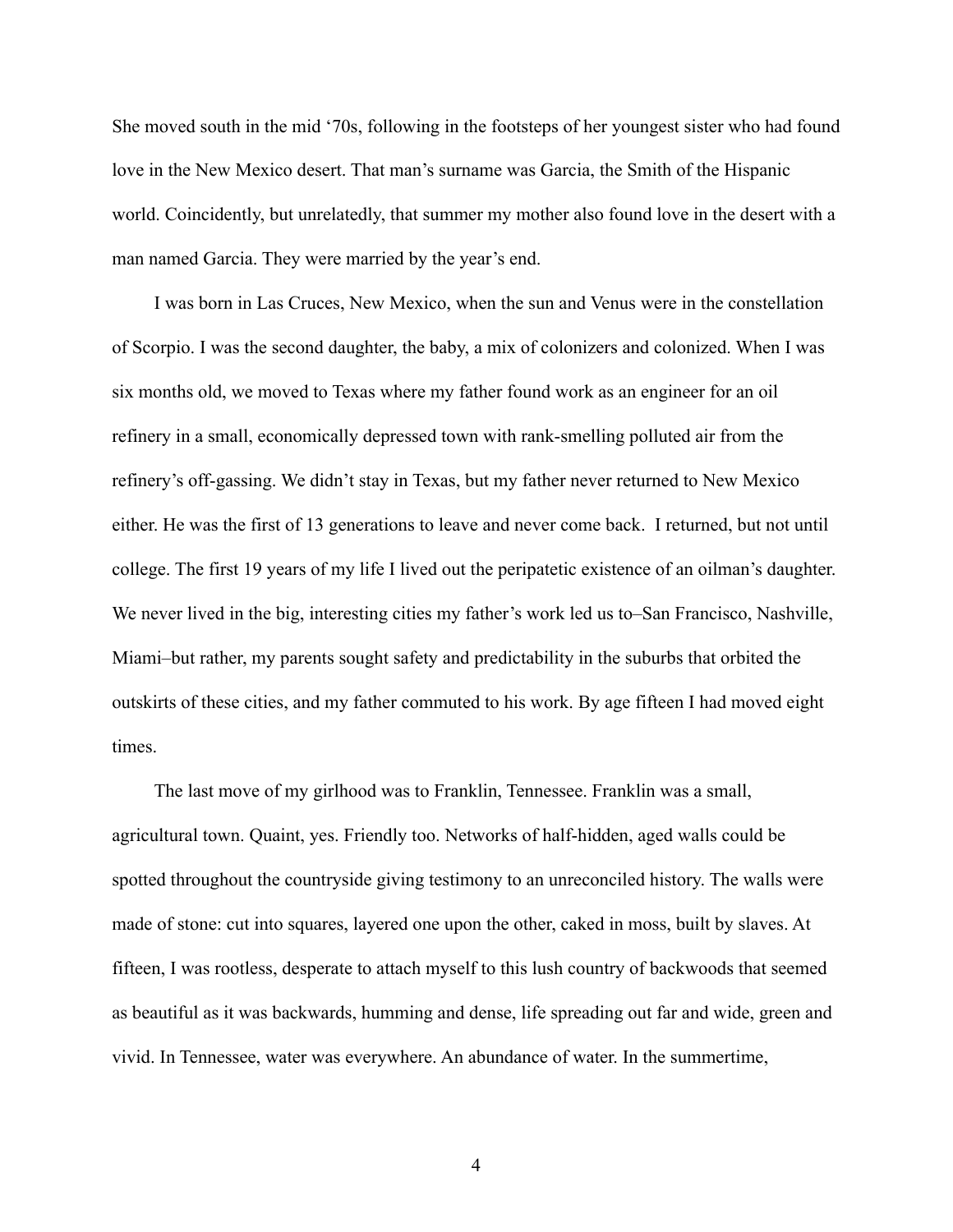miniscule orbs of it hung, suspended in the hazy air, attaching itself to skin and clothing and whatever else passed through it, and to be there was to be hot and dripping and burdened by its opulence. Mistaking my enchantment for love, I offered myself to Tennessee and its moist, dark earth, thinking that the parts of me that were violent and ugly could easily hide in that endless country of soft and half-decayed hills.

At the time, I would have attached myself to any beautiful place. This is what you do when you've never had a home. When a place hasn't claimed you and everyone around you seems well-defined and clear-sighted, as if the world had answered all their questions. I asked these questions too, but if my answers ever arrived, I was long gone, having moved off to some new part of the country. Instead of becoming grounded, instead of acquiring any self-knowledge, instead of knowing my own location and velocity, I remained soft and mutable, reforming myself with each move, adapting myself to fit better into my new surroundings. With each move, the world and I just kept getting less knowable.

In 1996, I graduated from my quaint, southern high school and then spent a failed first year of college at the University of Tennessee in a haze of blackouts and hangovers, determined that waking up in strange places meant that I was finally living a full life, that I was free. In some ways it was true, I was free, which is perhaps why it occurred to me that it was time to move again. I moved west, the direction of infliction and mythic notions of destiny. I chose New Mexico; the landscape of past Christmases and childhood summer vacations, the one geographic constant in my life.

I drove into Albuquerque on I-40, leaving behind long stretches of parched, beige, desert prairie where mountains rose high and vulgar from nothing. I passed through large mounds of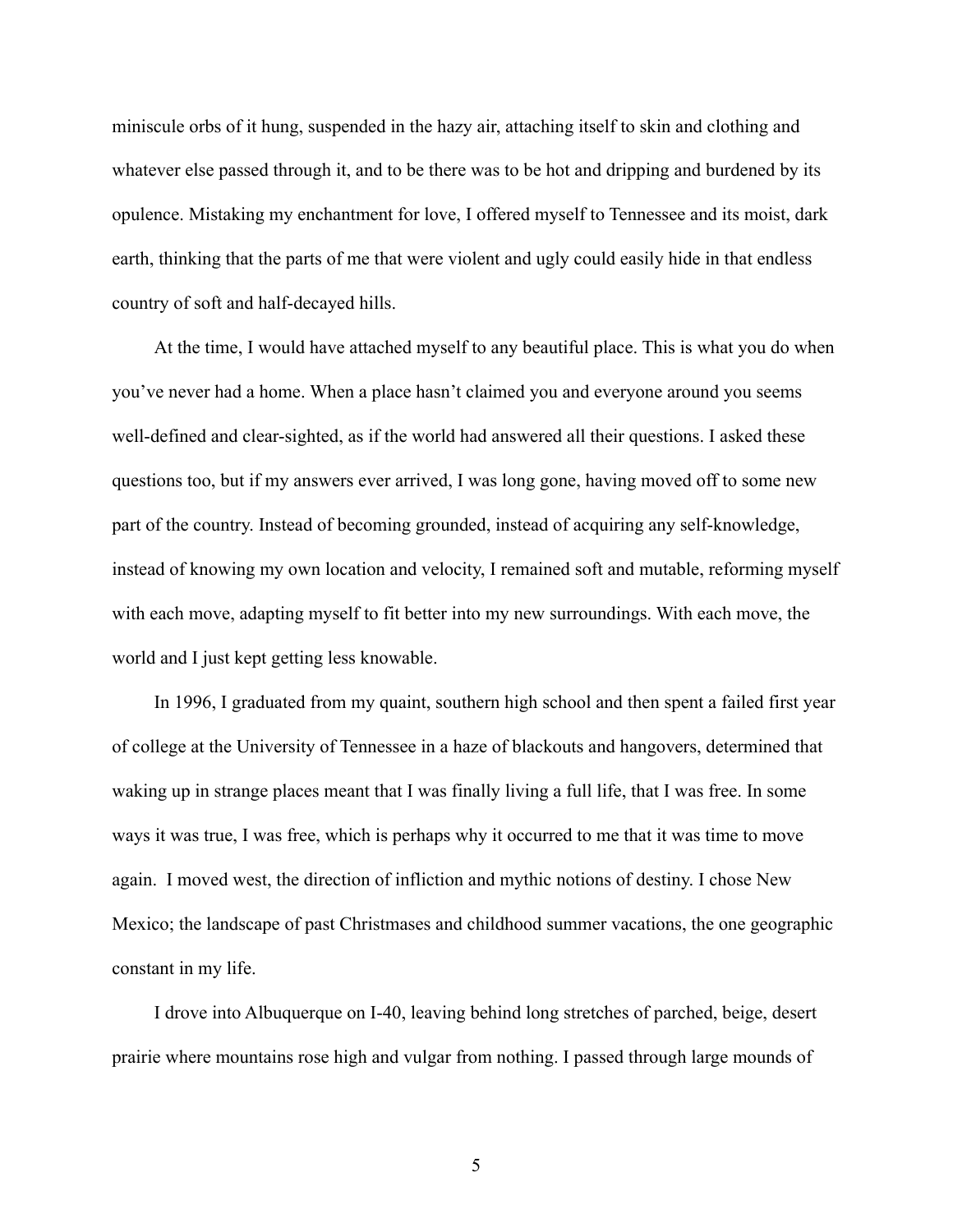dark, volcanic rock inscribed with petroglyphic effigies and never linear, single spiraling lines, their inner coilings simultaneously touched the future, touched the past, touched the severity of *right now*. I felt no inklings of some inner, atavistic reunion until months later, when I realized I never had to leave the desert. My body then lifted with the elation of familiarity and belonging and then it softened with the relief of finally encountering oneself in the land and in the people and in the food and in the stories of their home. For months, I was so goddamn high on Albuquerque.

I moved in with my aunt and uncle who lived in the North Valley, where stretches of drab streets were lined with homes made of mud and faded wood, and where overbuilt, muscular dogs trotted through treeless dirt yards, barking from behind chain link fences. Behind these homes were large private estates where old wealth hunkered down in thick-walled adobes that sat low on the horizon, like a king behind his pawns. My aunt and uncle's home was not fancy, but after a suburban childhood of popcorn ceilings and beige carpets, I loved their brick floors, smooth white plaster walls, and colorful bathrooms tiled in Mexican Talavera. Behind their home ran an acequia, beside that, a dirt footpath shaded by an endless row of tall cottonwoods. By October, when I arrived, the tree's only remaining leaves hung dull. Brittled from the ceaseless New Mexican sun, the crisped leaves clacked together in the wind like the rattling of some cheap plastic toy.

Before I ever saw how the sunset lit up the Sandia mountains in a psychedelic screen of electric watermelon; before I drizzled honey inside the hot, doughy pocket of a fresh sopapilla; before neon arches led me towards Nob Hill and the bartenders that would know me by name; I knew Albuquerque was mine. Here, my life would be lucky, and everything I wanted would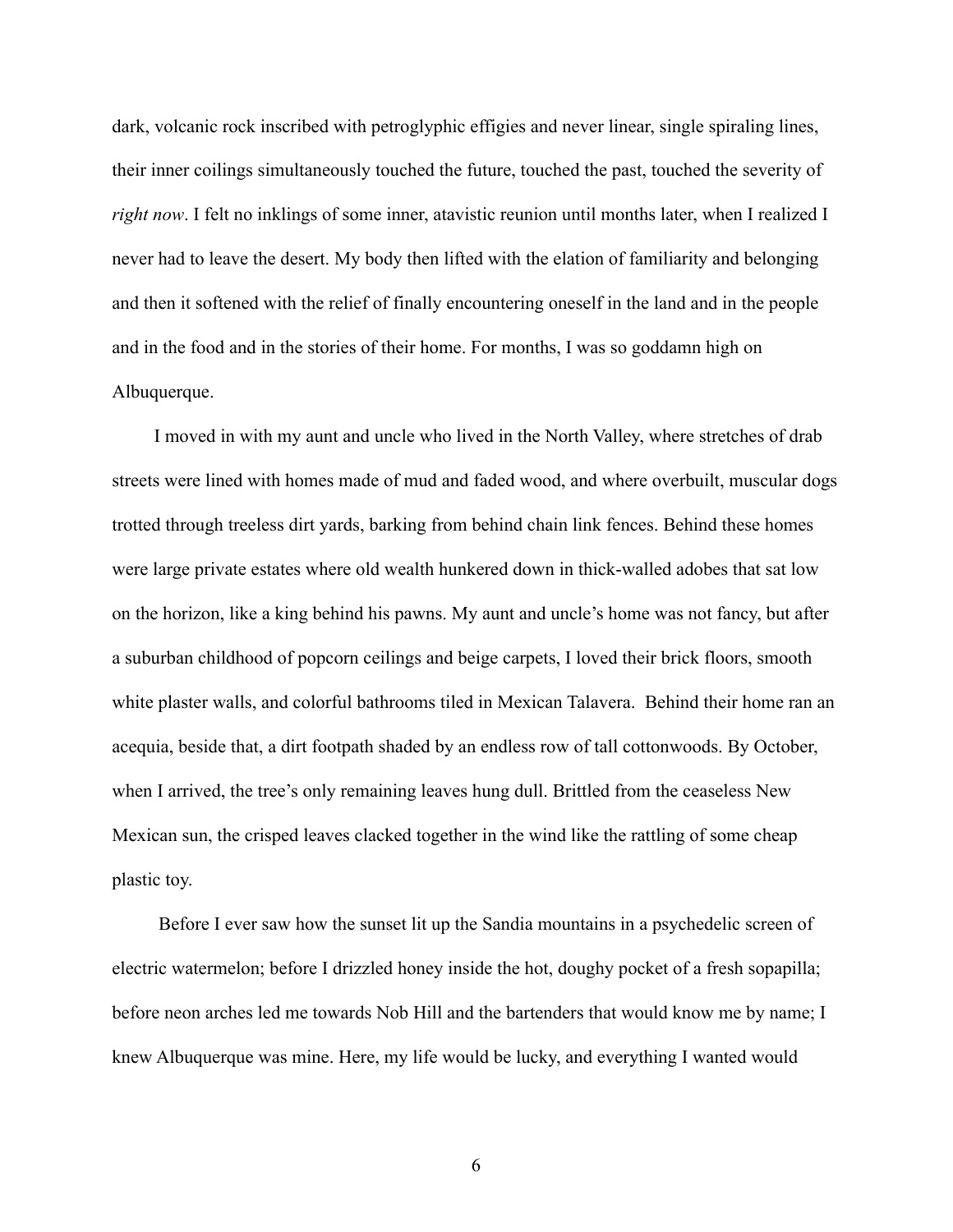come to me. Albuquerque felt different from anywhere else I had ever lived. It was all that was base, carnal, and ancient; expressions of a wisdom uninterested in denying its own nature–equally sacred, equally profane, all loving. Social rules and hierarchies felt like the patronizing suggestions written on a comment card, only to be ripped up and swept away by the uncommon grace of a hot desert wind. I knew I was home.

That was the fall that construction crews began finding the bodies buried in the flat vastness of the West Mesa. A bulldozer had unearthed the first one–such a boring way to come upon staggering, unholy violence, but isn't that always how it happens? Thirteen women were exhumed, as the earth was prepared for the affordable housing development that would soon cover it. Initially twelve bodies were found, until they discovered a fetus, curled inside its mother's body like the tiniest Russian doll. I watched on the news as one by one, they were identified. The women were prostitutes and because of their work the default attitude that these were unlovable, throwaway women prevailed over their story. No one demanded justice, no one demanded the killer be caught. Selling one's body for sex was a dark pursuit; the risks, obvious. That same fall, a young woman, a high schooler, paid for advertisement space on a centrally located billboard overlooking I-25; on it she created a sign reminding Albuquerque that these women were someone's daughters. Someone had created them and loved them. I felt ashamed that I had ever felt otherwise. A door inside of me opened, and led me to a more interesting kind of love. Until then I had not: experienced, witnessed, believed, or observed that every person was equally deserving of such deep, undiluted adulation: the ugly, the old, the sexual, the psychic, the queer, the dark, the wise, the unfuckable, the sick, the unbelieved, everyone. Or at least I thought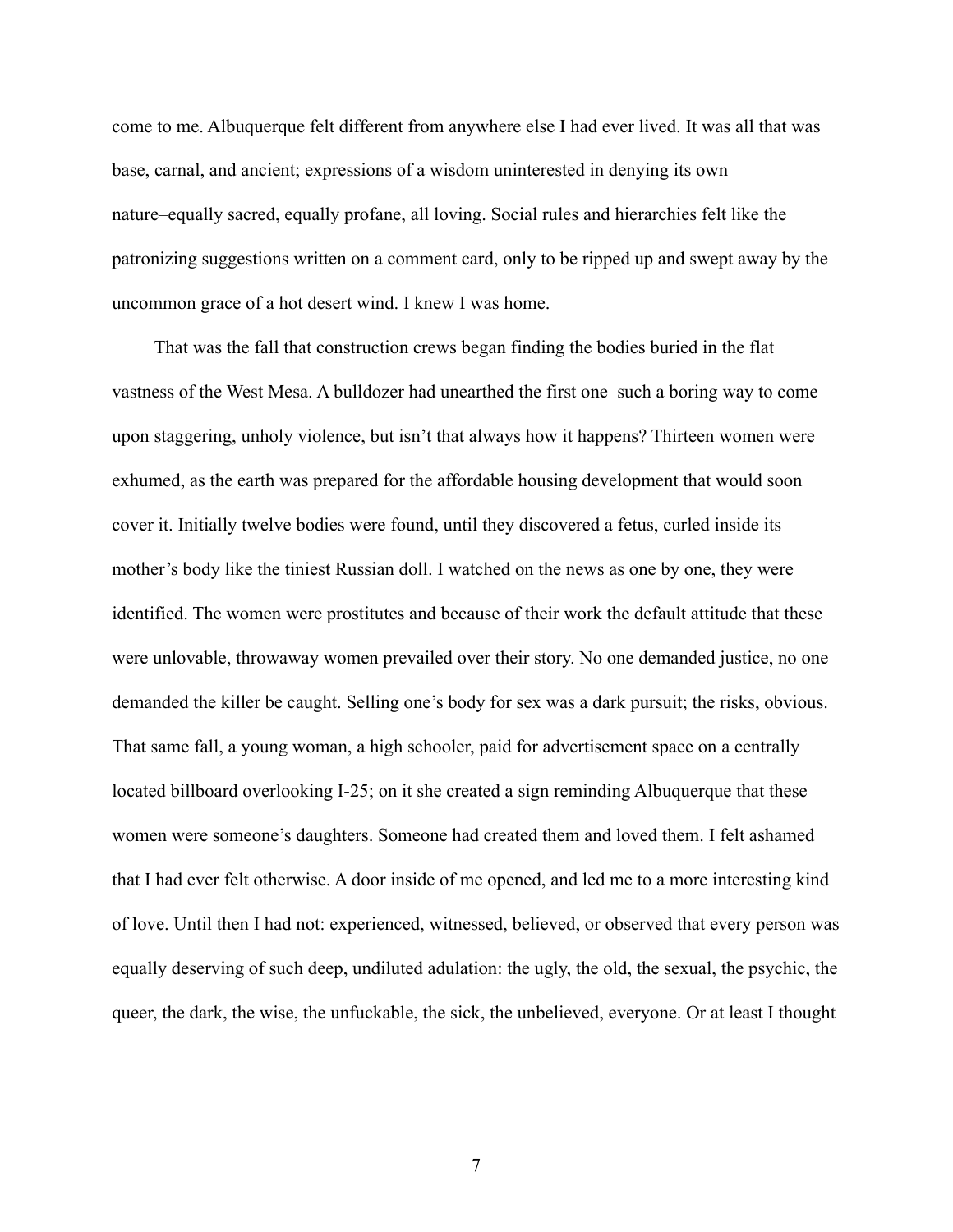I hadn't. Such truth is the offering that Albuquerque would give me, freely. I glimpsed it for only a moment; it would take me almost 20 years to accept it.

One year after my move to Albuquerque, I found love. I walked into a Blockbuster Video on a hot August morning after a cocaine and whiskey fueled all-nighter. My eyes fell upon a tall, blond-haired man standing at the back, and when I looked at him, I became enveloped in a rush of gratitude for every poor choice I had ever made, bringing me to this here and now. A shared lifetime between myself and this stranger moved through me in that moment. Despite my shyness, I spoke to him in a bad Australian accent, just so he would look at me. We've been together ever since.

For the next twenty years we lived in New Mexico, minus the one year we spent abroad in England, the country of my mother's ancestors, and with whom I felt little connection. I dreamed every night of a relentless sun, and dry, dust-filled desert air, forcing its way through my doors and windows, scratching my eyes. I vowed that once I got back home to New Mexico I would never leave again. In London we stared in through the glass fronts of the city's boutiques filled with a lavish beauty we couldn't afford, a solid mass of weeping grey always above our heads, me never feeling like I could get warm enough. I gave my change to a beggar who seemed to have walked out of the pages of a Dickens novel; their body: malnourished and sexless, their accent: cockney, their pallor: pale green. When they held out their open palms, I saw that their hands were covered in open, seeping sores.

Albuquerque 2017 was a collision of storms. Road construction tore up Central Avenue, Albuquerque's main vein, where most of our unattended homeless population spent their days. Social services, including mental health care, had been cut off by the governor to save money,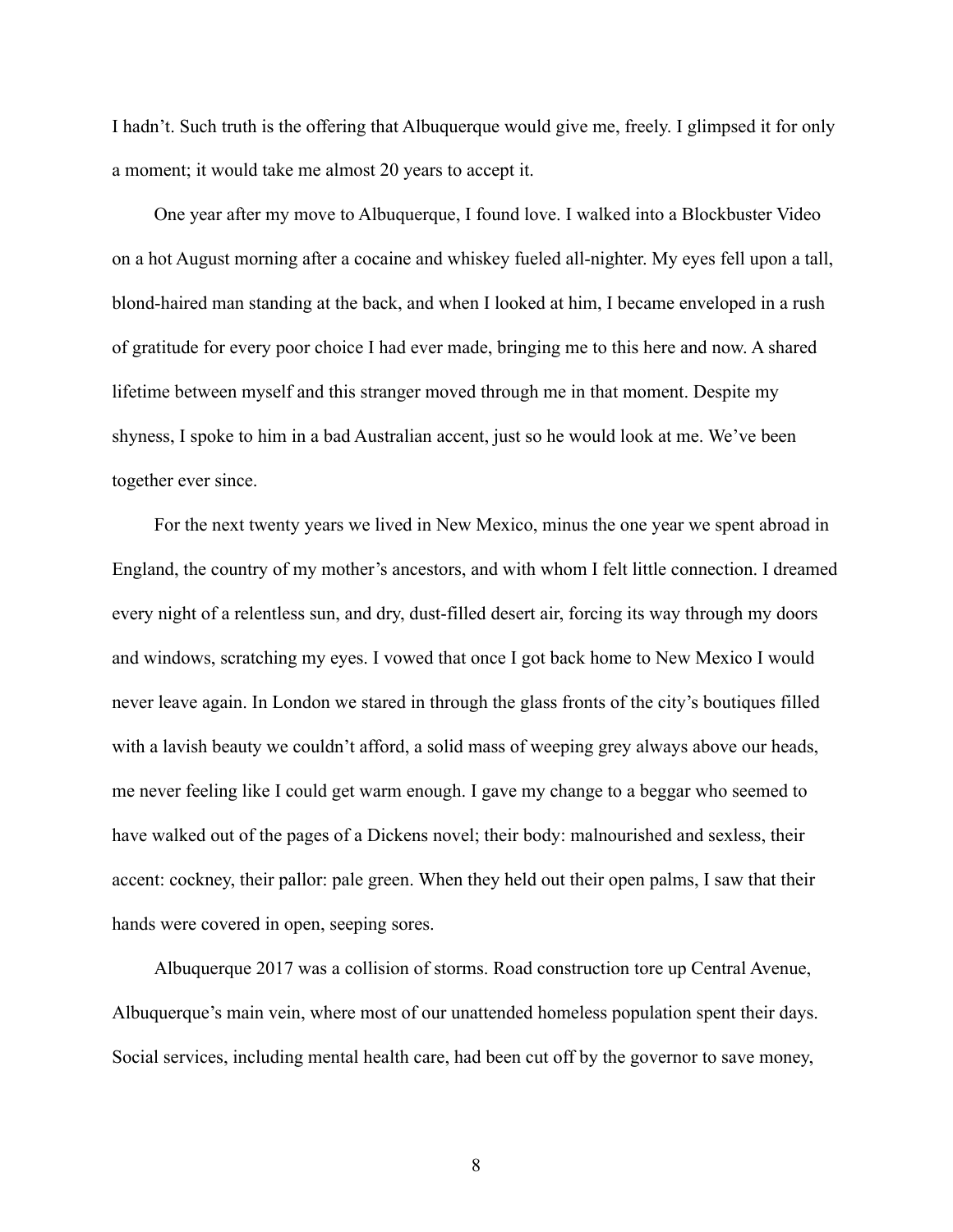and so the destitute and vulnerable were released out into the streets to fend for themselves. Police officers, overworked, underpaid, and reeling from a well-earned reputation of unnecessary brutality, were unable to attract new recruits and were understaffed by 700 officers. That year Albuquerque's violent and property crimes– murders, rapes, assaults, and thefts– rose to the highest rate in the country, per capita. Meanwhile, Trump's racist rhetoric exalted America's love of wealth and power and whiteness. Fear spread throughout Albuquerque as our large, undocumented population lived in terror that they or their children's bodies could be apprehended by unsafe men and deported to a territory of other unsafe men. And it all felt as if some monumental rock had been moved, uncovering a gaping hole, out of which crawled suffering itself, and that suffering spread itself all over its miserable kingdom. Even now I'm unclear as to whether it was Albuquerque or me who had the breakdown that year.

Me, with no boundaries. After I had my babies, years earlier, I had taken my boundaries down, not wanting to miss anything, any speck of love there for the taking. My heart was open and every day was a new opportunity to fall punch drunk in love with my children, my family, my home, my city. Everything. To believe in love meant I had no choice. The alternative, to turn off and to shut down was unimaginable. And so, as Albuquerque receded further and further into some painful existence, I had no ability to not follow. 2017 was the year I sat on my couch, drink in hand, enveloped in my ministry of isolation to better feel the intensity of my life, painful as it was, because in my boundaryless, confused state, I mistook pain for pleasure. I found the intensity of pain so beautiful it was almost unbearable. That was the year I communed with the divine through messages encrypted in dead birds and filthy piles of trash lying in the streets. My mind like a radio dial, tuned to the world's hyper-spiritualized vivid sensuousness, always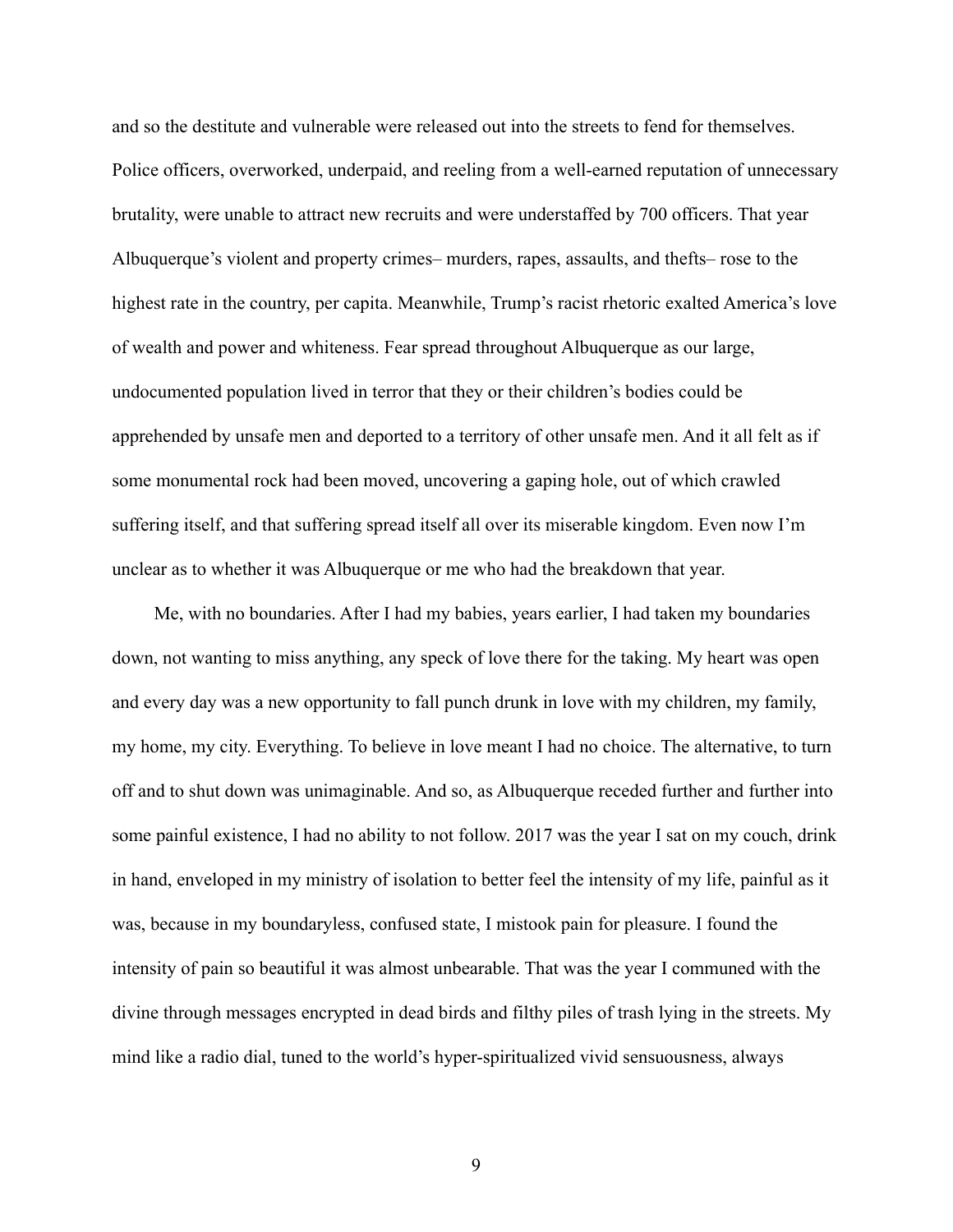searching for signs. I found meaning in repeating numbers on addresses, billboards, license plates, receipts, labels on plastic mini liquor bottles, the side of a taxicab. Certain words or phrases unaccountably popped into my head with no prompting; a woman's name just before she spoke it; an old song or an unusual phrase; all innocuous enough, and yet they would appear unprompted, more than once if I paid enough attention; no coincidence too impossible, irrational, unreasonable. All part of some private, private commune of purpose between an emissary and her master. I know now that I was in a psychosis, but more than anything, it felt pure and spiritual.

I knew I was experiencing some form of madness, that something dark and untoward lurked within the forest of my mind, terrorizing me in its way. So, while the rest of the world numbed out, believed in enemies, believed in hierarchies, believed in capitalism, how blessed I was to experience myself, so deeply. How fortunate I was to sit in my house, alone, wicked, mad, drunk. Immobilized by so much love that I couldn't even move.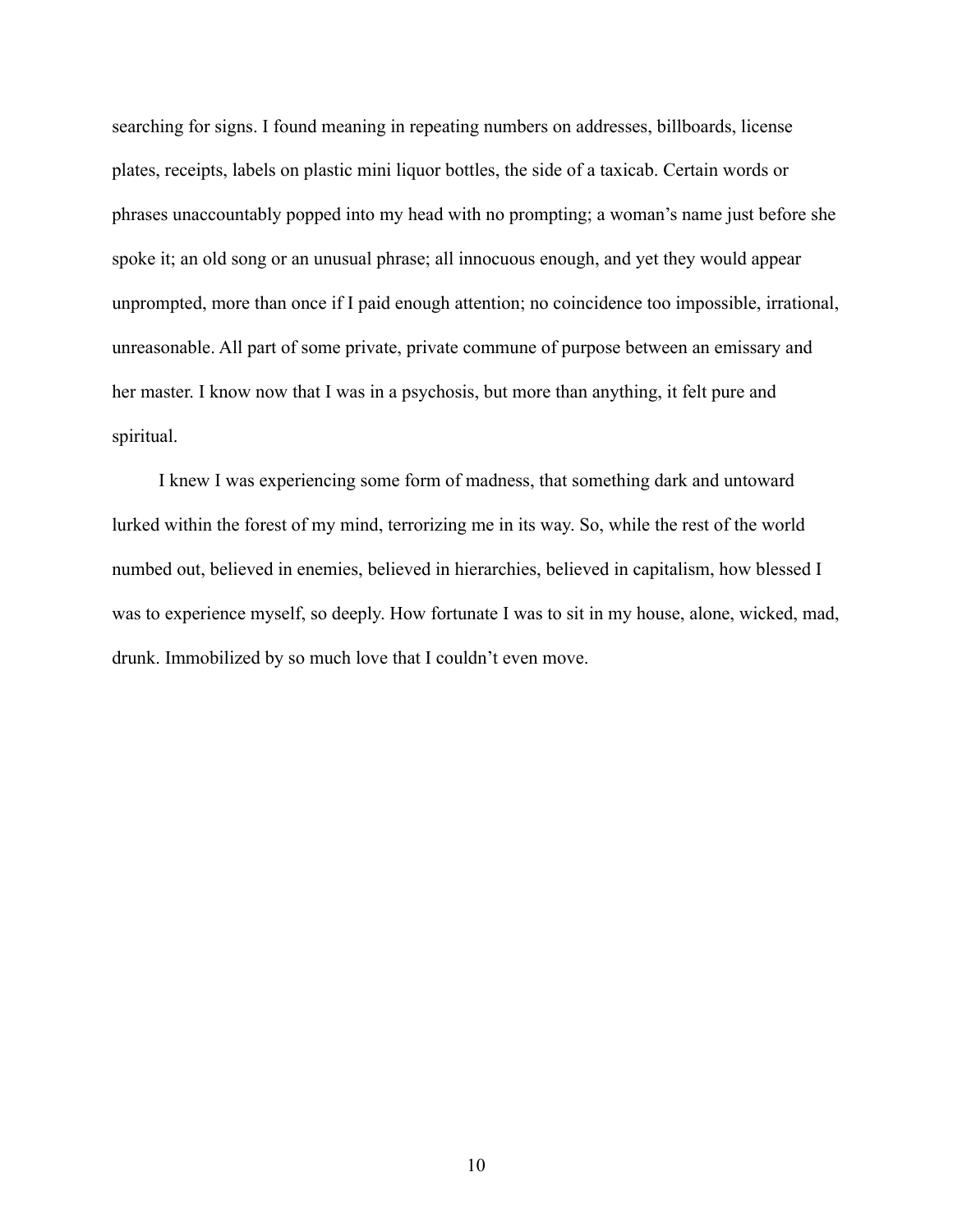#### *Albuquerque*

#### Always violence.

First an explosion, next a cooling, an expansion, a cohesion, a creation, a calm. But below this calm, just beneath a thin surface lies a hot, unsettled molten agitation of radioactive decay; the center furnace of the world churning inside itself in a thick, turbid stew. A hardening. A crust forms, the beginning cycle, an ouroboros of indiscriminate creation and destruction. Sinking down to feed on itself, and rising up in renewal.

A crack in the dense, dark oceanic rock forms; the beginnings of a tearing. Time fills this split. A separation occurs. Oceans divide us.

Mountain ranges rise and fall. Volcanoes form, erupt, and nearly annihilate all life. The wind comes and blows it all away until the landscape flattens, and if you saw it you would have believed none of it ever happened, none of it ever existed. The Age of Fishes arrives with the slow encroachment of a shallow western sea where life flourishes. Scaled predators, with grotesque bodies of an ornate, monstrous cartilage, swim through murky, warm waters, crushing through hard shelled bodies with heavy jaws. Teem with lungfish. The Rockies begin to lift up through sand, mud, and limestone. The sea begins to dry.

The ground becomes a wet, fertile delta. Volcanic ash abounds. Something crawled out of the ocean and stayed. Life on land is yellow-eyed. Thick armored skin, lung breathing, and large, sometimes lumbering bodies, who feed off lush forests, grasslands, and each other. Another sea. Its waves etch the flow of the tides into limestone cliffs. Hundreds of millions of shark teeth fall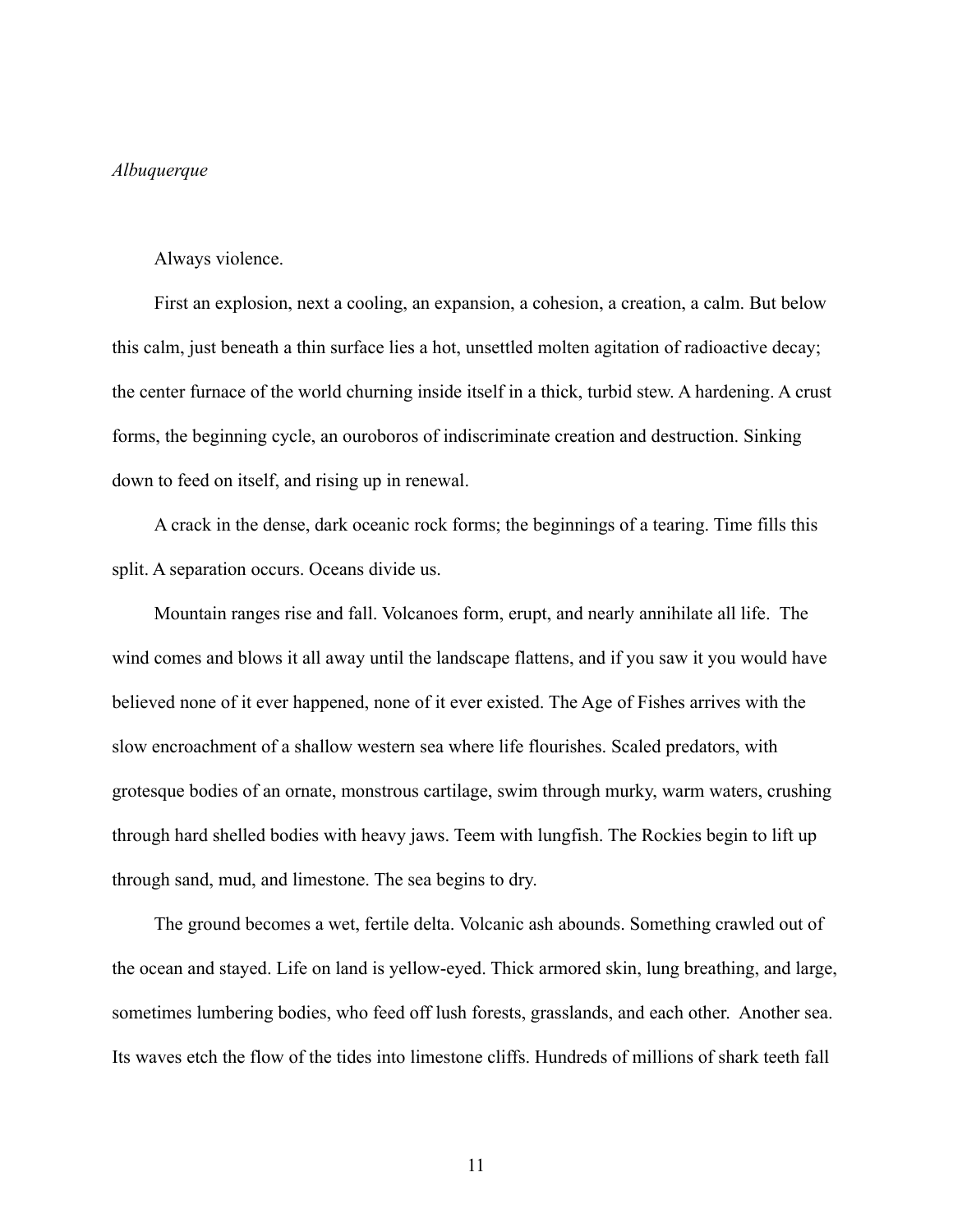out of mouths. This sea is short lived. The Rockies, still growing, begin to block moist air coming in from the ocean, and lush forests shrivel to dry grasslands and then to a parched, red desert floor.

Air moves through a reptilian horn and one low, sustained note rings loud and ominous like the clarion call to all these wide-mouthed beasts whose time is ending, although nothing ever truly ends.

Mass extinction. We survive. Those that do not are too specialized. But we are small, secretive things, *Purgatorius*, hiding amongst the ferns, our bodies hairy and milk-making, our babies birthed live. Our ears detect the faintest whisper–a whooshing of air above our heads, the snap of branch from behind–and so we flourish. Alongside us are: birds–feather clad, toothless, and hollow-boned former dinosaurs; crocodilians, turtles, sharks, nautiloids, clams, plankton, ferns, conifers. Fruit, and nestling seeds inside soft, giving bodies. Flowers, too, and their co-evolving insects.

We become diverse, our bodies grow large and recognizable as the ancestors of modern forms. We are: deer-looking creatures with triple horns, elephants with trunks as mouths, muscular camel-like bodies with bifurcated horns above the nose, bear dogs, three-toed horses, large hog-like omnivores, hoofed mammals with great, inward-curling horns, beavers, raccoons, short-legged rhinos. Volcanoes continue to erupt and then disappear. A rift sinks between two faults, deep in the ground. First a trickle, and then a flow of water. A river is born. The Rio Grande. One future day she will be an entire ocean.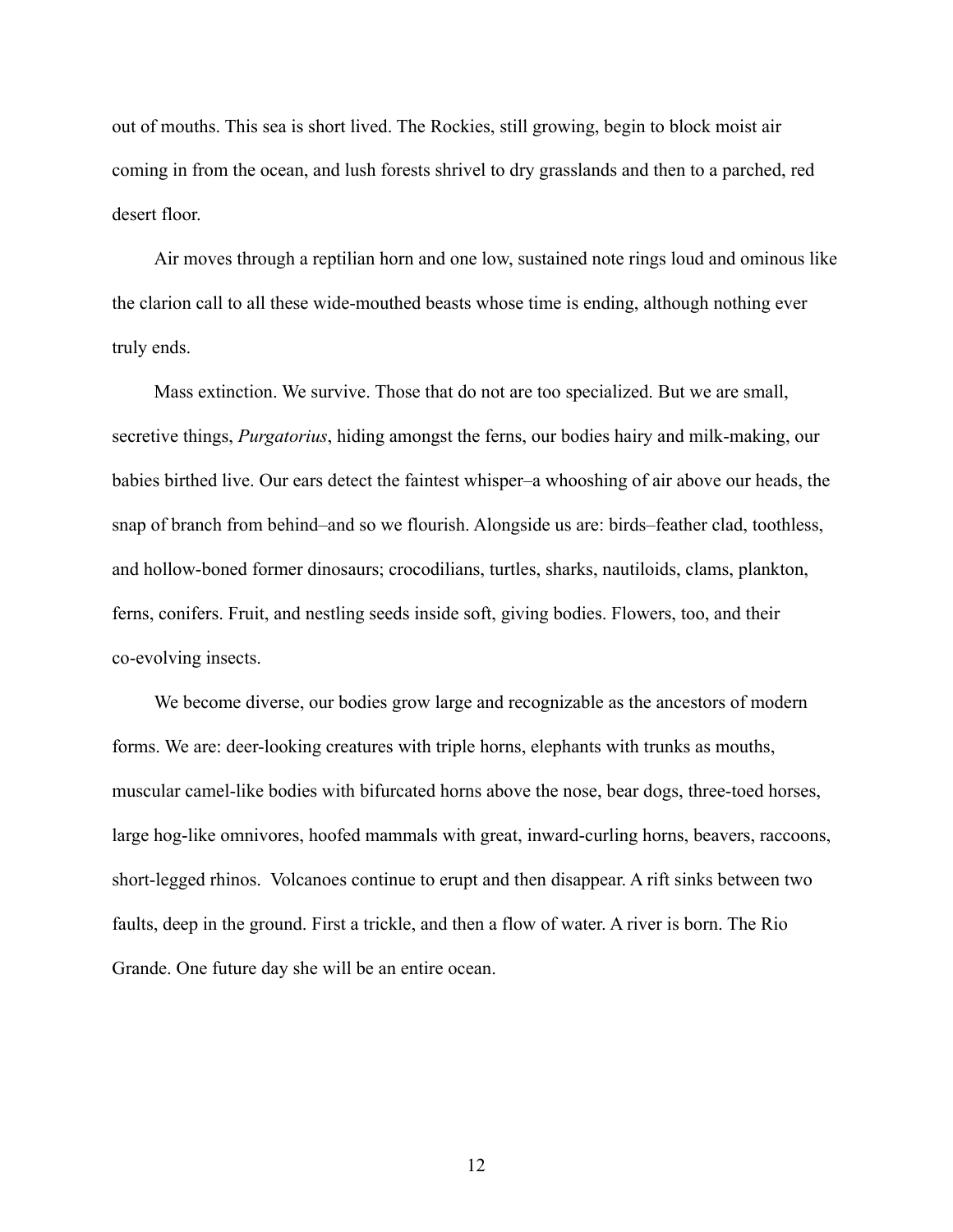The earth cools and water freezes into small mountain glaciers. The earth warms. It cools. It warms. Always slowly; life adjusts. Between the mountain and river live dire wolves, sagebrush voles, humans, shrews, mastodons, mammoths.

Bristlecones grow on granite cliff Sandia Mountain walls. Cottonwoods grow along the Rio Grande River.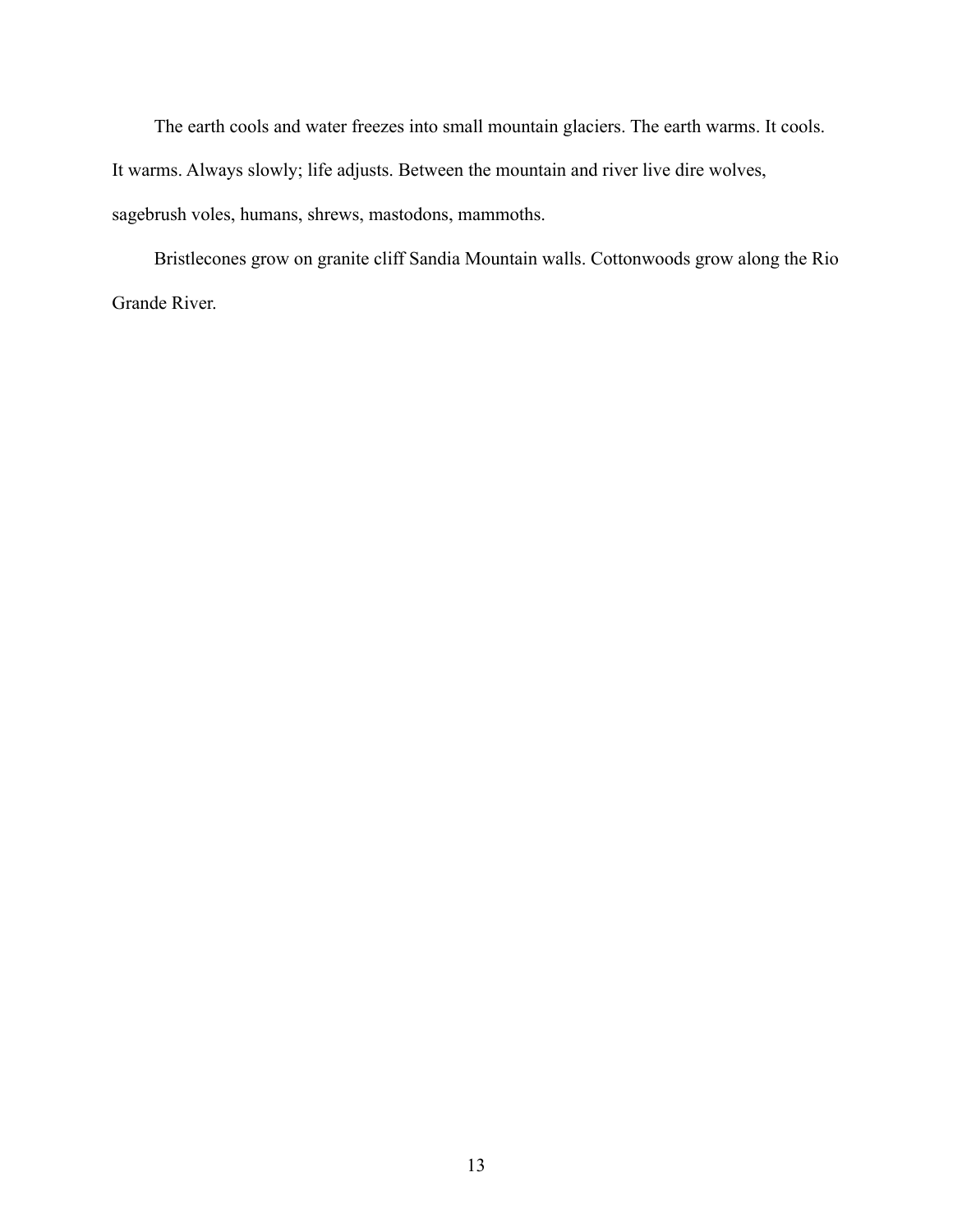#### january

The earth began to bellow, trees to dance And howling dogs in glimmering light advance Ere Hekate came.

### Aeneid, Book VL [Dryden]

For me, the new year first showed up on a November morning, when the desert air was crisp and sweet, and the golden light glowed like the spectral glint of some auric crown. Artists had long come to New Mexico just for this light, and strained to capture it in their work in some meaningful, truthful way. That morning I stood in my living room, looking out of our large picture window, watching the outside busyness of the neighborhood parents and children making their way over to the elementary school just one block east of our house. My children, Lucy and Hurleigh, who were in fourth and first grade respectively, were getting themselves dressed and ready for the day. I drank my coffee with the smug leisure of a woman with nowhere to be, undisturbed by the shrill, piercing whistles of the nearby crossing guards who would escort these tender little creations of mine safely across the street. I had already gone for my morning run, I had already packed my kids' lunches, I had already kissed Nick goodbye. I was still wearing my running clothes, unconcerned by sweat stains and the way the cheap material festered with the acrid and sour smells of overuse. We had no expendable income to replace them, but also, I didn't care. I had another hour before I would head to the university where I studied Speech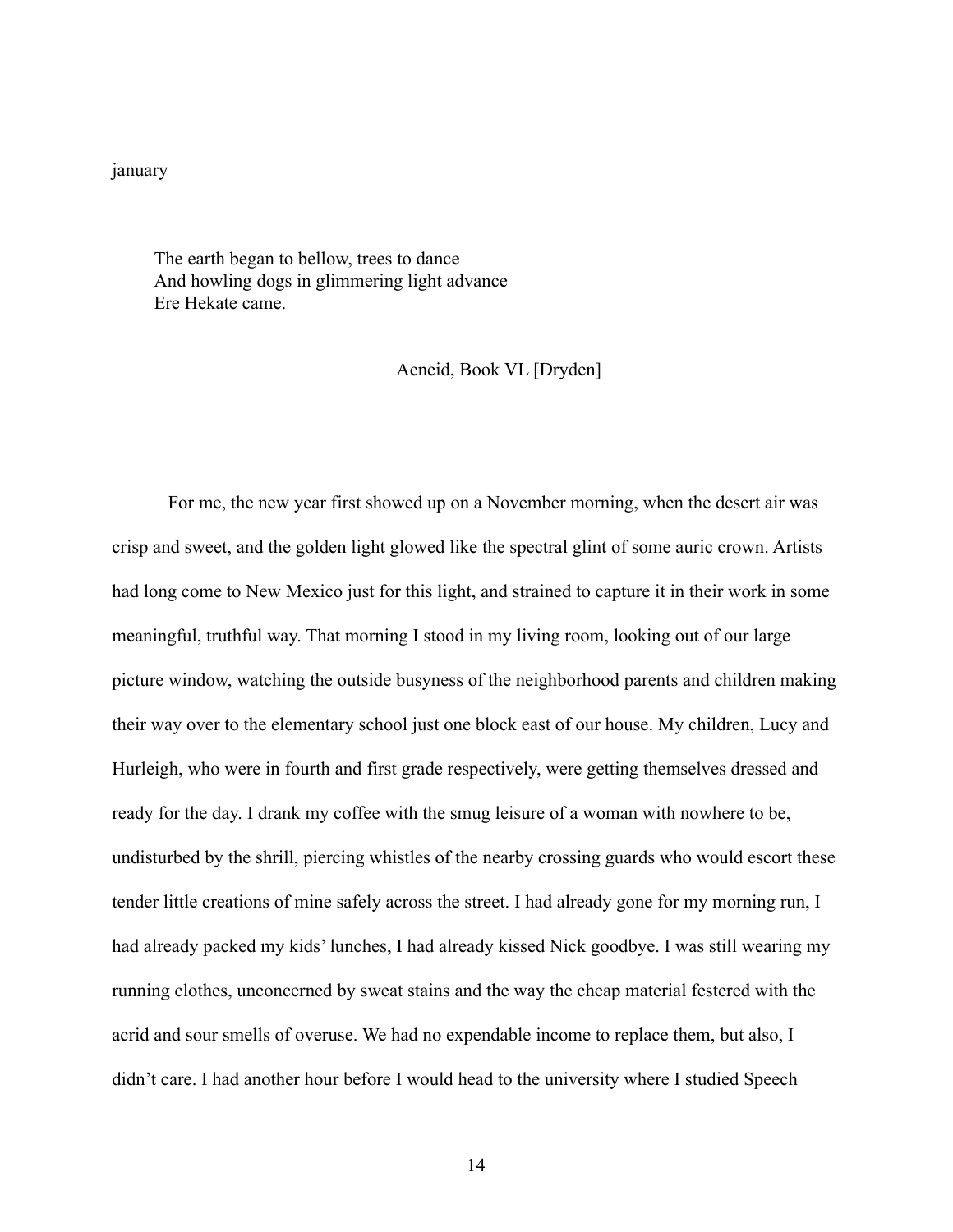Language Pathology, a subject I hated. As such I spent most of my class time radiating that hatred towards my professors, whose strange, technical knowledge of the mouth, like some small, facial amphitheater, seemed at best useful and dull. My hatred was a havoc-wreaking boomerang, always finding its way back to whatever darkness it came from. I only accomplished hating myself for trying to be a practical person.

Out my window, I spotted a friend of mine across the street at the eastern edge of the park. He stood with his daughter, a tiny, deep voiced girl Lucy had known since kindergarten. Their eyes were locked in parallel, unflinching stares; necks craned upwards, mouths gaping slack. Something in that tree was holding their attention. I yelled over my shoulder to Lucy and Hurleigh to finish getting ready and to meet me in the park.

Once across the street, what I saw was so much better than anything I could have expected. An owl was perched on a tree branch, its large yellow eyes staring out from underneath its enormous horn-like eyebrows. The owl alone was worth the trip across the street, but there was more. Next to the owl, not a foot away on that same branch was a Cooper's hawk. The hawk, red-eyed and speckled like some royal, territorial demon, rose up pridefully–a challenge–and then fanned out her long, scapular wings. Her bird-eater's wrath was justified. The owl was in *her* park, where she raised *her* babies, where she hunted, and where, perched on high and using her sharp, hooked beak, she meticulously plucked out the white, downy-soft, breast plumes of her kill, that once released, floated airily away, like some strange, isolated snow. The hawk shifted this way and that, straining her long, speckled neck outward, her compact wingspan a transverse. Like a cross.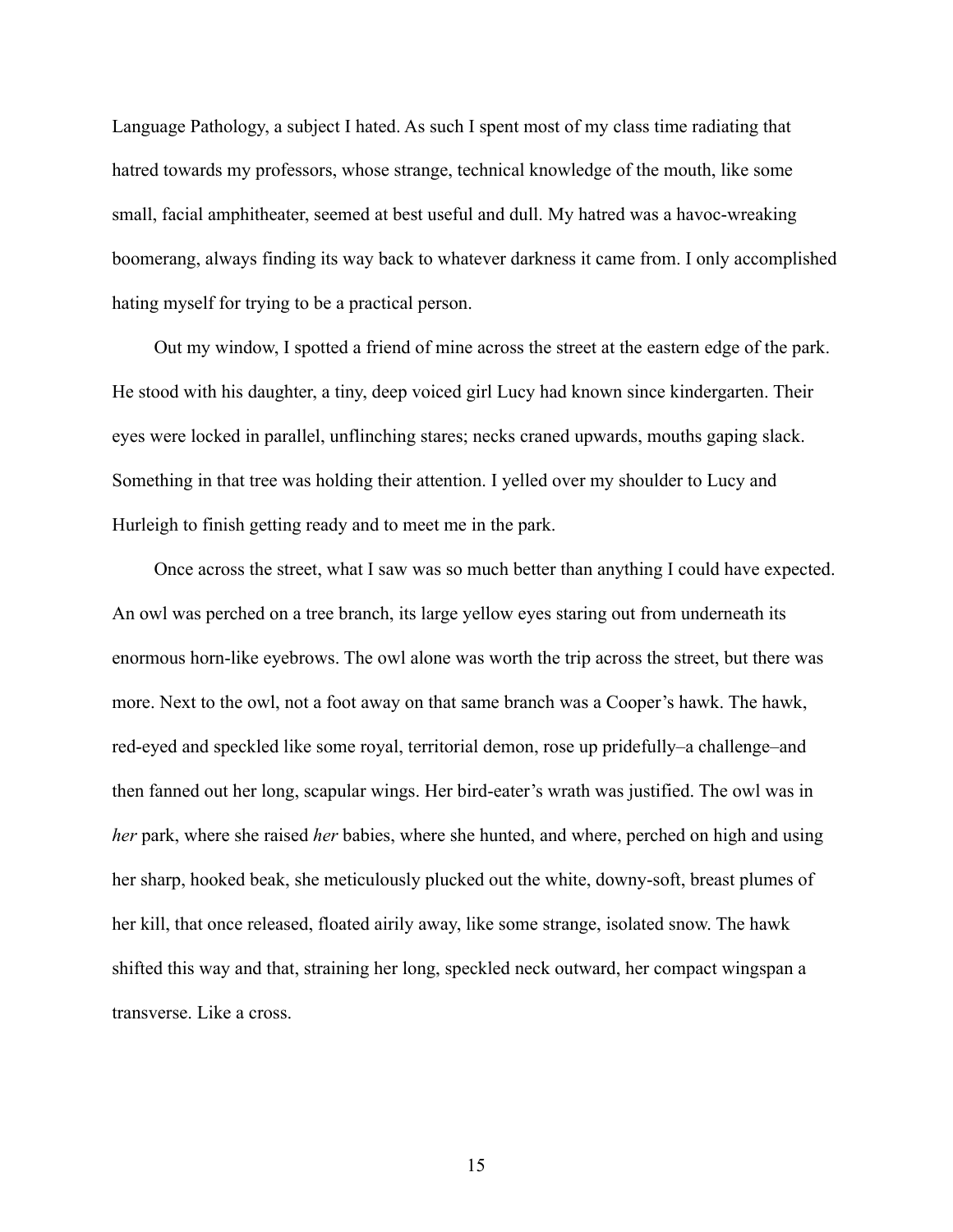The owl remained flat-faced and unimpressed. Lucy and Hurleigh appeared, and we all held our breath–powerless acts–but the only witchery we knew that might stretch time. The owl jutted its neck forward, once, then twice, and then. It flew.

Or.

The new year began a little early for me. In October, Nick and I took the kids camping. We decided to car camp in the Magdalenas, a small range of mountains only an hour south of Albuquerque, right off I-25, near Socorro. We had been passing these mountains at least once a year on our annual November trek to the Bosque del Apache wetland preserve, to watch thousands of migrating cranes gather and rest in boggy fields, before resuming their migration south. This was how I spent every birthday, asking Nick to take the day off work, and later, pulling the kids out of school.

The Magdelenas had always looked quiet and lonely, rising up dark and brown from the earth, its canyons, like thick velvet folds, even darker. They were named after Mary Magdalene, a true friend to Jesus, and the only companion of his to watch him die. Her face can supposedly be seen in the rock formations of the mountain's large, cauldron-like calderas forged by the ash and lava of erupted Cenozoic era volcanoes. I saw nothing but dirt, Chamisa, Apache Plume.

We chose a spot as far away from the smell of the campsite toilets as possible, near a border of diminutive, skin-scratching scrub oaks that seemed to be guarding a semi-impenetrable forest wilderness. We spent the day hiking up Water Canyon. The name was no ruse, there was indeed water, which was often not the case in New Mexico. It ran down the carved slips of a little, rocky creek bed, rendering a shiny, jade polished wetness over the smooth geology. Lucy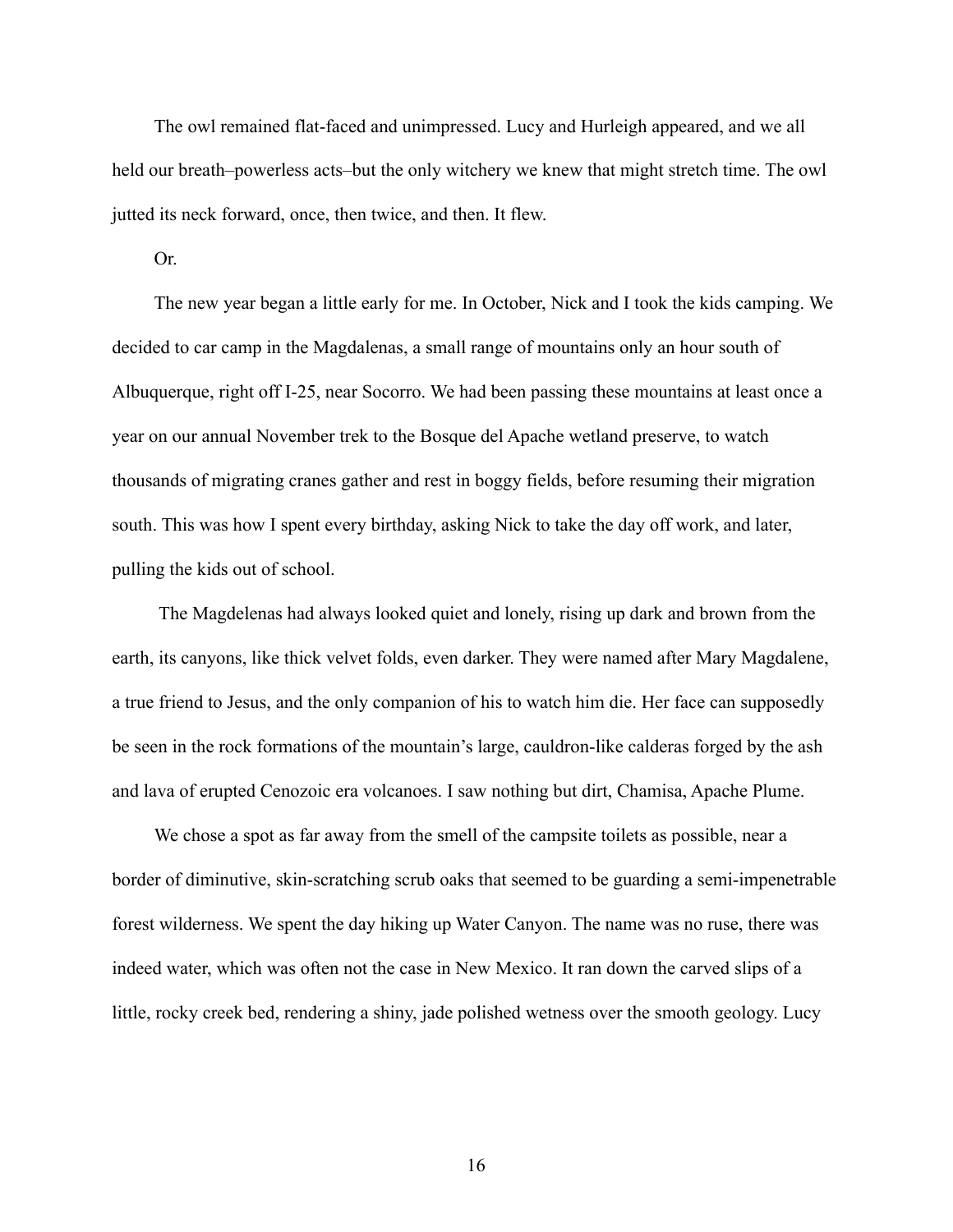and Hurleigh, not caring that the water was cold, removed their shoes and walked through the creek until their feet went numb.

Later, by the fire, we made s'mores and stood under a gluttonous density of stars; the black sky, closer than ever, filled in the space surrounding us. And while I was in this midst of sky and trees, of half-curated wilderness where rationality and rapture intersect, I thought to say a little prayer to Dionysus, the god of intoxication and in-between states.

That night the wind blew violent and careless. I didn't sleep much; I was hatching a plan should we fly away inside our tent like Dorothy. When I did sleep, I dreamed I was inside a museum, surrounded by the gilded treasures and cherished books of some ancient culture. I looked down, and watched a serpent slip from my body, wet and dripping in its afterbirth. It spoke, although I couldn't tell you what it said. I just knew, even within the confines of dream logic, this was untoward, and possibly the most rational thing that might ever happen to me.

The light on the first day of 2017 was as drab as leftovers. I woke up early that morning and drank coffee, alone, in my living room, my whole body throbbing with the sticky sickliness of an over-sugared liver. Hangovers never kept me from my daily routines, and I certainly didn't sleep them off. The morning was my favorite time of day. Whether or not I hurt, I was up before the sun. That morning, sitting in the darkness, I read my monthly horoscope on my phone. *One of the best and scariest thoughts is that nobody on Planet Earth knows what they are doing.*

...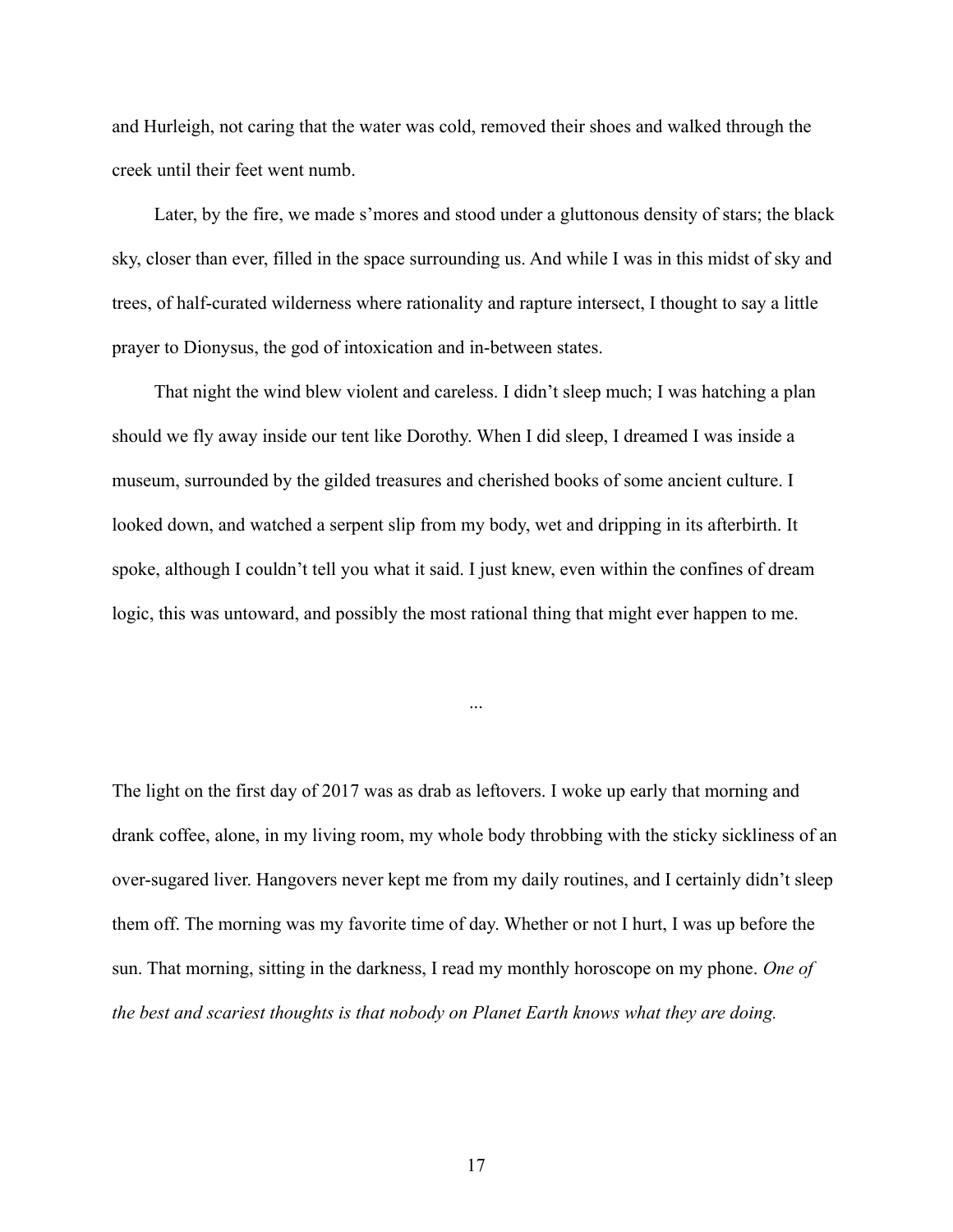The kids had spent the night with my parents in their hotel room at the Marriott Uptown, right off I-40, sandwiched between the restaurants Buca di Beppo's and Ojos Locos. My mom thought she was doing Nick and me a favor, that we would dress up, and go out to celebrate New Year's Eve with other dressed up couples, as if we were that kind of people. We weren't. All we wanted was to be with the ones we loved the most. So instead, we drank three-olive martinis, listened to music, and cooked. We toasted to the New Year with Brut Noir and fell asleep by ten. I slept soundly that night, through gunshots and fireworks.

I decided to run even though it was a Sunday, and I usually didn't run on Sundays. It just seemed like the right way to start the new year. My route was one I had been jogging for months. I liked the monotony and predictability of its sameness; my body could switch into cruise control, leaving my mind free to do nothing. I didn't want to take on new information or think about my surroundings, I just wanted to feel my body moving.

I always began my runs with a loop around the park. The park's form was an amoeba-shaped blob, the prized aesthetic of the '60s, the decade when my neighborhood was built, during the time Nob Hill, Route 66, and the University of New Mexico began attracting middle-class families wanting to live in centrally located neighborhoods filled with green spaces and good schools. The body of the park's four-acre green spanse of mild hills spread out bulbous and irregular on the opposite end from where we lived, cinching together at one end like a neck, then releasing into an orbicular head-like form. Exactly one hundred Siberian Elms had been planted throughout, and these trees, whose branches, like a broken arm, bent sharp and irregular, thrived through heat and drought. In the winter the view of the park from our living room was of many drooping branches, hanging heavy and pendulous, and trunks too large to wrap my arms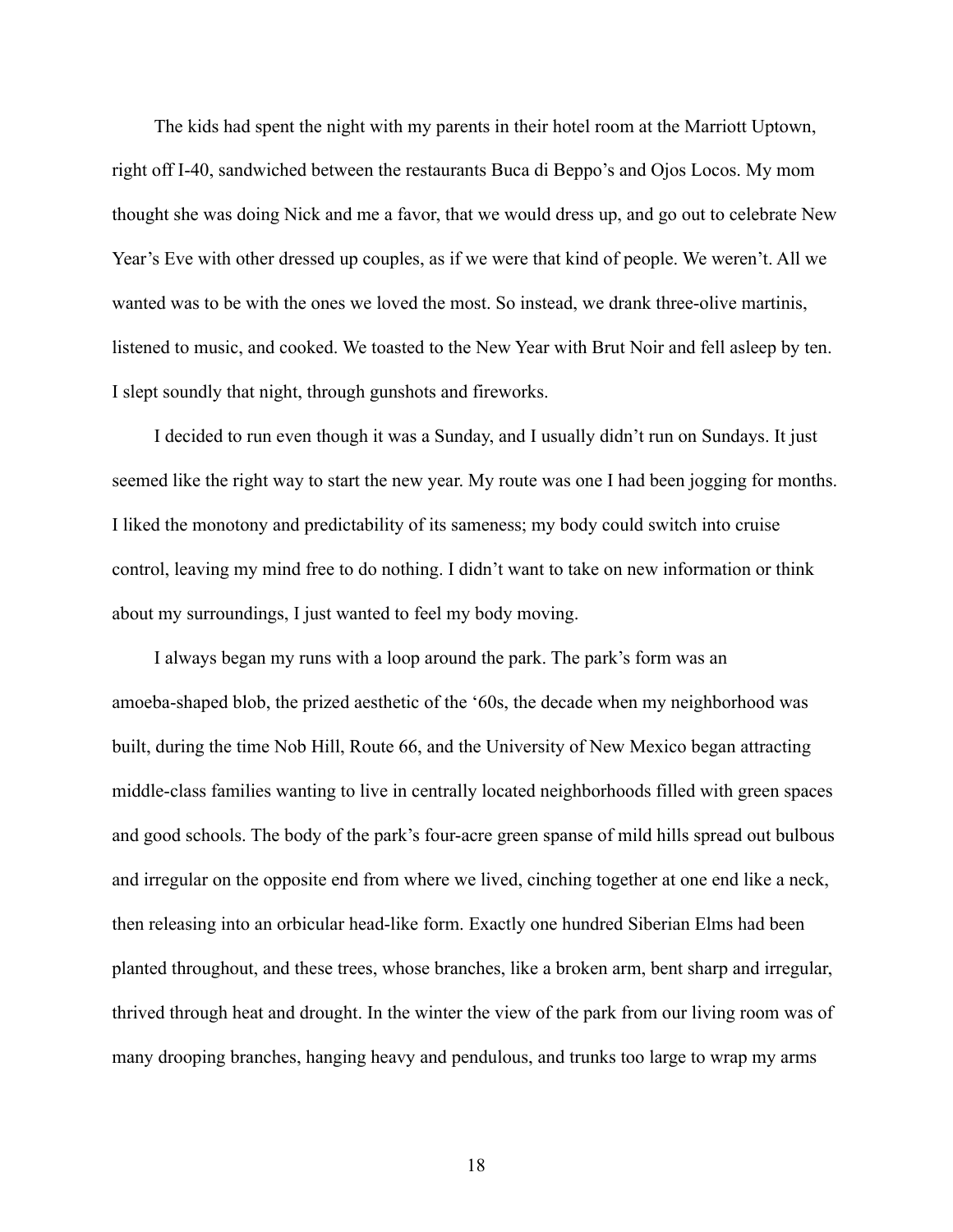around. During the windy season, the park would erupt in great sonic cracks, from the elms' large, brittle branches buckling under the force of the wind. The first summer we lived on the park, a microburst–which I was later told was a weather phenomenon said to be an environmental consequence of climate change–descended from nowhere, uprooting three of the park's fully grown elms. Nick and the kids and I had been in the park that very afternoon, when an eerie warmth began to blow around us, and the light, occluded by swiftly moving clouds, shifted. We left the park, and by the time we were safely inside, looking out our window, all three elms were down, as if felled by some supernatural force. One lay exactly where we had been standing.

After the storm, the neighbors gathered around the prone trees, and all the children removed their shoes to walk barefoot across the ridges of the trees' cankerous, deeply fissured trunks. No one had ever seen anything like it. This particular variety of elm had been selected for its hearty, tolerant nature. All of Albuquerque could burn, and these trees would survive, or so it was believed.

Before we had moved to the park, I was obsessed with living on it. The idea, for me, paired the convenience of being centrally located with access to the natural world, even if it was just a patch. Patch or not, once in the park, I felt immersed *enough* within the green and the trees. I felt removed *enough* from hard, concrete surfaces and the repetitive, inescapable motions of living inside a grid. To be surrounded by a pocket of trees–clustered together in towering groups of four or five, each cluster different, all welcoming; picnic here, nap here, slacklines and volleyball here–felt like a rational way to exist in the world.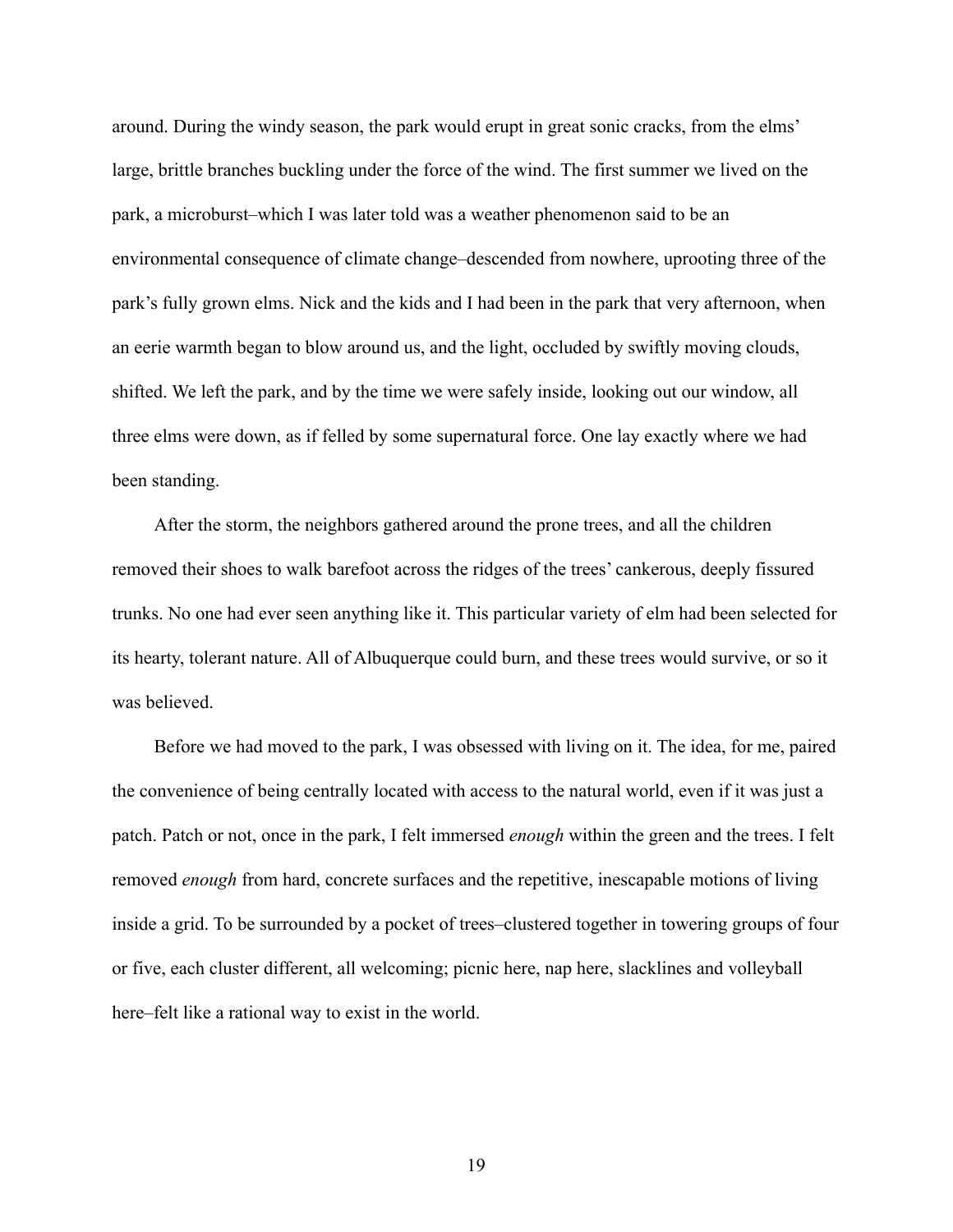And so, we moved into an ugly house, to be on the park. Before this, we had rented a two-story home a couple of blocks away. I didn't want to be blocks away; I wanted the park to affect my life daily. I wanted to yell, "Go to the park!" to the kids when they were too much underfoot. I wanted to sit on my front porch alone, without feeling alone, because I was surrounded by people. The homes on the park were unaffordable for us, but I knew if I waited something would come up. One morning, when Lucy was in kindergarten, I remember walking her to school, and watching as a man–stooped and ancient, wearing filthy pajamas–struggled to push his wheeled, city-issued garbage bin up the slight incline of his driveway while a woman–equally aged and frail–braced him supportively from behind. The lawn was long dead, and his house was covered in a neglectful layer of dirt and grime. *Please don't let it be this house* I thought, but of course, it was.

The old man, Ivan, died in his home the following winter. He was 102 years old. After his death, the woman, his companion but not his wife, left, and Ivan's children held an estate sale, cleaned out the house, and put it on the market. No one made an offer. The walls were the yellow of old, coffee-stained teeth, and the faded wallpaper in the bathrooms seethed in funk and its long, foul history. "You can literally feel sixty years' worth of shits taken in here," I said to Nick, while we inspected the master bathroom.

"That is disgusting," he said, as if he had forgotten, after fifteen years of being together, that I was disgusting.

By the time we saw the house–after two months of no offers–the sellers had removed the plush, grey, heavily stained carpet, revealing beautifully preserved narrow planks of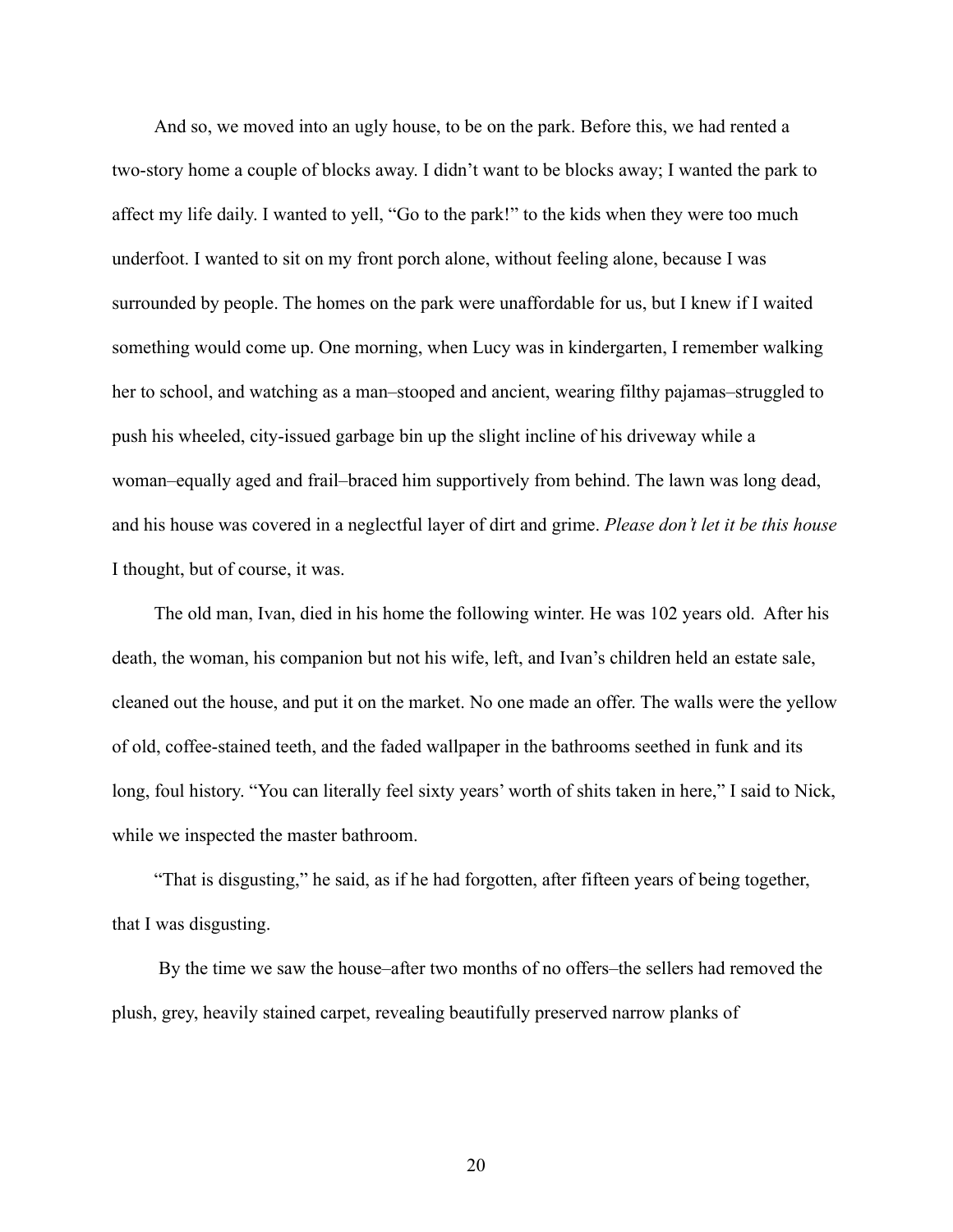honey-colored oak flooring lying beneath. We put in a bid, ten thousand less than they were asking, and our offer was accepted.

We deep cleaned that house, but no amount of elbow grease seemed to make much of a difference. In the room that had been Ivan's study, I discovered a series of rust-colored splotches all over the floor. I found that if I scrubbed hard enough, they transferred, dark and red, onto my yellow sponge.

Nick and I repainted everything: walls, ceilings, kitchen cabinets. We overlaid the crusty linoleum on the kitchen floor with Marmoleum, bought new appliances, light fixtures, installed a farmhouse sink, and replaced the Formica countertops with Ikea butcher block. The outside stucco and trim were yellow, the front facing wooden façade was a dark brown, and so I repainted it dark blue. I had a five-year-old, a two-year-old, and a nine-month-old St. Bernard puppy at the time, the domestic was my frontier, and shit and piss were very much a part of my every day. I didn't need my house exterior to reflect this.

We xeriscaped the yard in gray rocks and I planted Jupiter's beard, yarrow, yucca, sage, Russian thistle, Blue Mountain sage, climbing ice, dusty Susans, succulents, lamb's ear, desert willow, lilac, creeping thyme, black-eyed Susans, vinca and hollyhocks; all drought tolerant and watered through the DIY drip system whose ugly network of black, plastic tubes protruded rudely through the rocks because we never cared enough to do the work to properly bury it.

The house improved, but we didn't have the money to give it the overhaul it required. So be it, we sighed, we live in an ugly house. But who cared if you were inside an ugly house when you could look out your window at beauty?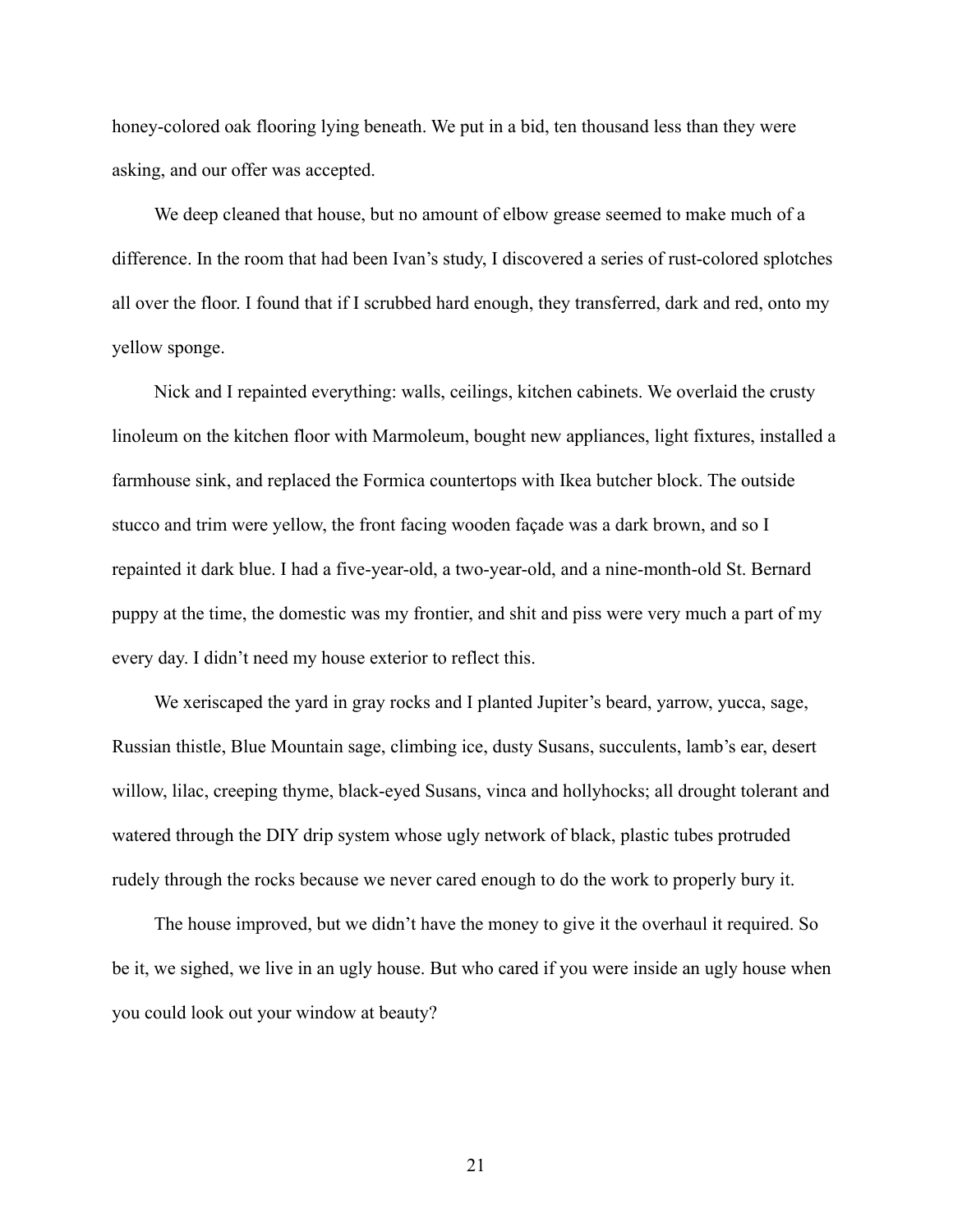I began my run with a slow, steady, gait, to warm up my muscles, along the singletrack dirt path running parallel to the park's edge. No one was around. The regular morning folk, the pre-work dog walkers and retirees, many of whom I had come to know on a first name basis, were taking the day off, apparently. On my right, I passed the Millers, my neighbors to the west. Next, I ran by Marisa's and Parisa's house–grad student roommates who, despite being young and hot, often played with us in the family friendly soccer games the Millers organized on Sundays. I passed Joseph's, an older man who often spoke in lengthy diatribes about whatever depressing book he was currently reading chronicling some environmental travesty; Jesse's and Melissa's, a thirty-something couple with preschoolers; and then Earl's, whose Frank Lloyd Wright style-home was the most interesting on the block, although I had heard from Becky, another neighbor, that it was dilapidated on the inside and would have to be demolished when he died, which could happen at any time since he was a drunk. Becky learned all of this one day when she knocked on Earl's door to collect money for some neighborhood cause, but instead of collecting money, she wound up smoking a bowl with Earl and hearing all about his time in the shit. "In the shit?" I had asked her.

# "Nam," she clarified.

I rounded the corner at the bottom and passed Kathy's and Dave's, politically active empty nesters on the verge of retiring, her from a career in neuropsychology and him, something to do with computer software. I passed Julie's, although it was no longer Julie's, who was a concentration camp survivor, and who had just died the summer before. She always wanted to pet my St. Bernard, Bez, and I lived in mortal fear that he would jump up on her–he was such an asshole that way–and cause her to break her hip. In the end, she did fall, break her hip, and died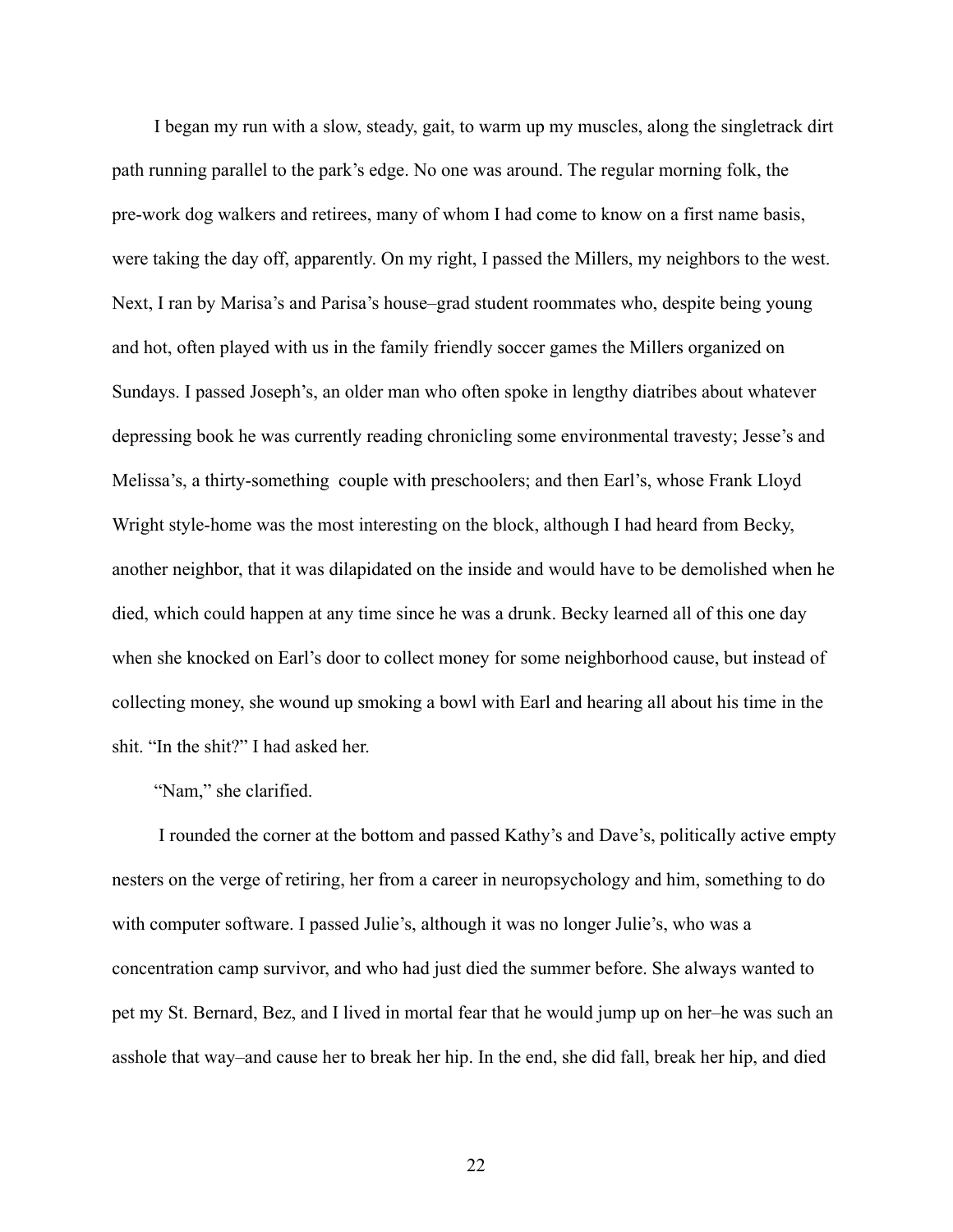soon after, but Bez wasn't the cause. By the time Julie died, Bez was living on a mountain ranch in northern New Mexico. At some point, around a year and half in age, some mysterious mechanism in his brain had clicked over to blood lust. On two separate occasions he attacked another dog, ripping off large chunks of flesh from their bodies before I somehow managed to pull off all 160 pounds of him. There had been no provocation, no history of violence. We got him as a puppy. "He's never done that before," I said apologetically, both times.

I passed Norma Jean's and her stark white, wood-framed house, whose lush green grass and dark shutters were as southern as her Mississippi drawl, and stood out from the rest of the neighborhood's adobe, territorial, and mid-century ranch homes.

Almost back where I started, I ran past a white, two-door truck, where, pressed against the window, a dark, oily whirl of hair surrounded a point of pink, tender scalp. I didn't mean to look; I wanted to give McCain some semblance of privacy, to not notice how uncomfortable it must be sleeping in the cab of a truck. No toothbrush or running water, the small cab slowly filling with the rank fumes of the self. McCain had been parking his truck there at night for over a month by then and, for a time, the neighbors speculated as to whether or not the cops should be called, our tacit protocol being one of vigilance bordering on paranoia due to the park's long history of bizarre encounters with unstable peoples in search of a public space to overdose, have psychotic breaks, prophesize end times, beg, masturbate, what have you.

I was outside one day talking to my next-door neighbor, Marty, when a delicate, dark-haired woman with papery skin, living not exactly on the park but near the park, approached us. Neither Marty nor I knew her name, although I recognized her as the woman who never made eye contact when I passed her in the park, while walking Bez's replacement,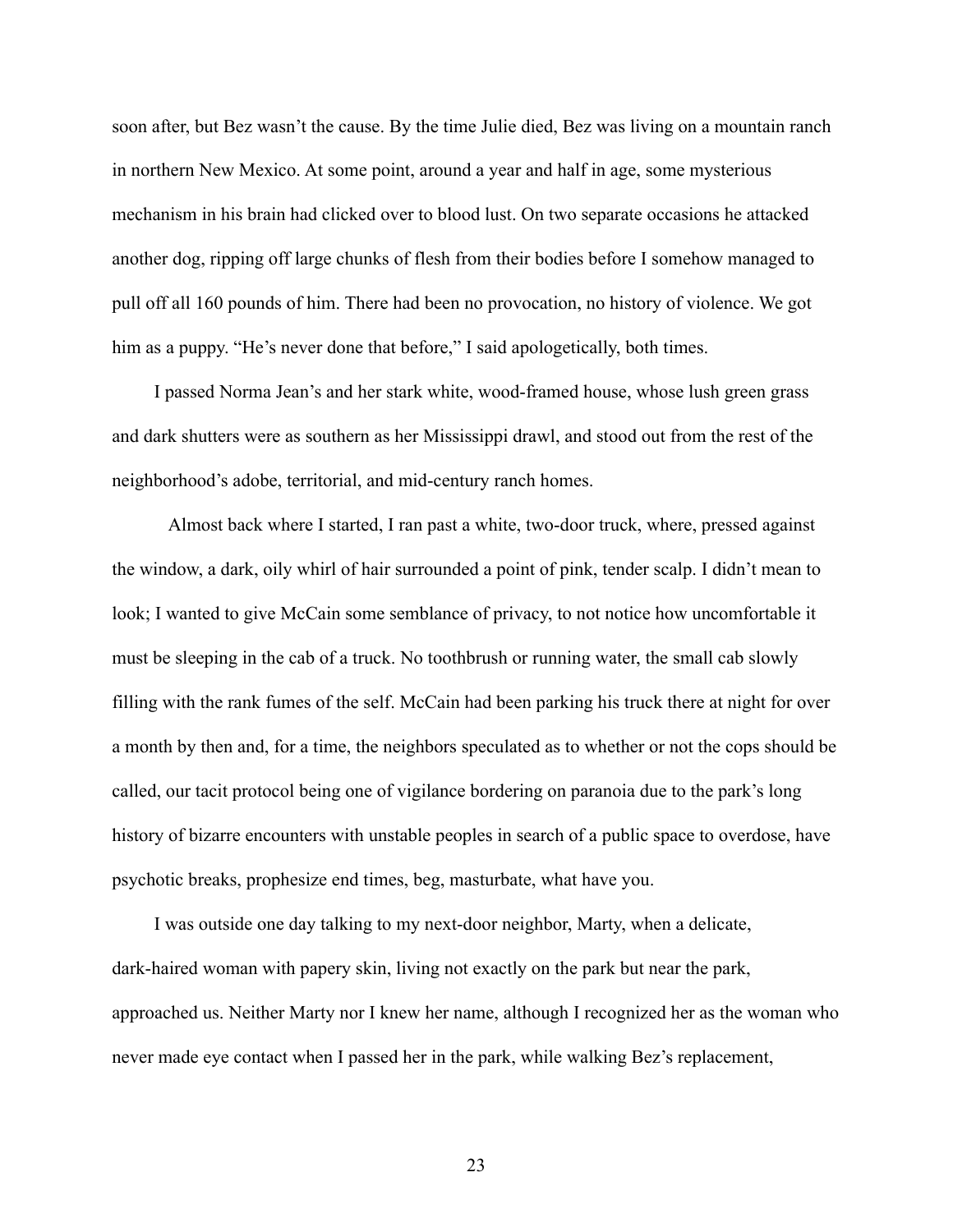Mooney. Instead, she kept her eyes down in some deep concentration while she slowly walked backwards along the little dirt trail, each step as careful and deliberate as the last. With distrustful eyes, Mooney would release a low, menacing growl as we walked around the strange, backwards lady.

Walking up Marty's driveway that day, Mooney and Marty's dog, Pax, stood on all fours and barked loud and threateningly until they were shushed. She was here to discuss her concerns about the white truck that had been at the park every night for over a week now, she told us. But Marty and I were unsympathetic.

Marty stood there alert, listening to the woman's concerns respectfully, wearing his jogging clothes from the long training run he went on earlier in the day, for a marathon he was about to run. Marty had just proudly confessed to me he hadn't changed or showered, nor did he plan to, even after he spilled coffee down the front of his already filthy t-shirt. Parked behind him was the baby blue Saturn sedan he still owned after almost twenty years, bought when he was a resident, before the twins were born, and before the large doctor paychecks started rolling in. He was gangly, a tall elbow of a man, with the blond hair and sinewy handsomeness of a musician. Marty was the only person who had ever referred to me as Suze. "Hey Suze," he would say, on the occasions we crossed paths either in the morning, after his night shift at the hospital, or later, over a shared meal, as our families became closer, realizing more and more the strangeness of the other, but in the best ways possible.

"I tell you what," Marty said to the woman, in his nerdy, mid-western nasality. "I'll go have a conversation with him and try to feel out if he's a weirdo or not." I felt the slow-walker's dissatisfaction at this resolution. She had mistakenly thought we would be on her side. She didn't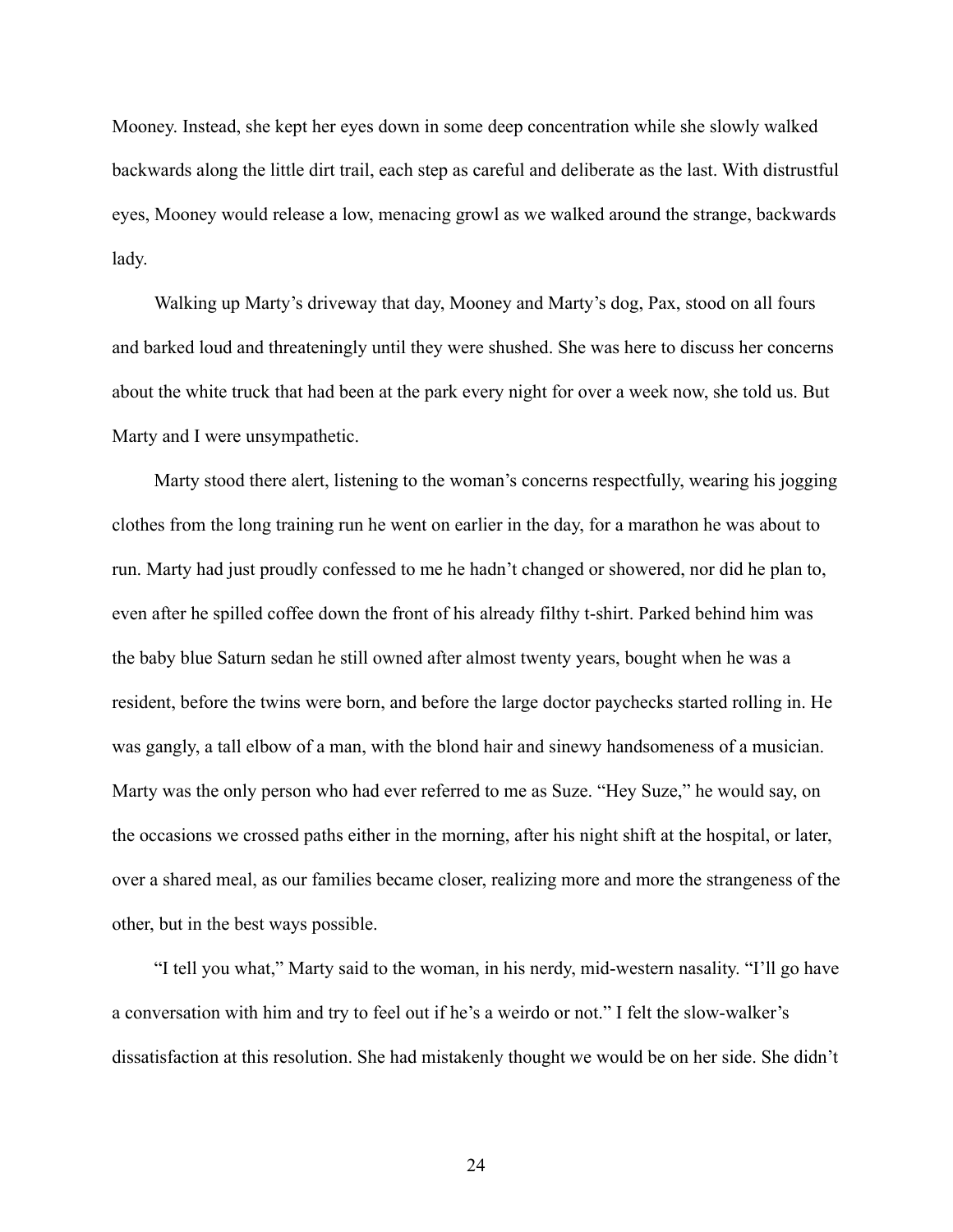know that Marty and I had made McCain our hero. Marty thought he might be writing the great American novel. But that was my dream for myself, and because I had learned scarcity from the desert, with no water nearby to show how a high tide raises all boats, I kept my theory on McCain simple: he was a free spirit.

Marty did end up knocking on McCain's car window one night, talking to him with his well-practiced, calming bedside manner. It turned out that homeless, dirty McCain was a vet. Marty believed he wasn't dangerous in any way and so he wrote down his phone number and gave it to McCain, asking him to call if anyone tried to bother him. McCain took it gratefully, but only called sporadically, to ask for money.

After my warmup loop around the park, I headed south, past Bandelier Elementary school, across Carlisle, and turned onto Ridgecrest. Ridgecrest Avenue was the pride of the neighborhood. Down its center ran a grassy median that cut between large homes built with grandmotherly white wrought iron fences and dated façades of horizontal wood, coated in thick, yellowing varnish. Sometimes someone would die or move and there would be an estate sale in one of these homes, and the whole neighborhood would stop whatever they were doing to come and see what was inside, knowing these homes, which seemed normal sized on the outside, were endless, multi-roomed palaces on the inside, where carpeted hallways led you to rooms enshrined in ornaments and glittering tinsel; a year-long tribute to Christmas. Or, they led you to large storage areas filled with minuscule, expensively sequined leotards that brought to mind JonBenét Ramsey, and so I touched nothing.

As I headed up Ridgecrest, my body settled into the run. Fancy houses gave way to moderate, well-maintained homes painted in uncomplicated beiges, built with clean,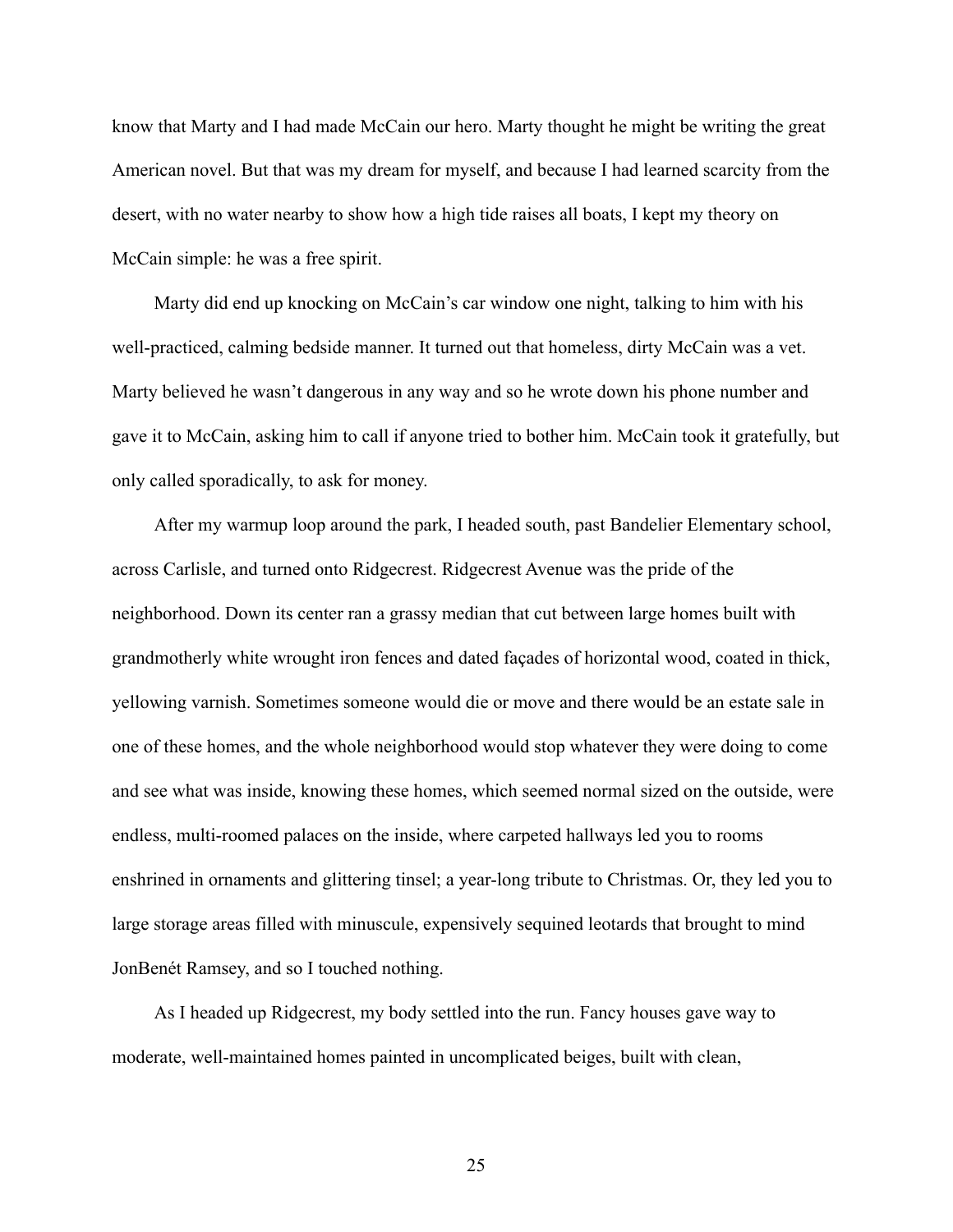uninteresting angles. A few blocks later, these homes turned into apartment buildings. The closer I got to San Mateo, the more the air filled with the effluvium of deep fryers and large, festering dumpsters. Instead of merging into the San Mateo/Gibson intersection, Ridgecrest terminated in a cul-de-sac with its own little green park where, on those early mornings, I sometimes came across blanketed silhouettes of inert bodies. Cutting through the park was a sidewalk that led to a large arch tiled in turquoise squares sprawling upwards and morphing into a dark blue 1950s Chevy sedan. Public art, but also a totem to a car culture town, where cruising was a leisurely past time, before we knew the dangers of carbon emissions, before Superman's existential crisis, when nobody minded that Albuquerque was unwalkable and when it seemed there were no consequences for bottomless consumption.

I touched my palm to the arch's cool turquoise tiles, turned on my heel, and headed back the way I had come. Something dropped ahead of me, falling so close it almost touched my nose before it *thwap* hit the sidewalk. On the sidewalk lay a little raw pink form with sparse, black, slicked-wet feathers almost covering its tiny body. From her nest, two shining eyes, like black pearls, stared out at me until I moved on.

The birds, always the birds, laden in portentous codes. *So special.* The dead ones indicative of some future failure of mine.

I finished up my run with a cool down jog around the park until I reached exactly five miles, no more, no less. I turned around and headed home, crossing the street in front of my neighbors to the east. Their home was near squalid, in worse shape than ours. Old cheap paint peeled from every surface, thin window panes included, and the yard was all dirt, its untended plantings withered and indistinguishable from the many weeds.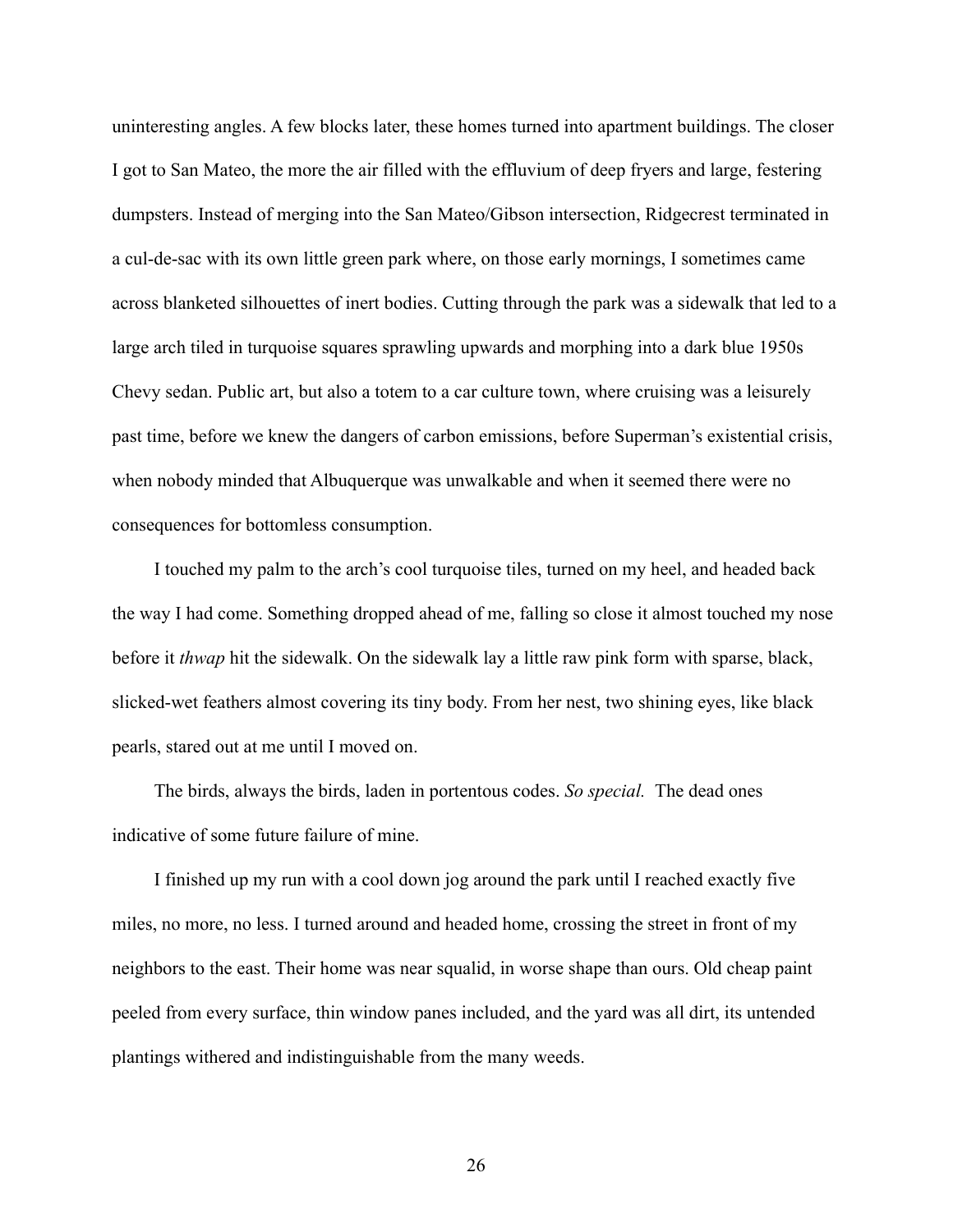Of course, I was grateful to these neighbors, the way their house was uglier than ours. In their front window was a homemade sign taped on the inside of the glass, printed on a white piece of 8.5 x 11 computer paper. *Global Warming Is Probably Real*. Beneath that, another sign. *There Probably Isn't A God*.

–-

God or no god, heaven or hell; choose one, it's all the same.

The morning of January 7th I woke up to new snow and a district-wide text message that school was cancelled. I went into Lucy's room and hovered for a moment over her still-sleeping head. Just a glance at my children could riddle my senses with an incalculable love–their still-forming legs, arms, torsos, toes, ears; casements of a life so tender they intoxicate my heart, so vulnerable, every square inch radiates with some potential future tragedy. I liked to say to my kids, "Look at those knees. They're works of art. How did I know how to make those so well?" It didn't matter the body part; I made them all, they were perfect.

By 10, the park was filled with kids and we parents clustered about, sipping our coffee and catching up. Cynthia interrupted us, and asked if her three-year-old son Levi could use my bathroom. "Of course," I said to her, and led them inside. At the age of 47, she had just given birth to twins. She and her husband, Randy, had been trying for years. I knew this because she told everyone who would listen. Cynthia would tell us about the special diet, the special acupuncture, and how she had gained 15 pounds on her doctor's recommendation, by eating carbs again and foregoing her daily 10-plus-mile jogs around the neighborhood. She drank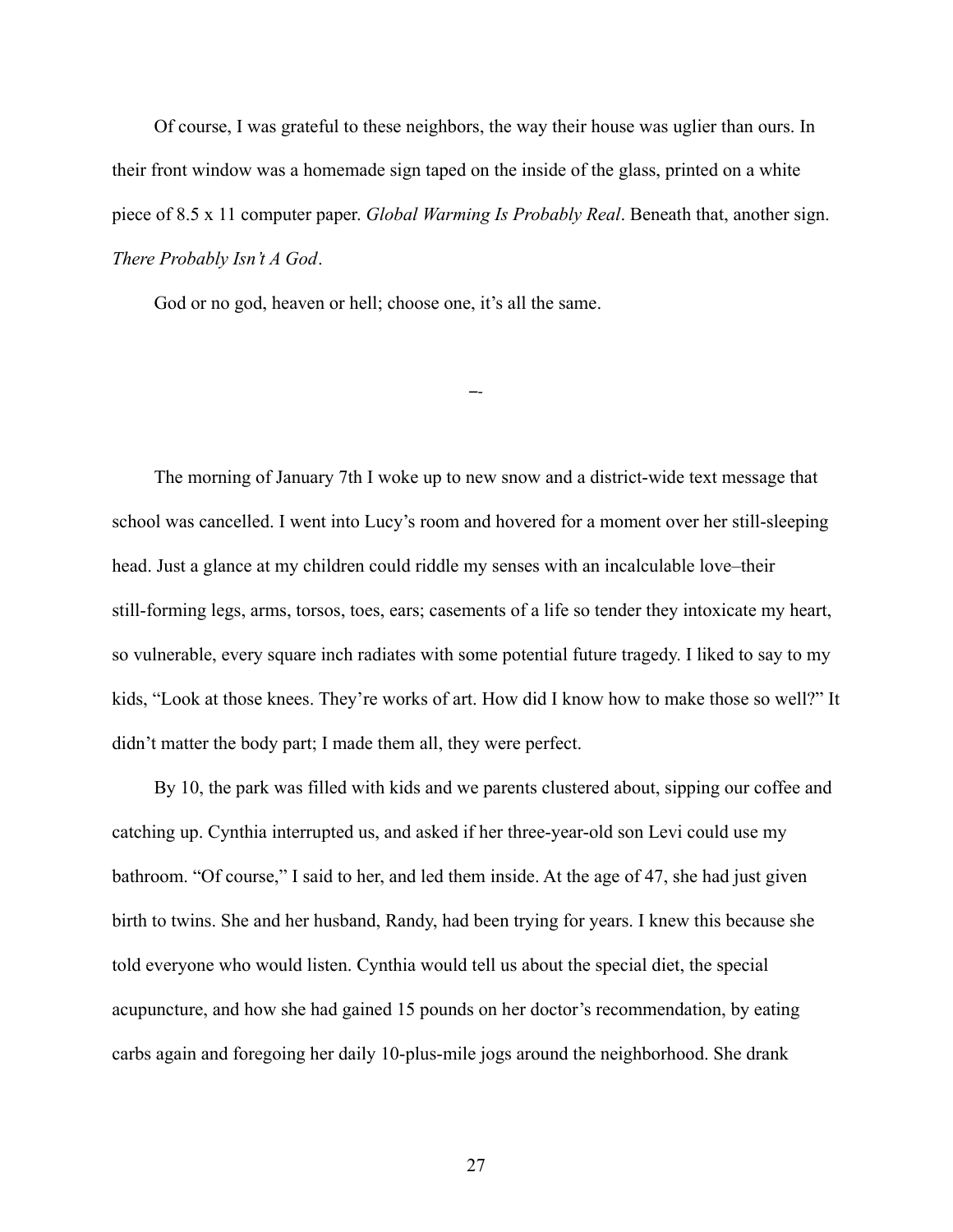unpasteurized goat milk and replaced all the mattresses in her house with new, organic ones. She attributed her successful pregnancy to these things, but I speculated that several costly rounds of in vitro fertilization were involved. Sometimes in conversation, she would casually mention a yacht or *"*one of our other homes," and I always found my eyes staring at the harsh stripe of grey hair that grew from her scalp because she was too cheap to pay someone to color her roots, or at least that's what she said.

"How do you like your new sister and brother?" I asked Levi.

"Good," he answered shooting past me towards Hurleigh's room, where he began playing with my son's toys.

"Levi, it's time to go to the bathroom," Cynthia said, but he ignored her so she tried again. "Levi, let's go to the bathroom so we don't have an accident." Nothing. "Levi, don't you want to go back outside and play in the snow?"

"Yes."

"OK! Well, then let's use the bathroom."

[...]

"Levi!" Cynthia repeated, while not *quite* yelling. But Levi knew how to tune out his mother. He stood up unceremoniously, dropping the stuffed animal he held and walked into the family room. He crouched down on all fours, and began donkey-kicking Hurleigh's drum set. After that he stood up, dropped his pants, and pissed on my floor.

That night we watched *The Goonies*, a movie I treasured from my childhood. Watching it for the first time as an adult I was dumbstruck by the main character's mother, who was simultaneously loving and fierce, not just with her children, but with other people's children too.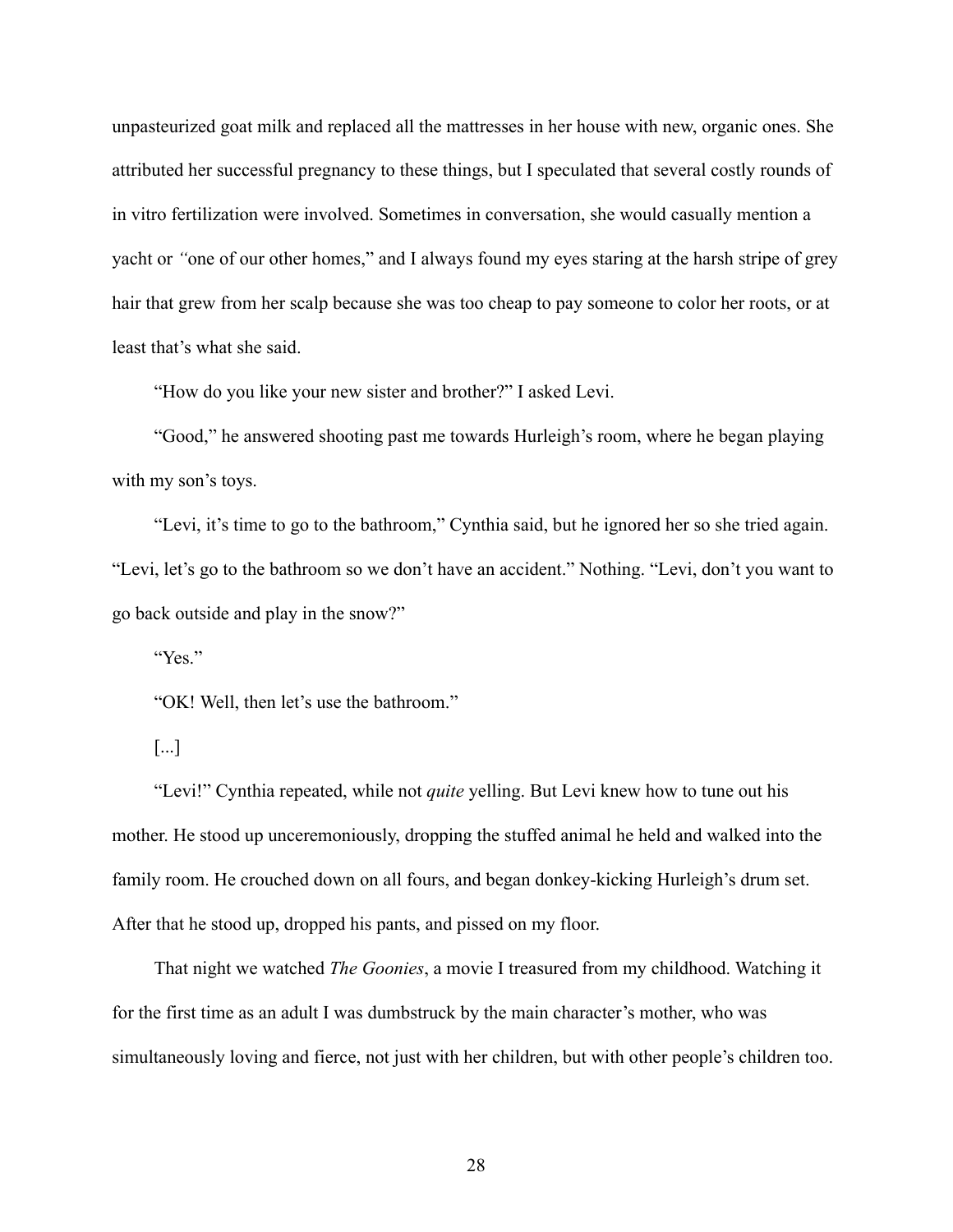"What is that?" she asks her son's friends in an opening scene, her tone angry and demanding. Everyone acts confused. Just before she entered the room, Chunk had knocked a miniature statue of Michelangelo's David off the coffee table. He picked it up, only to find its tiny plaster penis had broken off.

"What?" the boys ask, worried Mikey's mom knows the statue is broken. They squirm under her hostile stare as she waits for an answer.

"That!" she says curtly. "That is a mess!" The boys look down and realize she is pointing at the smattering of crushed potato chips scattered on the floor. "And I want it picked up," she commands, to all present, non-filial entities included.

*Who is this mother*? I wondered while watching this scene. She yells at kids that don't belong to her. She demands they take responsibility for their actions. She doesn't worry if she is liked. I don't see this woman around anymore. I wondered if I was the only mean mom left in the world. If, like some mythological creature, the others had been chased into the void by some muscular, threatening force. Was I the only woman who still called their children out for being petulant or annoying? Who ignored their name being called from another room? Who admonished bad behavior in front of others? I wasn't trying to be mean. I just don't know how to pretend motherhood isn't a position of power.

In the last stretch of January, I woke up on a cloudy morning to the prodding of soft fingers on my shoulder, but when I raised my head and looked around there was no one there but Nick, sleeping soundly next to me. It was a Saturday. I showered and dressed. I went to soccer games and cheered my children on from the sidelines. They were terrible at soccer, both of them. They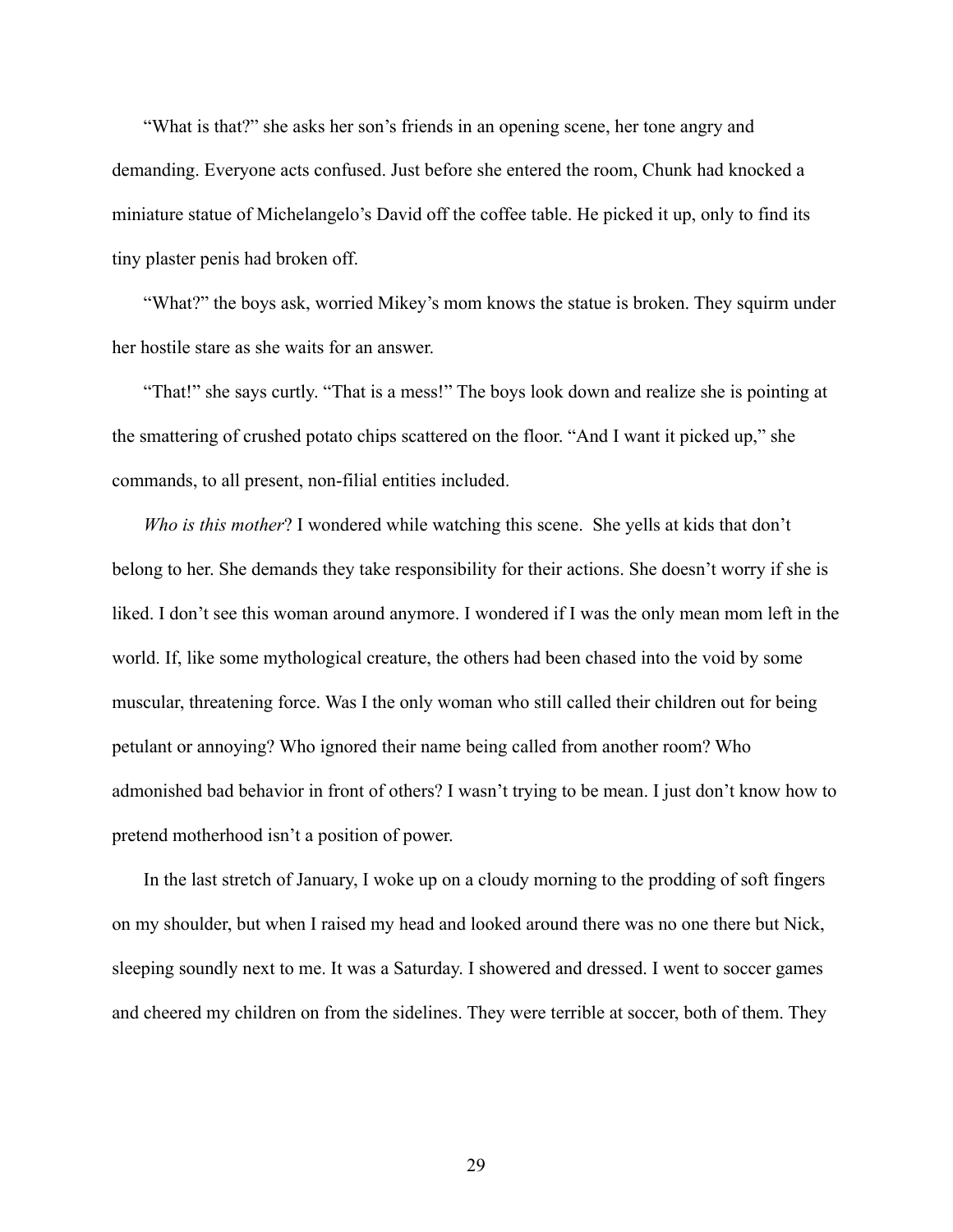seemed to be playing in their minds, the game never translating to their bodies, and that was okay because they didn't care yet that they were bad.

At one o'clock, my friend Holly picked me up. I said goodbye to Nick and the kids, that I'd see them tomorrow, and I got into Holly's Volkswagen bug. As I approached her car, I was reminded that her license plate ended in 111, and I sighed with relief, because all is fated and I was exactly where I was supposed to be. We headed north on I-25, and then west to Bernalillo. We turned down wide, graded dirt roads, and then towards the river until we reached Steven's house.

We spent the daylight hours chopping wood and tying little pouches of tobacco on to long strings, like Christmas lights, while others cooked food and contributed to the many ceremonial preparations for later that evening. After everyone took their turn in the sweat lodge, we all entered the great room, and sat in a large circle around Steven, who lay prone and bound with his hands behind his back, so many offerings to the spirits laid about his body. The windows and doors were all covered in blankets so that when the lights were turned off, but for the unaccountable light flickering about the room, we would be suspended in full darkness, listening to Steven pray.

To my left lay the emaciated, frail form of a woman whose body was riddled with cancer. She was there as a last resort, to see if Steven's prayers could save her from death. I thought they could.

A wooden bowl of raw organ meat was passed around and brown juice burst between our teeth as we bit down into kidney. The lights were turned off, the door was closed, and for the rest of the night the outside world was shut out.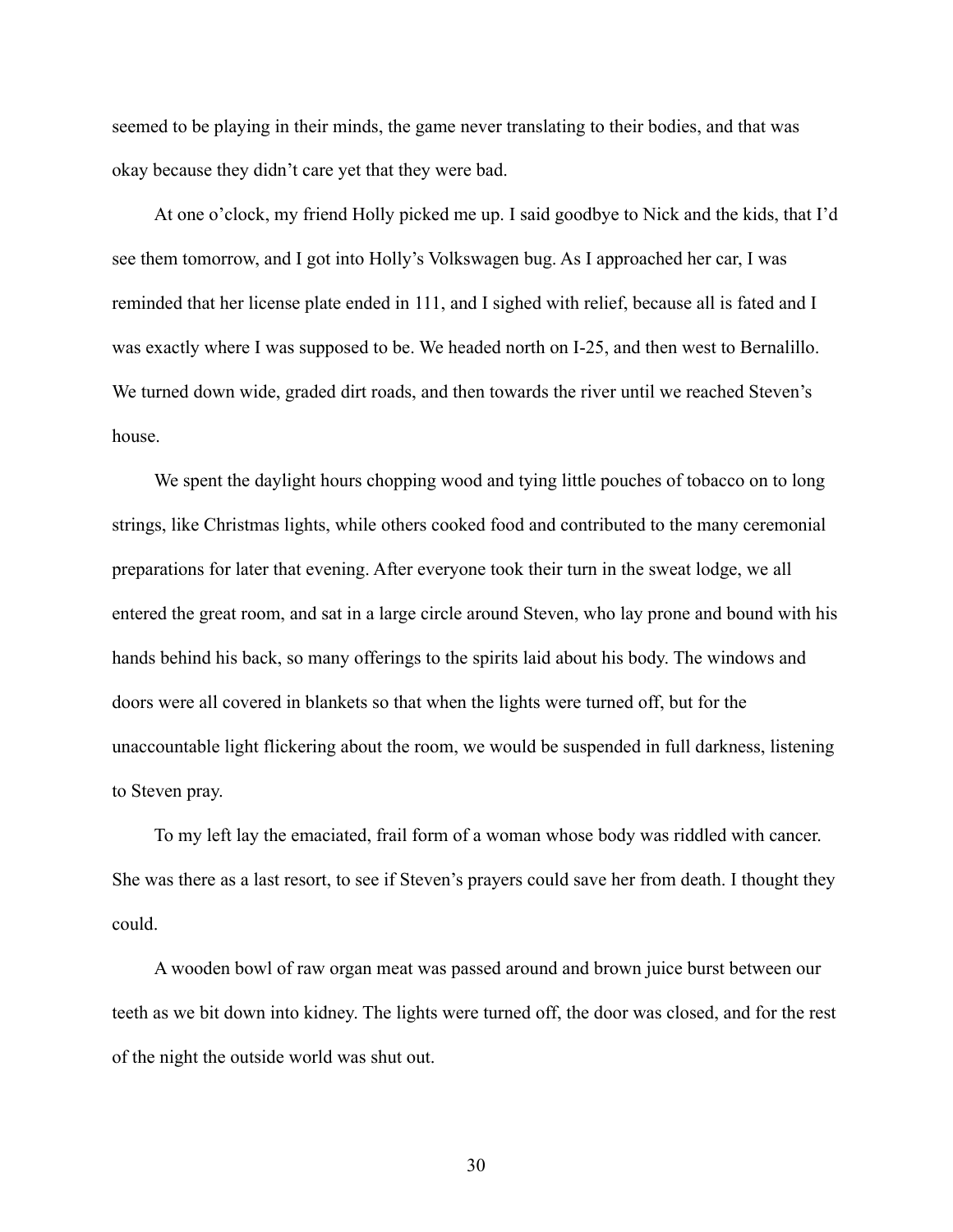The next day, I went to the Women's March that was held downtown on the Albuquerque plaza. People held signs and shouted out and women stood on the stage and talked, although I couldn't hear what they were saying. I stood along the periphery with Nick and the kids, choosing to be apart from the crowd gathering below.

I wanted to see who was there. Who we were. Had we been here before, burning our bras, wanting to be taken seriously, no real structure or language in place that would support us? The word militant and killjoy used to describe us when we asked our bosses to stop taking our tip money and stuffing it down the front of their pants, daring us to come get it. Which of us were expected to disappear now that our flesh crinkled around our eyes and hung loosely around our bodies; our hair had thinned into a coarse grey; our bodies were unfertile and valueless; our minds lit, wise, compassionate, knowing. Did we remember to tell our daughters to keep an eye on their drinks?

Did we once call ourselves Riot Grrrrrrrls and listen to music fronted by women in tiny clothing who were as sexual as they were intellectually grinding? Do we now buy Girl's Rule! t-shirts at Target for our daughters? Did we drink too much in college, until we felt removed from our life, watching it unfold as though it were a movie. Watching from a distance as a man, a friend, takes us into his room, the word "no" just out of our reach, and so we clenched our jaws shut against the unwanted kissing as he laid us down on his bed.

Are we armed with language? *Coercion, #metoo, microaggressions*. Have we reclaimed the word *pussy*, which before, felt like the drip off a dirty man's mouth? Were we self-obsessed, convinced of our own greatness, by our helicopter parents, who anticipated our every need, swatted off every danger, rendering our self-esteems undamaged, opulent even?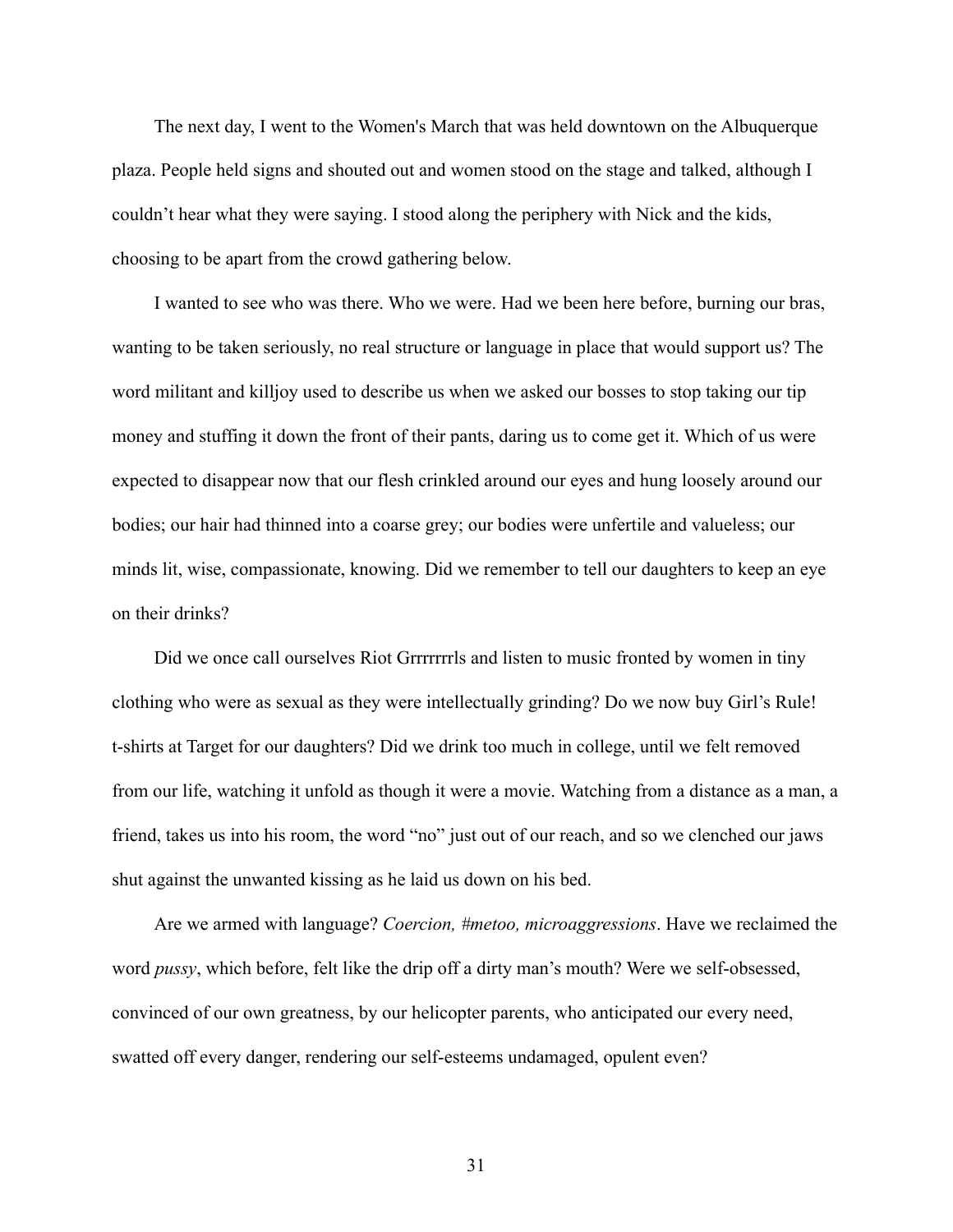We were all these women. A spectrum. Creators of life. Makers of death. We were so very, very, valuable.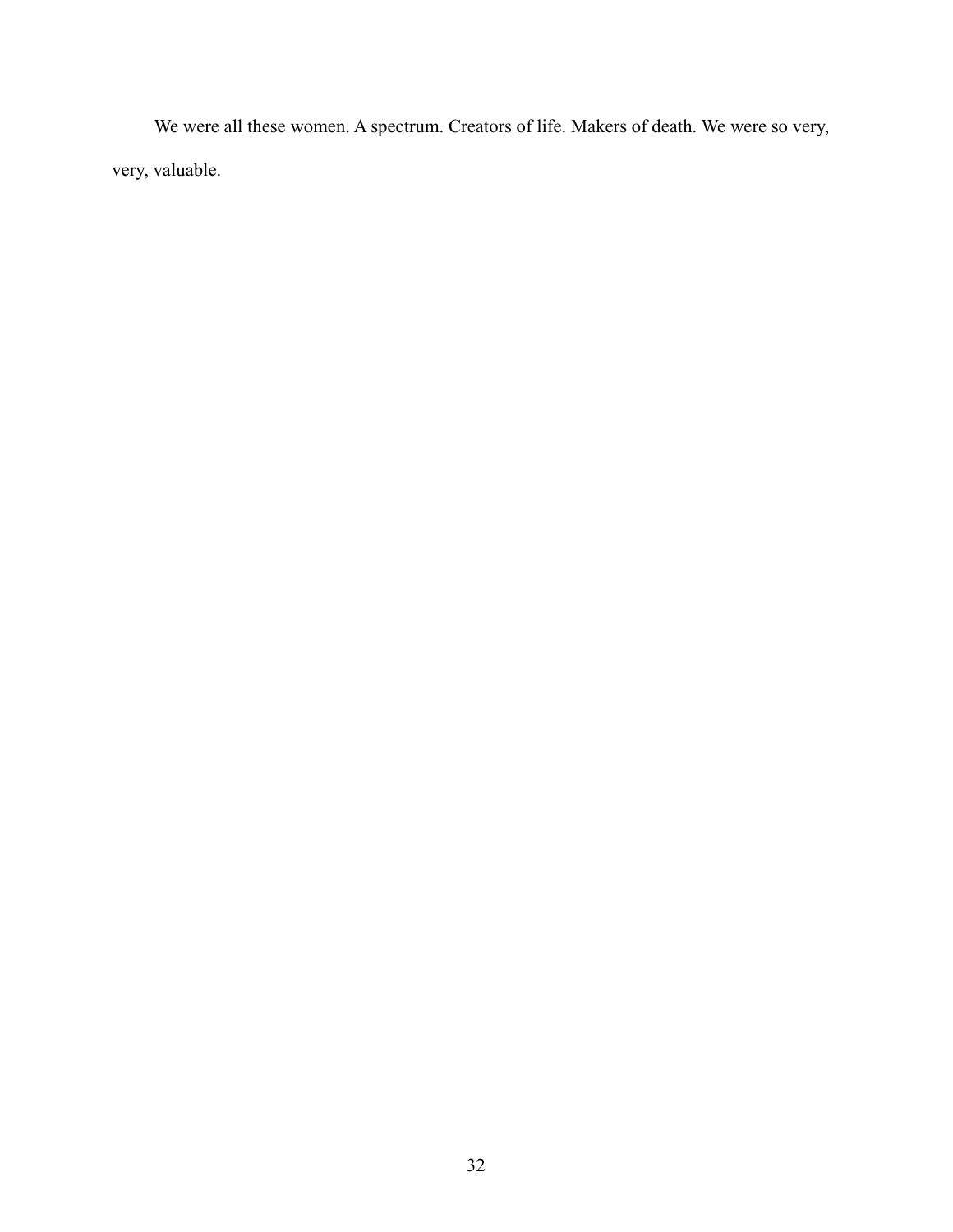## *Albuquerque*

The right cobble spotted, rough and pitted like any other rock. Once broken open, a smooth glass interior capable of fracturing into large flakes. Struck by the wide base-end of an antler, splitting into a workable form. Edges become fine and sharp through calculated pressure. The sun shifts. A fluted center, the delicate, final, percussive reduction. Moistened sinew marries lithic to a stripped wood shaft, fletched with feathers as rigid as yucca spine.

The women dig out the earth. First a large circle, and then a smaller adjoining circle. In the center of the first, a hole. The birthplace, where long ago, the first peoples crawled out from the inside of the earth. Skin began to smooth and soften, bodies began to multiply; one into two, into four, into sixteen, while the sun set in the western sky.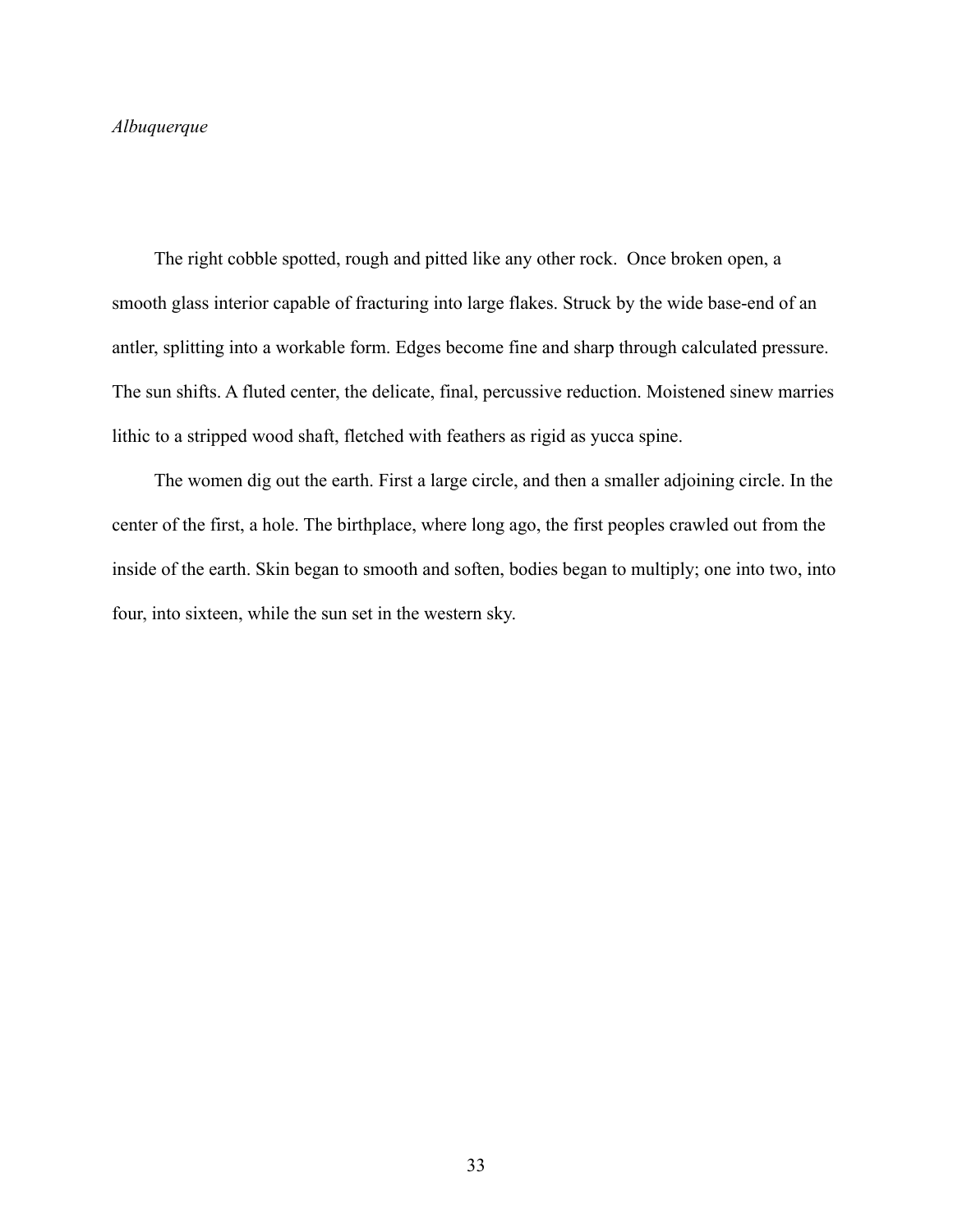#### late february

# I waited.

"Hello?"

"Hey, it's me. Do you know where your passport is? I can't find it. I'm trying to get all of the documentation together that we need for Mexico."

"Oh, that's a good idea. Um, let me think. It isn't in the file box in the guest room closet?" I took a breath before answering this question. It seemed obvious to me, that if I was saying I couldn't find his passport, the implication was that I had looked for it, probably where it was normally kept, because I'm smart like that.

"My passport and the kids' passports are there, but I can't find yours. When was the last time you used it?"

"I believe I used my passport...for ID on my work trip to Sacramento last month, since New Mexico licenses aren't compliant anymore."

"Right. So, do you remember where you put it? You're really fucking with my organizational system here." Nick laughed.

"Hold on, let me close my office door." Through the phone I heard a heavy woosh and then male metal parts click into a female metal receptacle. "I bet I stuck it in the top right drawer of my dresser. Why don't you try there."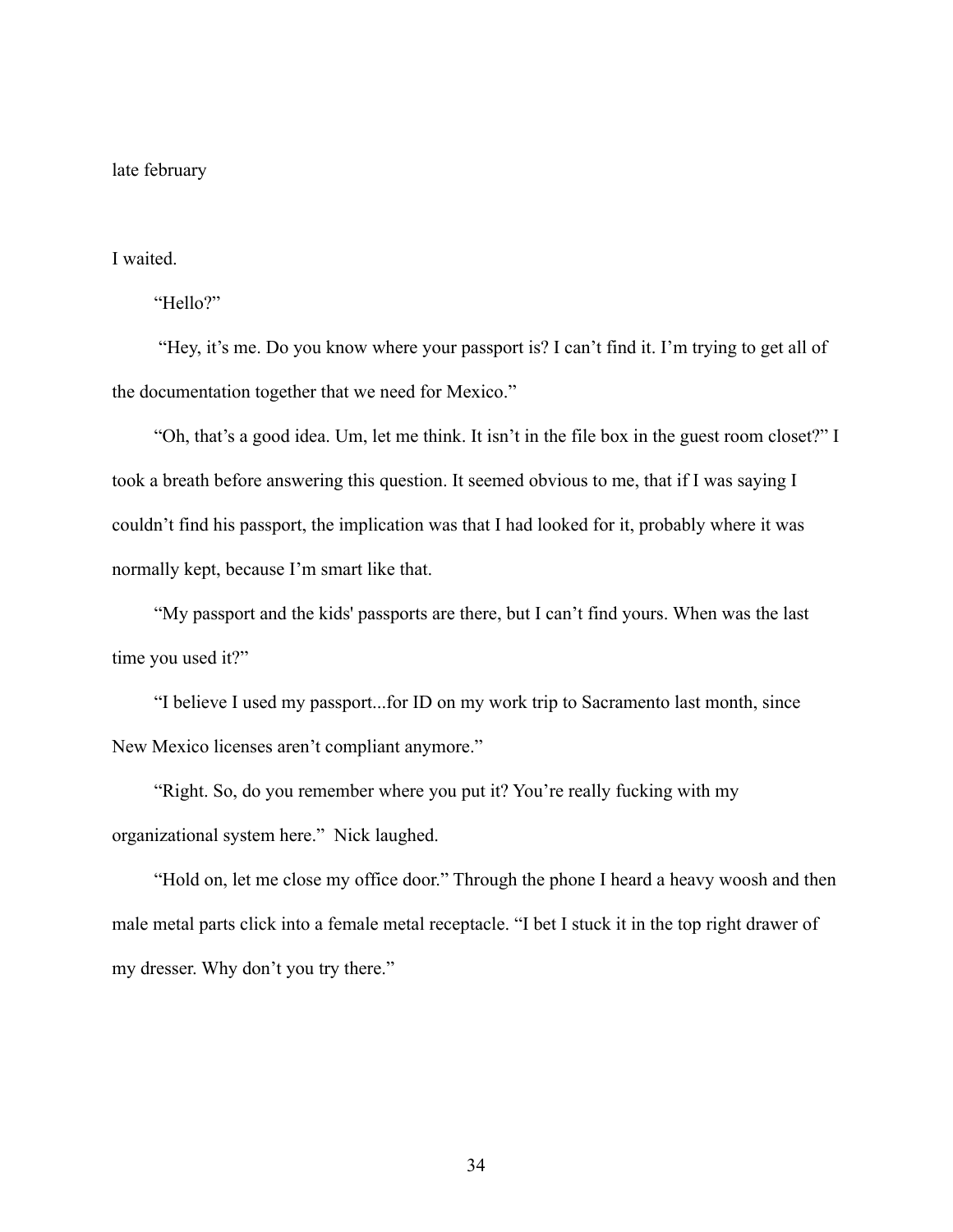"Top right drawer? Hold on, I'm going to look while I have you on the phone. OK, there's a social security card...a weird little yellow foam thing that says...surf time? A huge knife, woah! Where's this knife from?"

"The one in the leather sheath? Mike got that for me a couple of Christmases ago. Or did you mean the smaller one with the plastic black case?"

"The first one. It's huge. Or both actually. Why haven't I ever seen these knives before?"

"You have. You just don't remember because you only pay attention if a weird bird is involved."

"That's the fucking truth," I laughed. "OK," I said, moving some clothing around. "I don't see your passport in here." I closed the drawer. "Where else would it be?"

"Try the drawer in the dining room."

"OK."

 $\frac{1}{1}$ ...

"I don't see it. But hold on. What the fuck?" Amongst Mooney's vaccination records, the kids' accumulating school pictures, a set of miniature screwdrivers, masking tape, and a pink barbie shoe, were more knives. "There's two pocket knives in here! I *know* I've never seen these before."

"What do they look like?"

"One is small with a black handle, I guess. It's made by a company called Kershaw."

"Oh yeah. That's *your* knife, dummy. I bought you that a couple Christmases ago."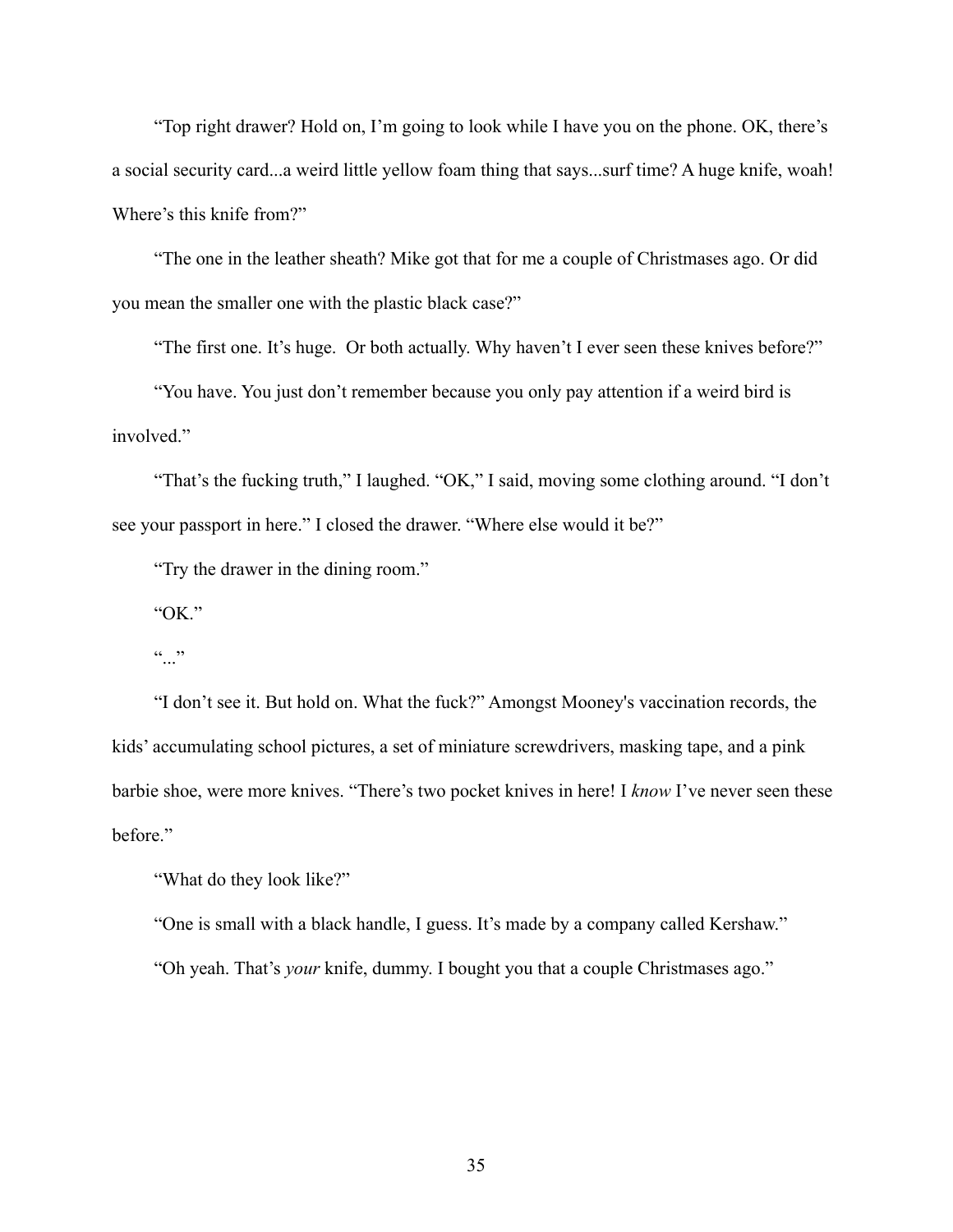"Really? I kind of remember that. OK, the other one is a little smaller than the Kershaw, but it's heavy and silver and it has a bunch of grooves cut out of the sides, giving it a kinda H.R. Giger-alien effect."

"Oh yeah. I think that's the knife I found on a trail in the Sandias a couple of years ago. It's silver you said?"

"Uh-huh." I let out a large exhale. "Alright. So, more knives, but no passport here. Where else would you have left it?"

"Maybe in one of the drawers in the front table? I might have put it in there right after I got home." I walked over to the entryway and opened the table's small, wooden doors, and then it's even smaller, interior drawers.

"I don't see it, Nick. But, damn! There's another knife in here! What the fuck? How many secret knives do you have stashed around the house?"

"They're not secret knives, Suzanne! I don't *stash* them. I just, you know, have a lot of knives. I love knives. I've always had them around. Why is this new information for you?"

"Oh wait! I actually recognize this one. It's the one Lucy found on our camping trip last fall in the Magdalenas."

"Oh right. It has a handle that looks like a feather?"

"Yep."

"Yeah, I've been meaning to sharpen it. The blade is really dull, which would be super dangerous for her to use. Dull blades are much harder to control and can do a lot of damage." I continued rummaging through the table.

"No passports here. Where next?"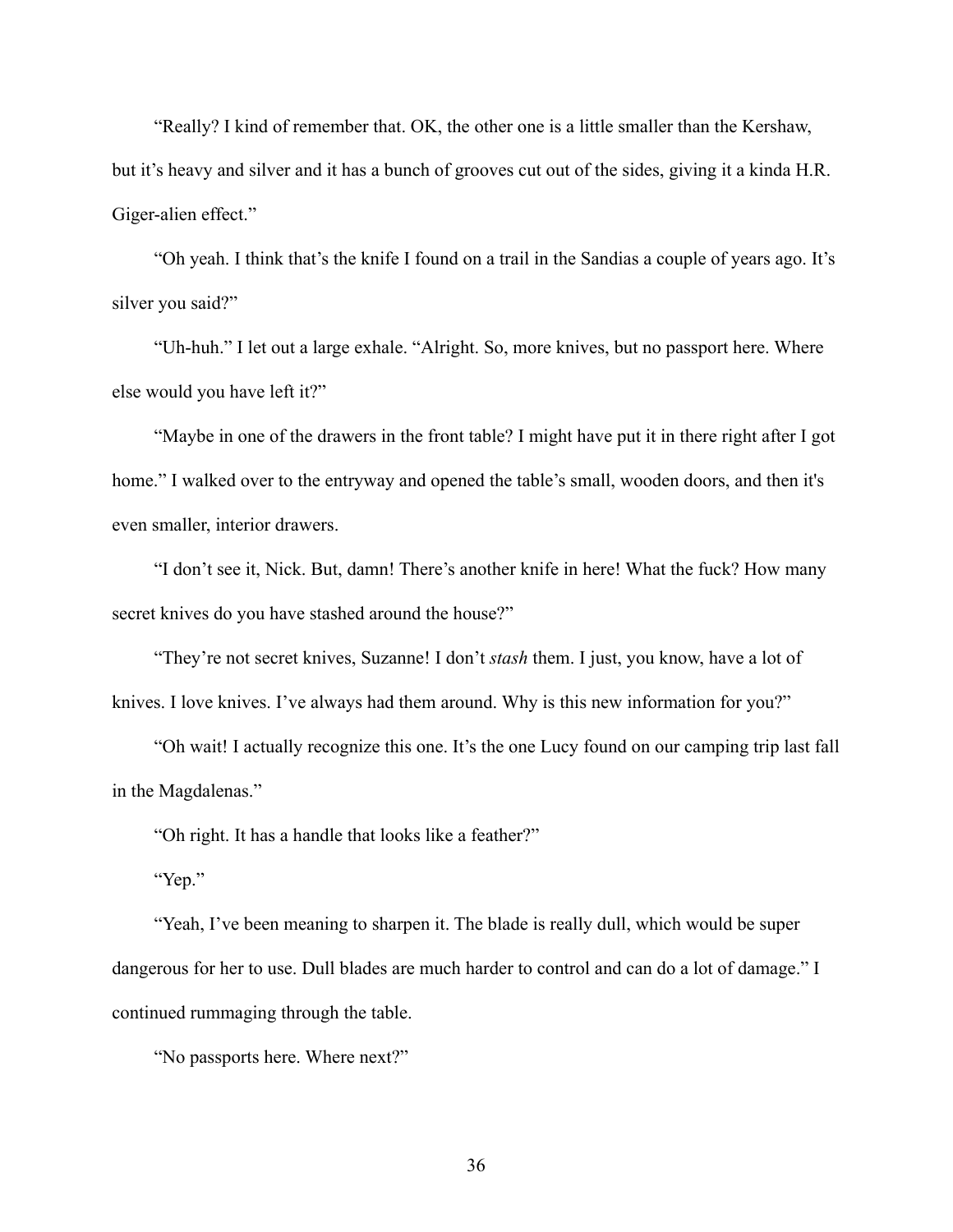"Shit. It's not there either? I thought it would be there for sure. All right, the last place you can check is on the top shelf of my closet. But don't freak out. I keep at *least* three knives there. That I know of. So, you know, consider yourself warned."

"Alright then," I said.

"Hey," Nick said and his voice got low and tender and I braced myself, knowing attention was about to be drawn to how I was feeling today. I would much rather think about: knives, documents, the fact of my unlabored breathing, the fact of acute anguish now behind me, the looming Mexico trip with my mother, to an all-inclusive resort in Tulum, one of hundreds, whose beachfront jungle had been clear cut for middle class tourists to eat and drink consumptively, no end in sight, documenting everything on social media so that people would see how luxurious their vacations were, how monied they are. It was all an environmental nightmare–we might as well have been planning to vacation at a superfund site–although I would never say this, because it meant so much to Mom and the kids were so excited.

"How are you feeling today?" And there it was.

"I'm fine. I'm great. Just hanging out over here with a shit ton of knives."

"That have *always* been in the house!"

"That have always been here."

"That you've never noticed."

"That I've never noticed." I blindly felt around the top shelf of Nick's closet and ignored the several cold, metal items I presumed to be knives. Finally, my hand found soft leather.

"Found 'em."

"Oh good, where were they?"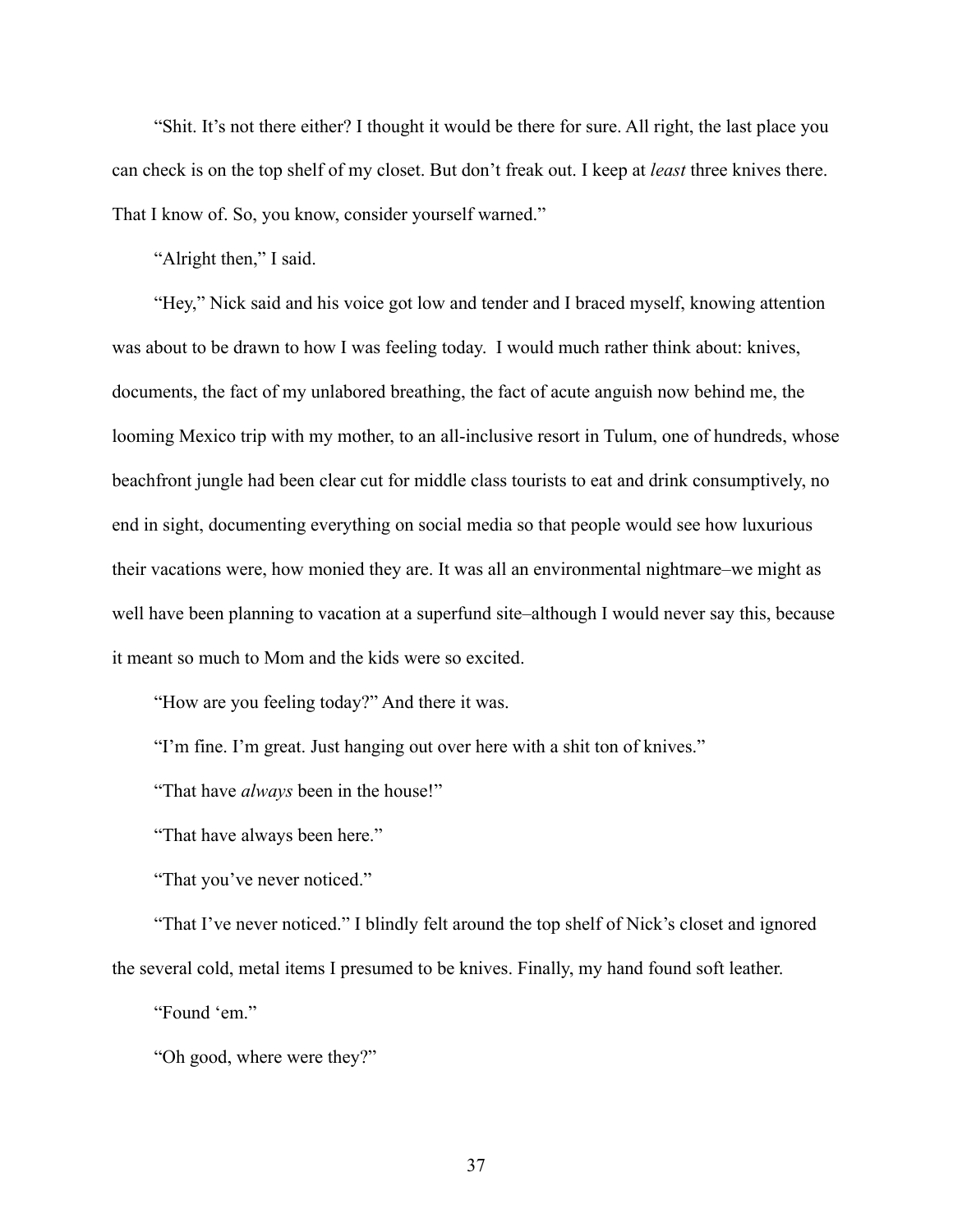"On the top of your shelf."

"Sweet."

"OK, I'll let you go now. Thank you, love you!"

"Love you too."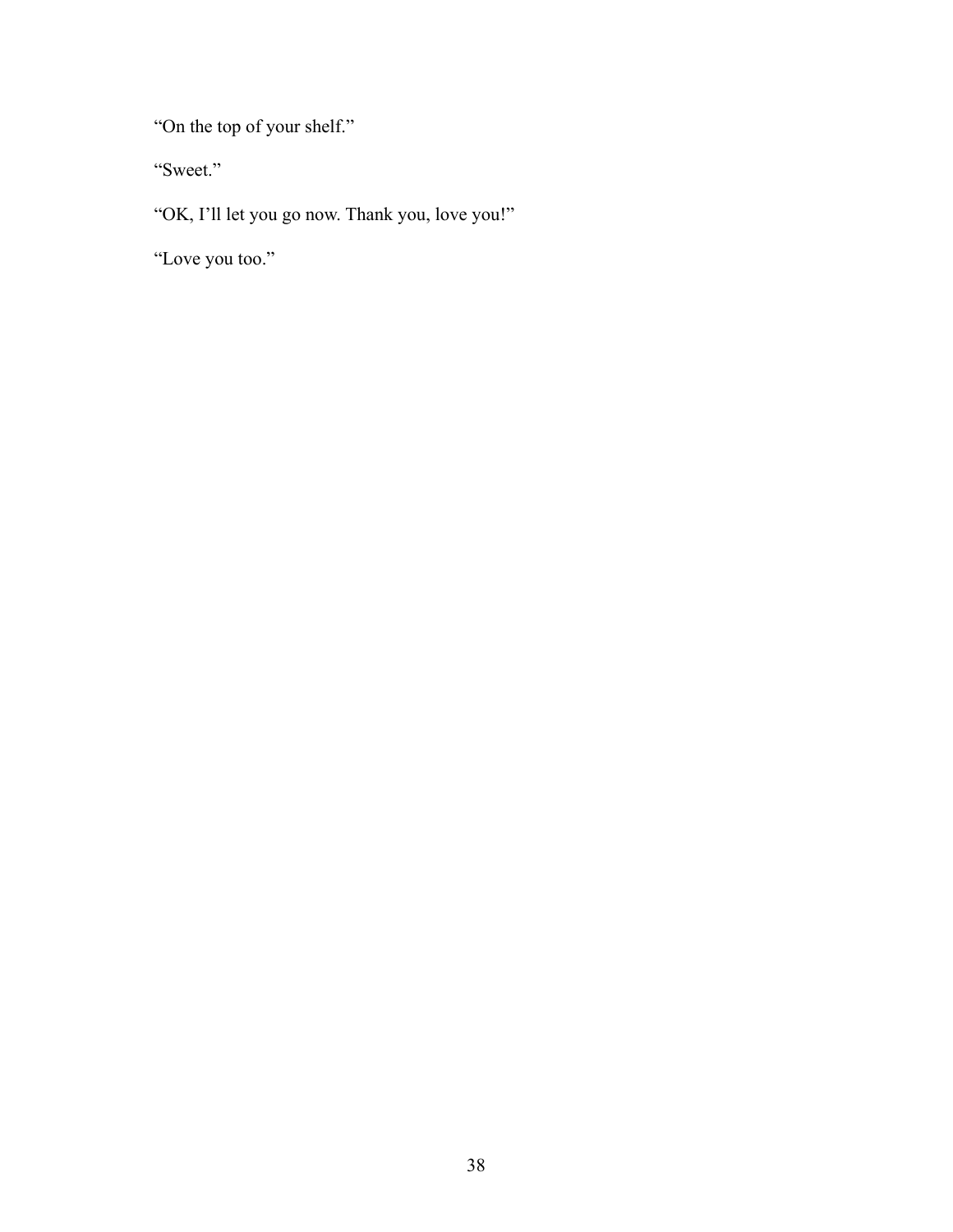mid february

I walked the park in counterclockwise loops, first past Loretta's house, then Moon's house, then Mary Jane's, wondering if my retrograde journeying might cause me to travel backwards through time.

Spring had come early. Here it was mid-February and already the park's Siberian elms, still leafless, had already produced overflowing bundles of seed pods, little ovarian-like colonies which grew out thick-skinned and green, that eventually, would dry up into brown, translucent husks. Walking through the park, I could feel the seeds growing. I could feel *everything* growing: the grass; ready-to-burst tight-coiled buds curled up inside an otherwise barren wisteria vine; the opening of a Spanish broom's tiny, yellow petals. I felt each cell annihilating the self, ripping itself apart, splitting in half, forming two. Two forming four, each new cell attaching to another, and then another, then another, another; until a form, raw and exposed, became so realized it burst outward. I walked through the park with an insatiable hunger, like a grinding, endless desire for more. But at least I knew this: the hunger did not belong to me. It belonged to the spring.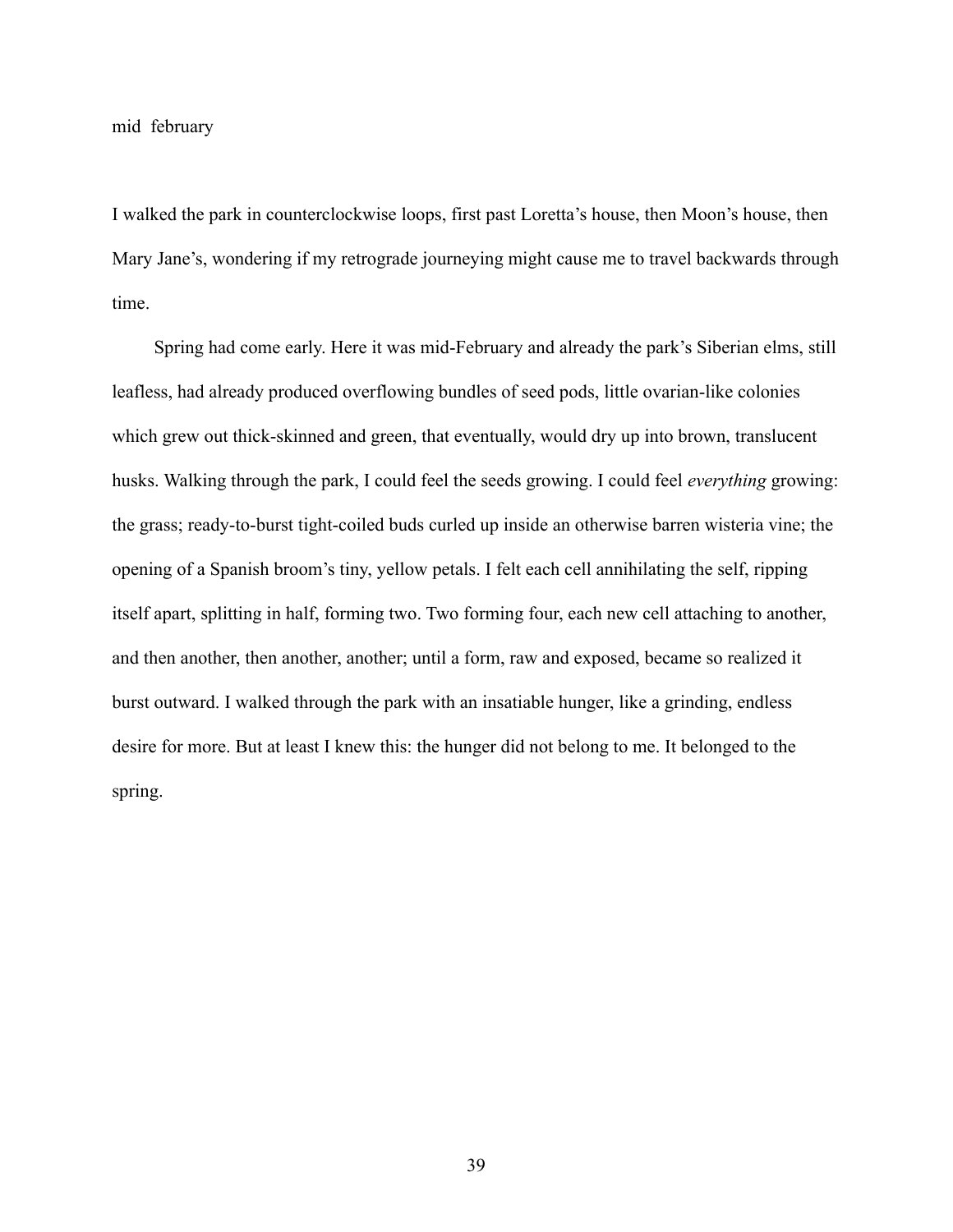#### early february

I woke to the sound of a menacing, simple, one-note song, ringing out low, travelling wide. I spent the morning reading, with the TV on in the background. The president stood in front of a patterned, ornamental wallpaper the color of dehydrated urine, giving a press conference. That morning passed slow and steady, like a ripping. Like a roiling heat beneath my feet, parting my lips, opening me up, and splitting me down the center. I am a river birthing an ocean.

I thought: I have the flu. How did this happen? No, this isn't a flu, but it's flu-like. No, its worse. It's a mind flu.

I continued to feel worse throughout the day. My mind flu making me nervous. My body flu making me ache. For dinner I made chicken, a salad, and roasted potatoes. Looking at the food, nausea surged through me from my gut to my mouth and I knew I would vomit. "I feel sick," I told Nick, clutching my stomach with a soured grimace. My intestines fluttered and then rumbled; the movement of something liquifying and rank. Worse was the sense of some unfathomable dread, hovering close, excreting a dull, peculiar panic. I had no ability to touch it, to point at it. To give it a name.

I stepped inside my bathroom and took off all my clothes. My jaw trembled. I must be cold, I thought, but I couldn't bear to have anything touch my body. I kneeled in front of my toilet and, as if that were enough of a cue to proceed, my body began to heave and lurch in preparation for an exodus. Before the dam broke, I stared down inside the toilet bowl that I had, just the day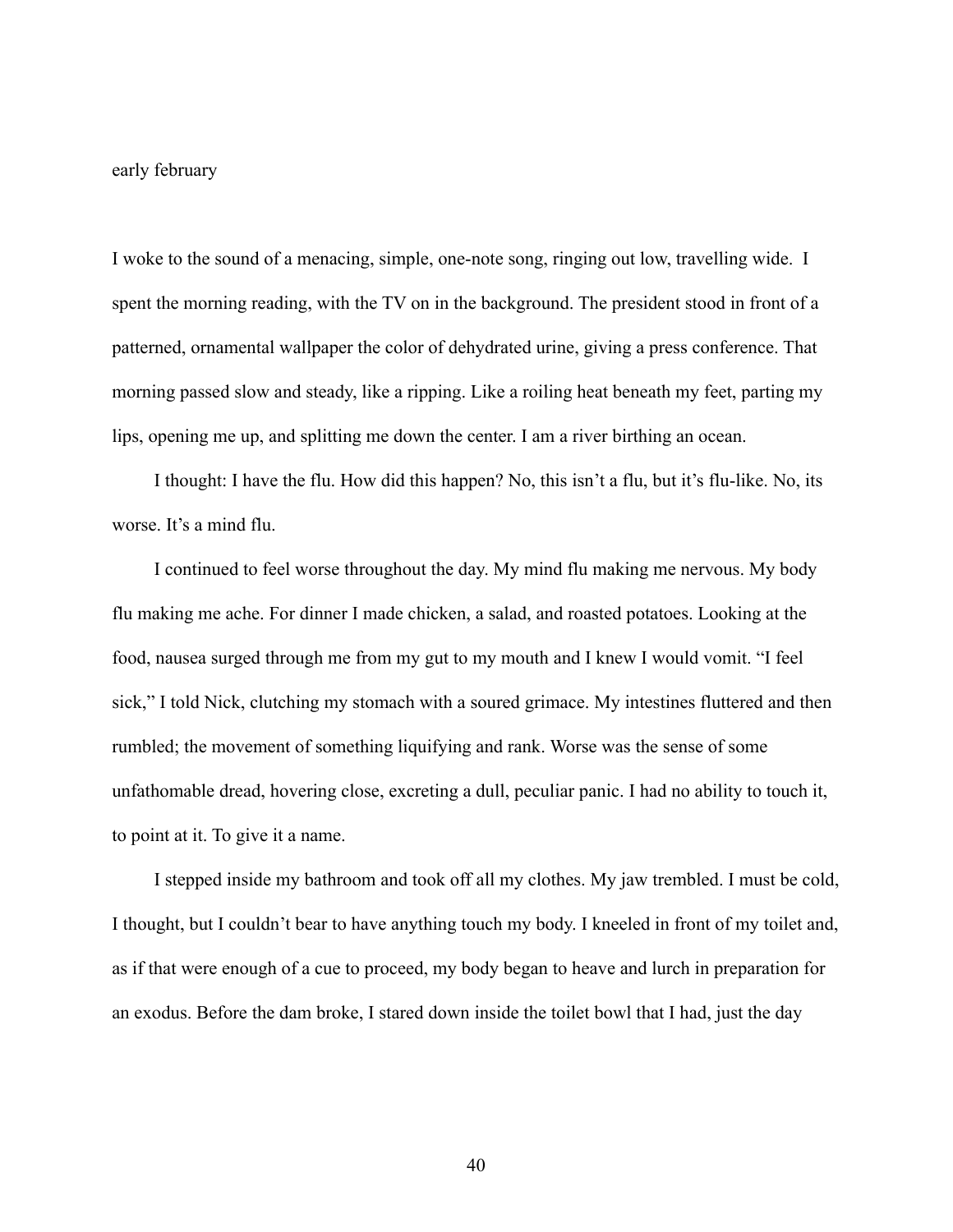before, cleaned until it glowed, and felt no pride and that's how I knew I was in trouble. That this mind-flu was going to worse than last time.

I remained in the bathroom for hours, taking turns shitting and vomiting, my body contracting and contorting with spasms, twisting me into strange forms like the sallow-skinned creatures of Hieronymus Bosch's hell, who hunched over in fits of pain, dripping with their excrement and blood, and some deep psychic wound. My breathing shifted into a labored, forceful heave. I could not get enough oxygen. I stared at the bathroom window and spoke to it in a whisper. Please. Stop. Please. Stop. Neither shitting nor retching had me begging, though. It was the dread. The ick. I could feel it everywhere, on everything. It had always been so, but now it was closer and louder, like the sound of sharp metal in a communion of blades, one sliding against the other, against the other, against the other.

Was this psychosis or psychic? What's the difference again? I can't remember. I am so big, monumental, overwhelming. Can I investigate my thinking even as it deteriorates? Can I marvel at the magnitude of the psychic weight crushing me, or will this belie my crazy credibility? Do I have to slither along walls, dull-eyed and inchoate, my hands running over its yellowed, peeling paper, to qualify for broken? *Her brain broke.* If I can form a thought, do I still have to participate in life? *I'm still thinking. I'm still thinking about my thinking. I'm still thinking about my thinking about my thinking.*

At midnight, when it seemed, finally, that everything had been emptied from me, I clutched at the door frame like a drunk, stood up, and with shaky steps walked out of the bathroom. Nick lay in the bed and looked at his phone under a stark light. How are you doing? I'm not doing so good. Do you feel better? I'm not feeling too good.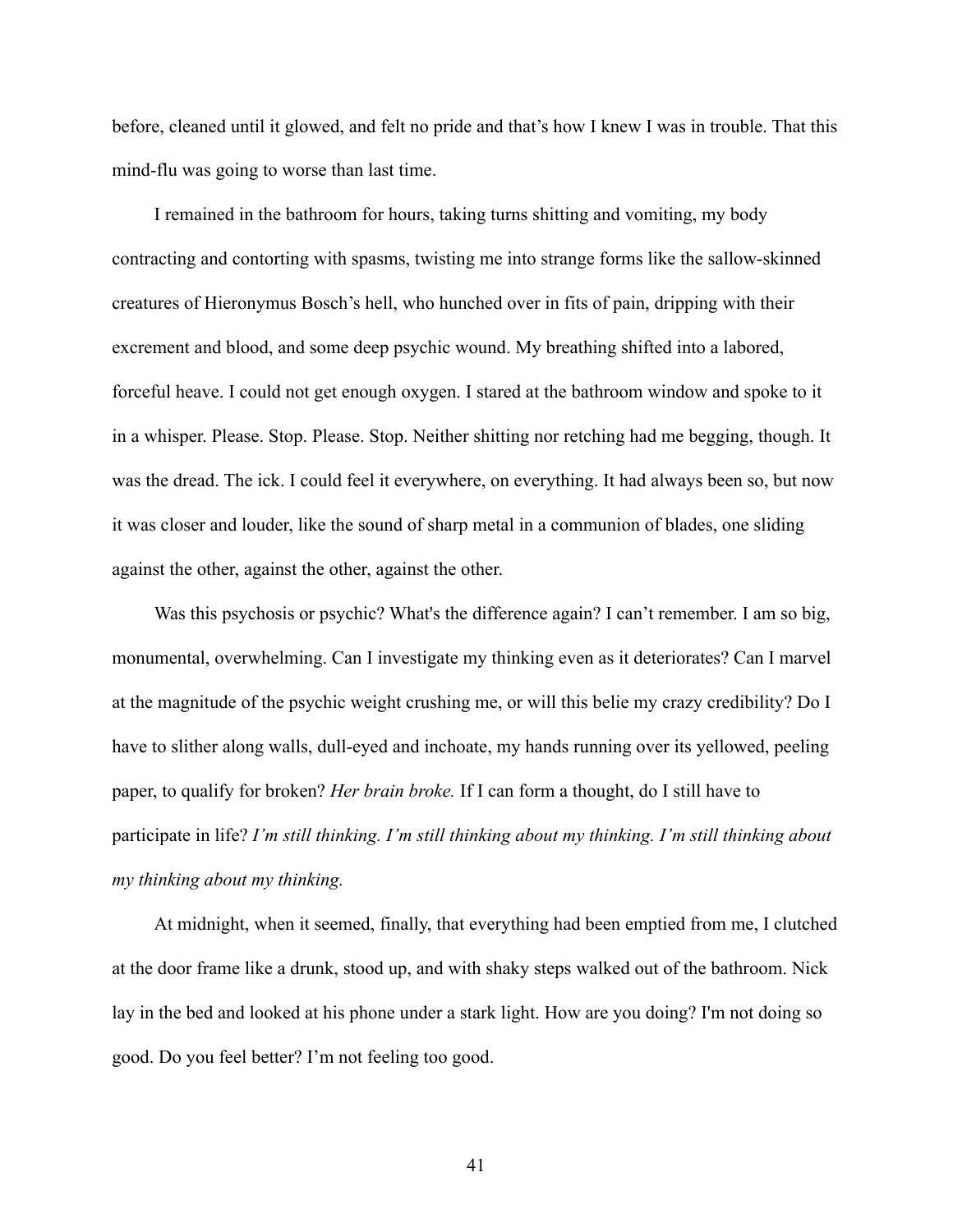Maybe a panic attack. I thought that Nick might not be hearing me, the way these words formed so thick and feeble in-between sucks of air. I should get to a hospital.

Nick remained calm. He typed something into his phone and then looked at me again. "No one has ever died from a panic attack," he said with a finality that seemed to reassure him. I'm sick, I said, or at least I thought I said it. I'm sick I said again, this time addressing the mercurial tendrils of facts and logic curling out from his ears. I wished in the moment to die, just to be right. Did I say hospital, I meant the mental one. The mental Marriott. I'm sick, the other kind. The treacherous kind. Tucked inside this fear; another fear: there is no love left in the world and I am doomed to always feel this way.

I lay down with my feet and hands together, then drifted off into a dreamless sleep, the fact of which felt kinder than anything else I could have hoped for at the moment. I woke in the dark, the sheets drenched, my body jerking in convulsed heaves, rhythmic and pulsing, as though some sinister form (who was doing this to me?), stooped and malevolent, stood over me (they picked me!), pelting my body with oblivion, with doubt, with an electric current of pocket-sized lightning. I mumbled fitfully.

I was singled out, I was picked! I would suffer the most, and then I make something out of all my of my suffering. I would sell it. Cash in. Get rich. *Rich, rich rich, rich, rich.*

One, two, three, four… a test. Just like Job. Me and Job, both of us blessed and blameless, and then something else. Both became inflamed with boils, poverty, and too much death, although neither of us ever shunned any chance of love. I knew then what lurked so close that night, what still lurks close. I had somehow fallen into a current of nihilism. It was so easy and only ever a micro-pivot away. Right here, on the other side of this thought.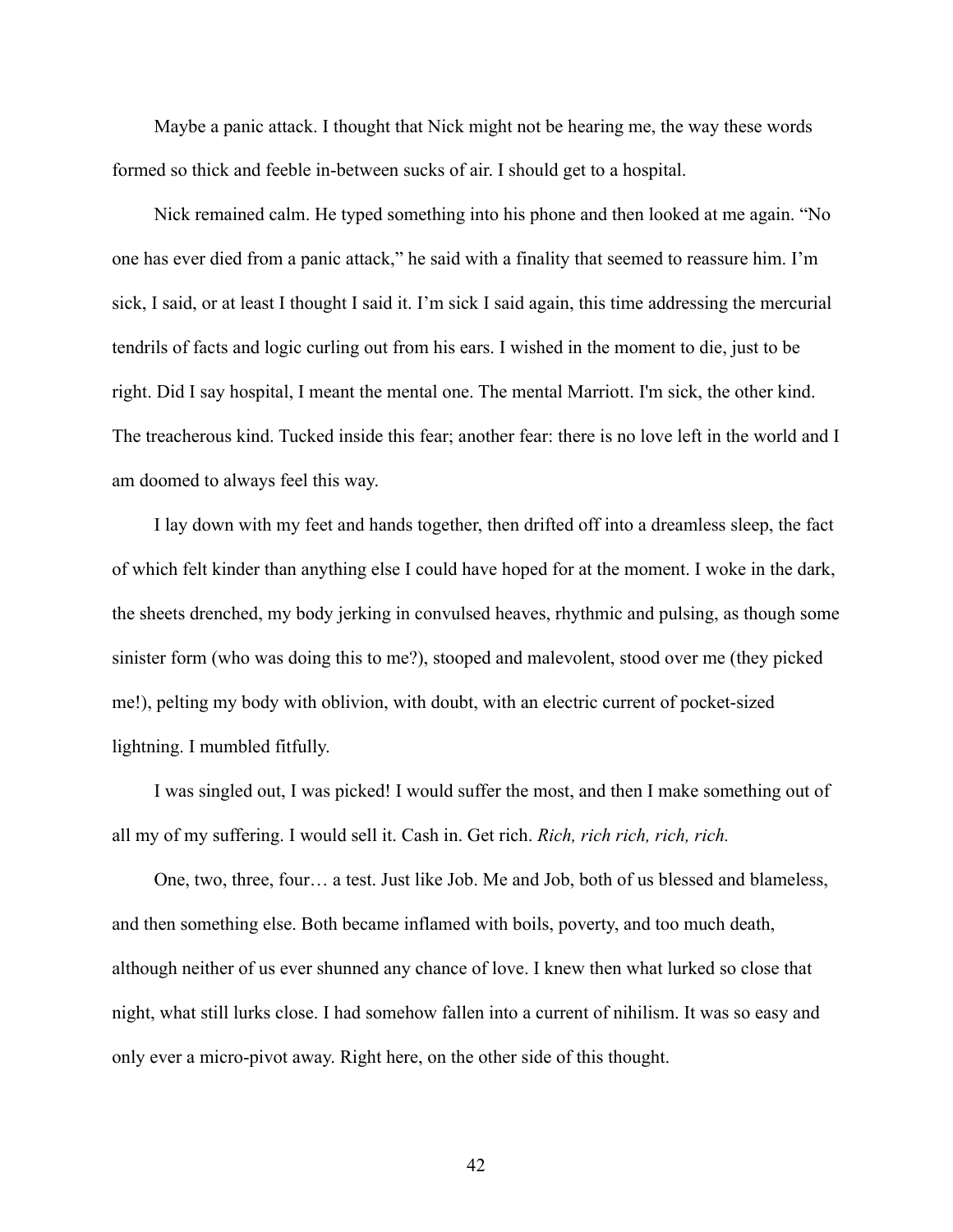Inside me an inner chamber opened, and somewhere deep within croaked out a shrill,

dusty laugh. *Psychosis or psychotic? Psychosis or psychic?* This died.

I fell asleep to the emptiness of nothing.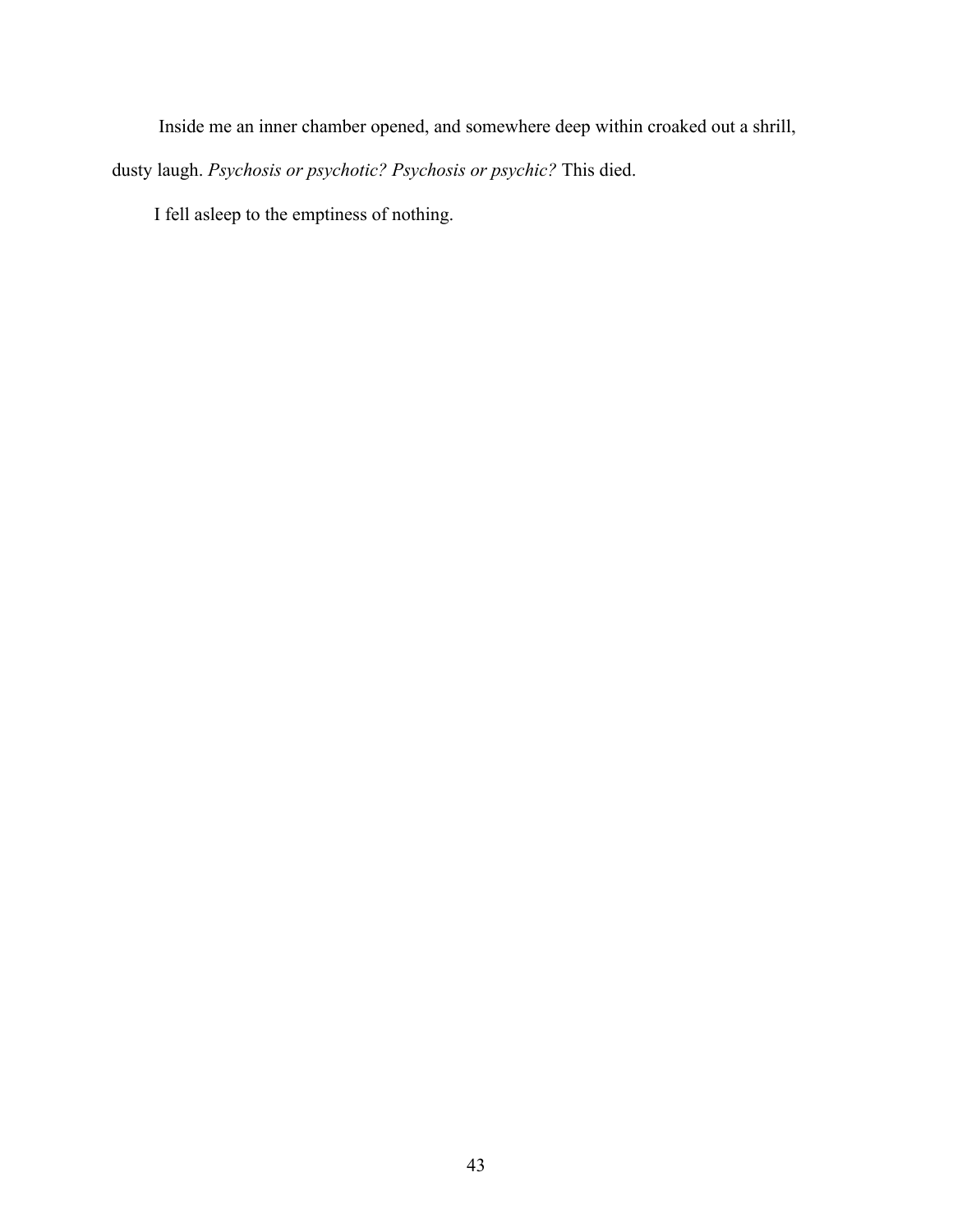## *Albuquerque*

The name Alburquerque once contained two "r's," the first being dismissed once the Anglos arrived, finding two rolled r's too cumbersome for their undexterous tongues.

From: *Albus quercus*, Latin for "white oak." It is also possible that the name has Arabic origins. Albuquerque's namesake, the original two r'd Spanish town on the border of Portugal, in the province of Badajoz, was once ruled by the Moors.

*Al burquq.* "The plum."

Named in honor of: The Most Excellent Francisco Fernández de la Cueva, the tenth Duke of Alburquerque (1666-1724), Viceroy of New Spain, Grandee of Spain, a Knight of the Order of the Golden Fleece, and many other lesser titles. He served magnificently from 1702 to 1711, dressing himself and those employed in his viceregal palace in luxurious French garments and triple-cornered hats while the masses wore fetid rags.

The Viceroy's inheritance of titles was twofold; his link to the title, Duke, both maternal and paternal. His father, Melchor Fernández de la Cueva, the 9th Duke of Alburquerque and many lesser titles, married his own niece, Ana Rosolea Fernandez de la Cueva, the third Marchioness of Cadreita, Navarre, and daughter of Francisco Fernandez de la Cueva, the eighth Duke of Albuquerque and many lesser titles.

When his office term had expired, the tenth Duke of Alburquerque extended his term through a generous donation of two million pesos to the crown–an exorbitant amount–money he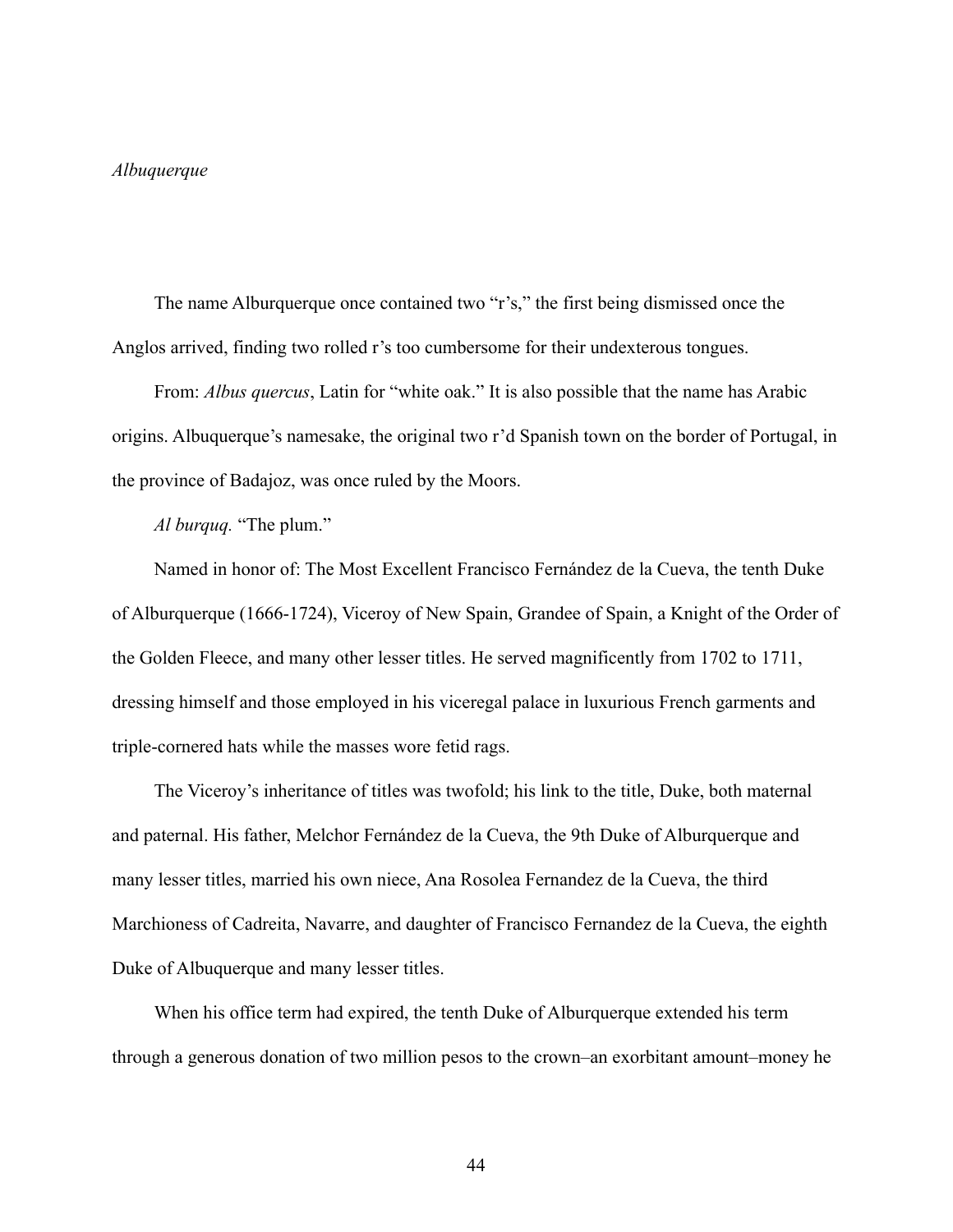earned through backchannel sales of various government positions. The tenth Duke's continued remissions became so large, so costly, that his city could no longer pay its police and other government workers, and so violence and thievery inhabited the streets.

Generally, the tenth Duke was remembered as an affable, refined man.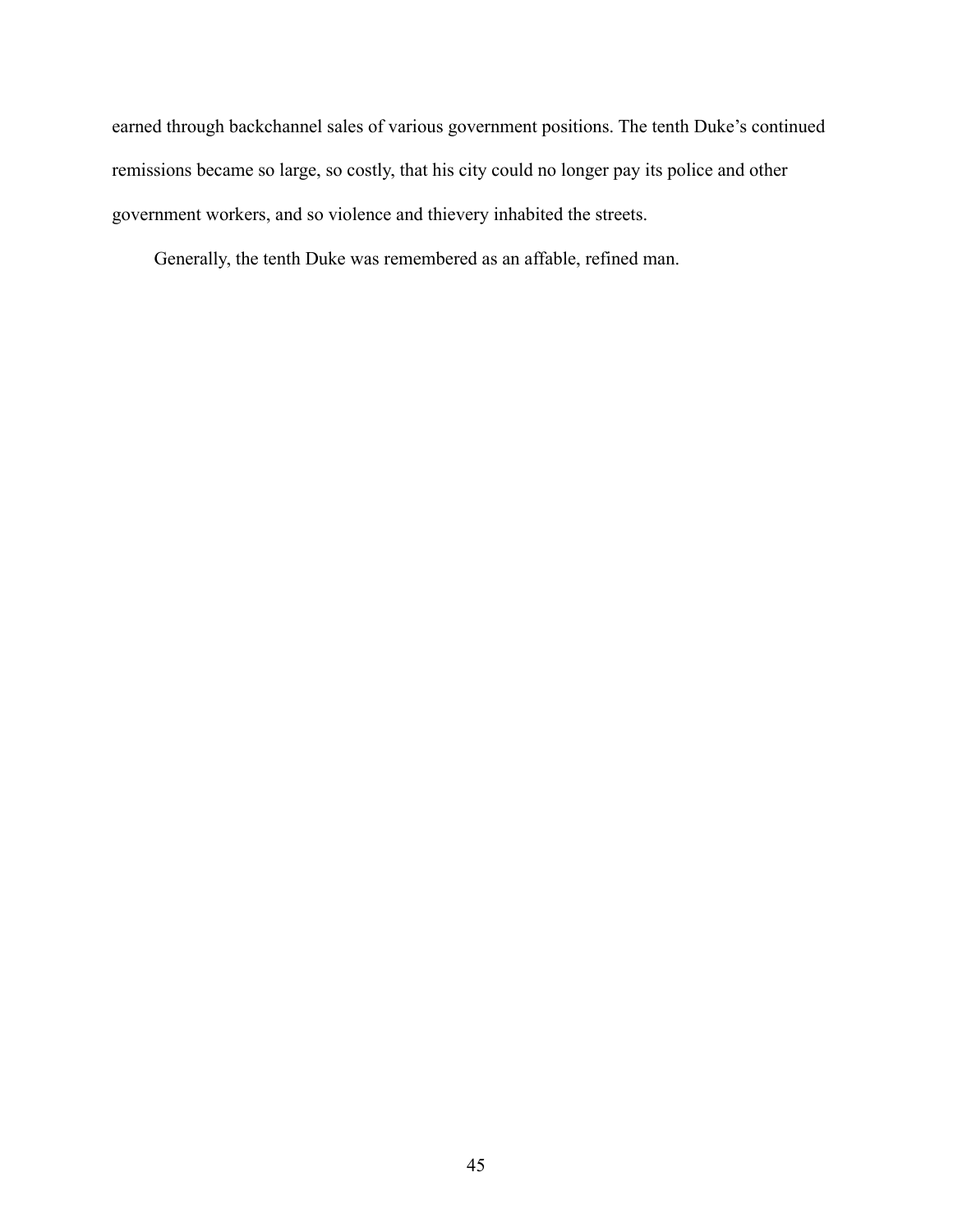march

Warmth returned and daily I sat outside on my front patio. We had a wrought iron outdoor furniture set of table and chairs and I would chase the sun by dragging a heavy chair around, dodging the spindly shadows of the pollarded mulberry trees standing on opposite ends of our front yard. On Mondays, Tuesdays, and Wednesdays I only drank water and assumed everyone noticed my restraint. On Thursdays I began sipping IPA's from stemless Rydel wine glasses, slowly, ritualistically, reverentially, beginning at noon and continuing thereafter for the rest of the day, for the rest of the week, into the weekend. I kind of ate. I ran. I read, outside. To be near the park, and to hear the calls of the Cooper's hawks nesting in the elms. Watching them swoop from tree to tree gave me peace.

Standing between me and my view of the park was a row of ornamental Pampas grass I had planted several years before, hoping the grass's tall tussocks would create a permeable and defining organic boundary. My plan worked, but because we lived inside the oppressive margins of high desert gardening, the grasses, which can grow up to ten feet tall, never grew more than three feet in our yard. Three feet was just right. The height created enough of a visual boundary to obstruct the view of our patio so that I wasn't noticeable to people walking by or hanging out in the park. People walked by all the time and mostly I remained hidden from them; I could tell by the way their bodies never stiffened into the arhythmic self-consciousness we inhabit when we know we are being watched.

Almost a month had passed since the night of my "incident," and I was still very much not OK. Language describing that night and my mental health in general eluded me: mental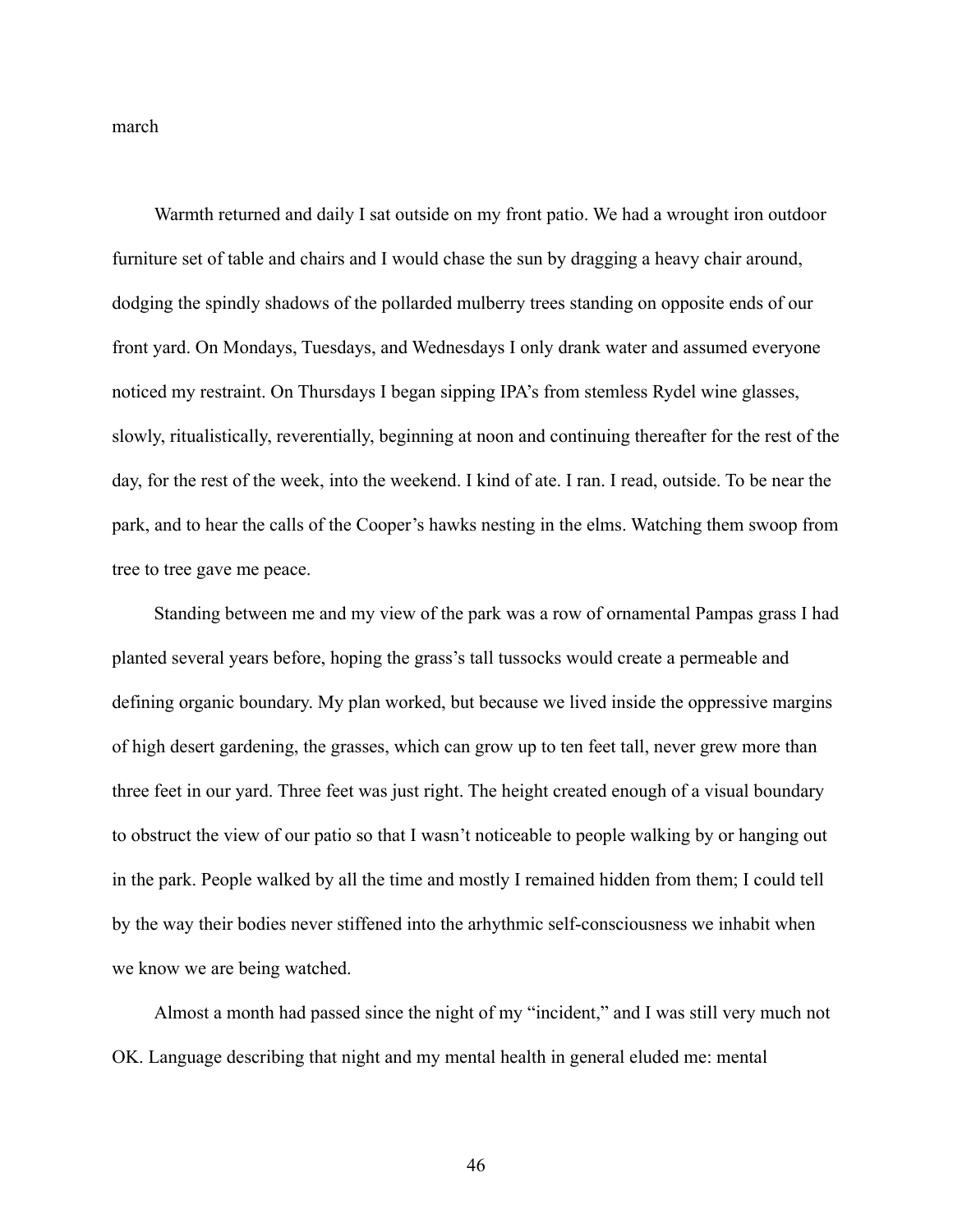breakdown, nervous breakdown, psychotic break, psychosis; these diagnoses felt damning and like they belonged to other people. I could have gone to a doctor or a hospital, but I didn't, partly because I couldn't tell if my breakdown was spiritual or psychotic; I didn't know it could be both. I didn't want psychotropic drugs administered to me by a doctor who I imagined was winning in life, who prized their logical mind, who had no context or value for the bizarre, biblical tone of my reality nor would they understand the world, to me, felt like a story, written by god, for me to decipher. I didn't want this narrative dissected, analyzed, and charted by anyone who couldn't' see all the disappeared women I could. Their solution, if anything, would be to disappear yet another one, me, through meds, their DSM manuals, their inability to evaluate and treat my spiritual state. I appreciated doctors but I would never fully surrender to them. I delivered both of my children without any anesthetic because at the end of the day I wanted to fully remain in control more so than I wanted comfort. The bulk of my worry was that there was no help for me and submission to western medicine would require that I disappear myself more than I already had.

There was also the fact of the small part of me, tucked away safely somewhere deep inside, observing all of it, was telling me to wait it out.

The only history of mental instability within my family that I knew about involved my grandfather Ernest whose depression was debilitating enough to have him institutionalized and treated with shock therapy. When I found this out in my twenties, I couldn't believe this, it seemed so brutal, but also so interesting and dramatic for a family that was generally not. He was dark little man––Native and Spanish, although he mostly looked Native–– he walked with a stiff, uneven gait, and in his later years when I knew him, he called me Little Sue, a nickname a I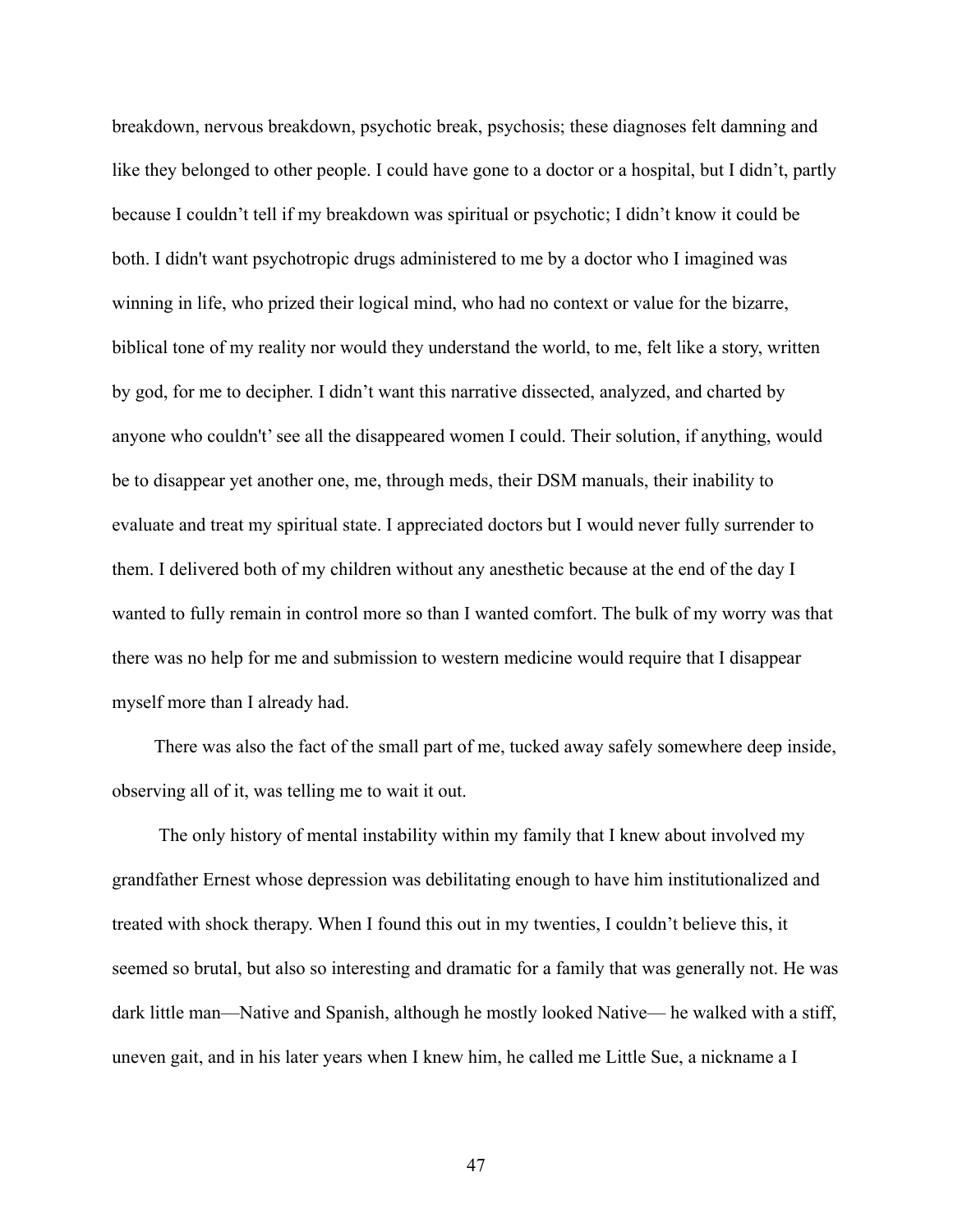hated then, although now I remember him fondly. He would offer me, with his disinterested smile, a piece of an orange. Disinterested because he wasn't concerned if I wanted the orange or not, the pleasure for him belonged in the offering. *Naranja* he would say, waiting for me to repeat the word back to him. Spanish was the native tongue for both he and my grandmother although they purposefully only spoke English to their children. As far I know he didn't speak any of the languages of his Native ancestry, Puebloan or otherwise. These ties had been long ago eradicated; such a common story for New Mexicans.

Ernest's own father Guadalupe, in his twilight years could be found sitting on his front porch, armed, in a fugue of paranoia. Who was Guadalupe guarding his house from? I am lacking crucial details but I don't need specifics to recognize trauma and paranoia. I also know trauma is inherited. It is one thing to hear the family lore of generational traumas; it is another to recognize yourself in them, a shock really, because you had stupidly believed the promises of modern life would save you. Not so. The genetic signatures of these traumas lie within. They tell their story one way or another.

As I moved around the patio that March, seeking the sun's warmth, I clung to the memory of my uncontrollable, convulsing body on that night, as though the fact of it offered some kind of proof that I hadn't just had a bout with a heinous stomach bug. This is what I imagined people would assume; the glaring subtext being that I was a histrionic, frail woman. But I had lain down, drifted off, and woken up to what felt like electric shocks coursing through my body. Not continuously, but rhythmically, as though by a someone or a something. I kept looking for my tormentor, expecting nothing less than the supernatural; a cloaked, towering figure standing at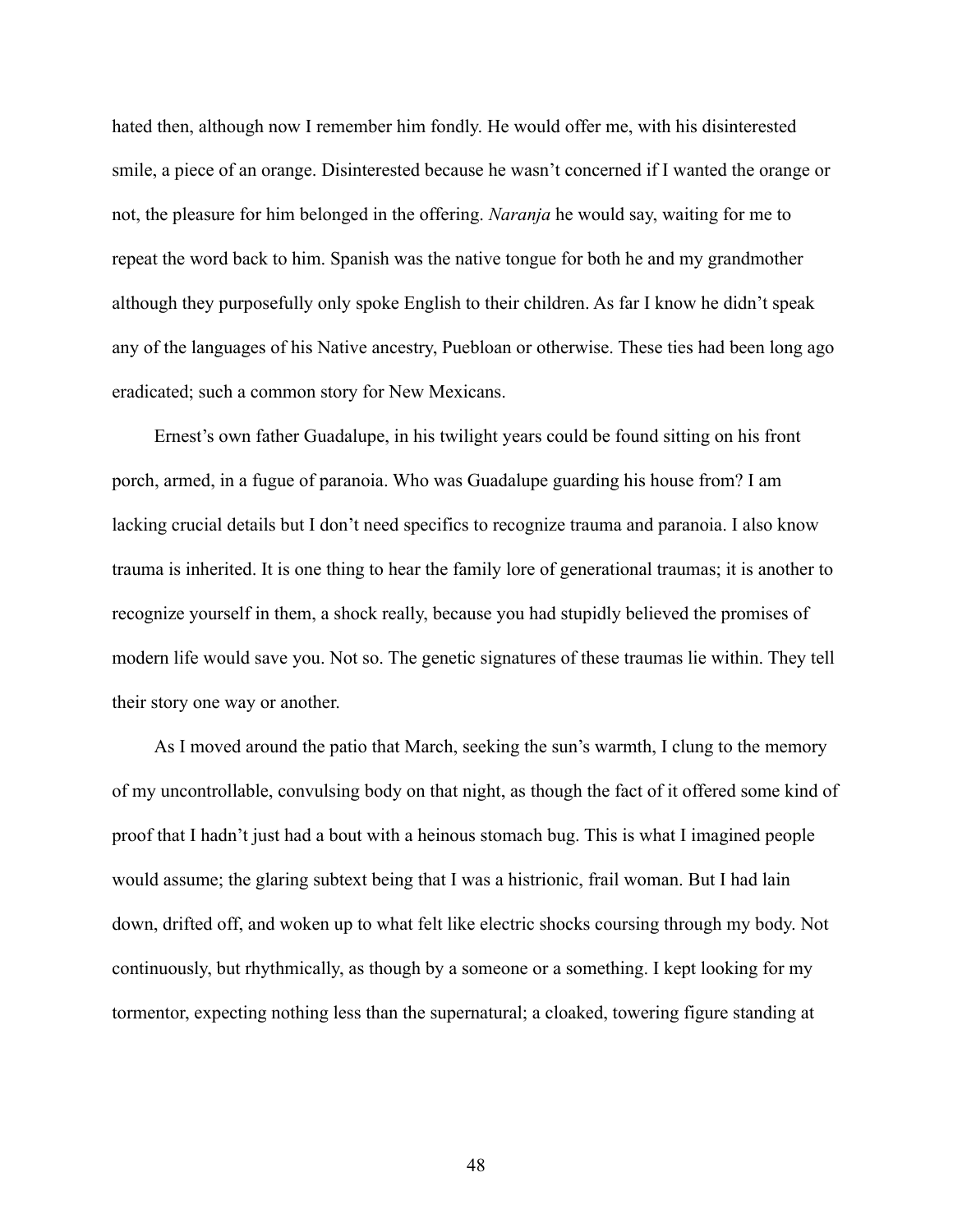the foot of my bed but there was only air. Nick slept peacefully at my side. I never imagined I was so interesting.

Beside my grandfather Ernest and my great grandfather Guadalupe, the other person I thought about was St. Teresa. In college, in my art history classes, we covered the proportionately obsessed Renaissance and its signature of intellectual blossoming that arose following the Dark Ages, a confined and energetically stilted (and often corporally if not psychically masochistic) period. I saw many of these artworks first-hand during my semester abroad in Florence, Italy my junior year. It was a lonely semester; I had made the grave mistake of attending a small American school which prevented me from having to surrender myself fully to a new place and culture. I would walk around the city alone––I didn't like my classmates––visiting, like a fangirl, the city's many darkly gorgeous churches and artworks I had seen before in slideshows from darkened classrooms, a Starbucks latte in my hand. Even in 2-D, Bernini's sculpture of The Ecstasy of St. Teresa had intrigued me; my male professors always emphasized how Bernini had captured the virginal nun in the throes of orgasmic rapture. We mistakenly assume paradise is only for the dead and yet there was Teresa, rendered in stone, head ecstatically thrown back, frozen in marbled orgasm delivered unto her via the long, pointed blade of a cherub. The many folds of her vaginastic cloak. Gilded rays of heaven beaming down on her god-pleasure. Teresa was eventually sainted for her ecstasy and the gifts of her uncontrollable, trembling body (to the annoyance of her fellow nuns who often had to clean up whatever messes these spontaneous raptures created: broken oil lamps, spilt milk, etc.). She didn't just tremble though. Occasionally, an incredible lightness of being would overtake her, and she would suddenly find herself floating in mid-air.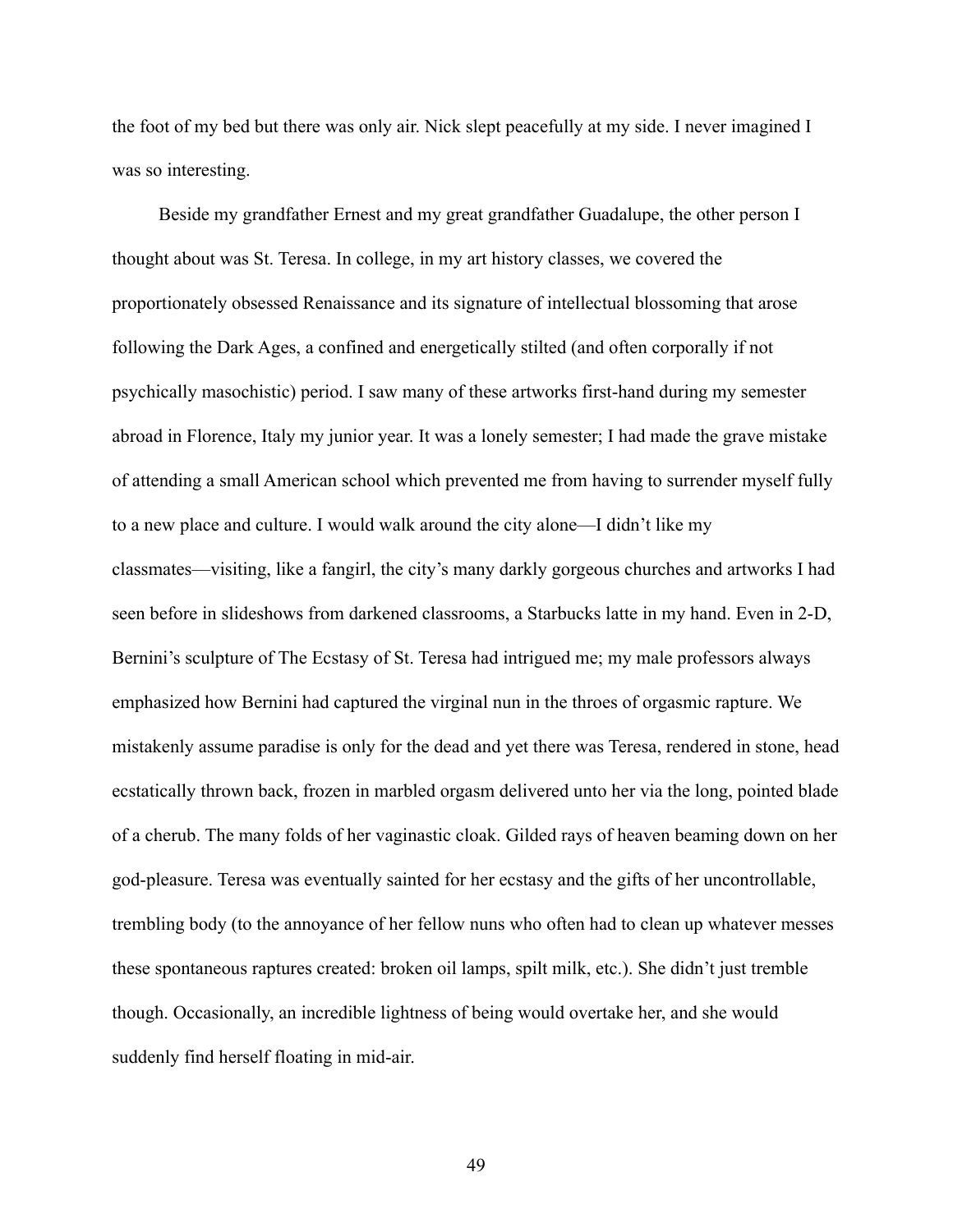I couldn't imagine what it is like to have one's strangeness valued in this way. This was in sixteenth century Europe, a time when large spans of land were beginning to be privatized, enclosed, made exclusive. The lower classes that once kept themselves alive through their dependance on the open land commons began moving to the burgeoning cities where they usually became beggars and vagabonds. Lit minds––particularly those that were old, unmarried, and female–– especially crones and their expansive knowledge of the natual world, healing, life, and death, were beginning to be burned as witches. Teresa, however, who processed reality at the queer intersection of reason and ecstasy, was sainted.

Witch burnings eventually became their own deathly feedback loop. Psychic women repress their own minds now, or, die slow deaths, aren't believed, become wardens of the state. But Teresa thrived in her supernatural experience––which was certainly super but also quite natural. She had a psychic commune with god that people *believed*. I too had a supernatural experience, a psychotic breakdown, a commune of pain; wasn't this also tremendously special? I was convinced it was but I really, I had no answers.

And so that March, I found myself needing to be alone. I had no ability to not feel other's feelings, including the ones they tried to hide. It seemed that in my state I had become psychically attenuated to fear, no matter the person, dialed in to the acute grimace crossing over a person's face when they thought no one was looking, or the angst that revealed itself in quick flashes. A gulp of air between laughs among friends and I'd notice an eye dart sideways, the mouth turn down, something rigid lurking below the surface, how had I never noticed it before?

These thoughts jammed my head with all the post-apocalyptic, exceedingly dark, McCarthy-esque stories of real crime, natural disasters, and dystopian near-futures everyone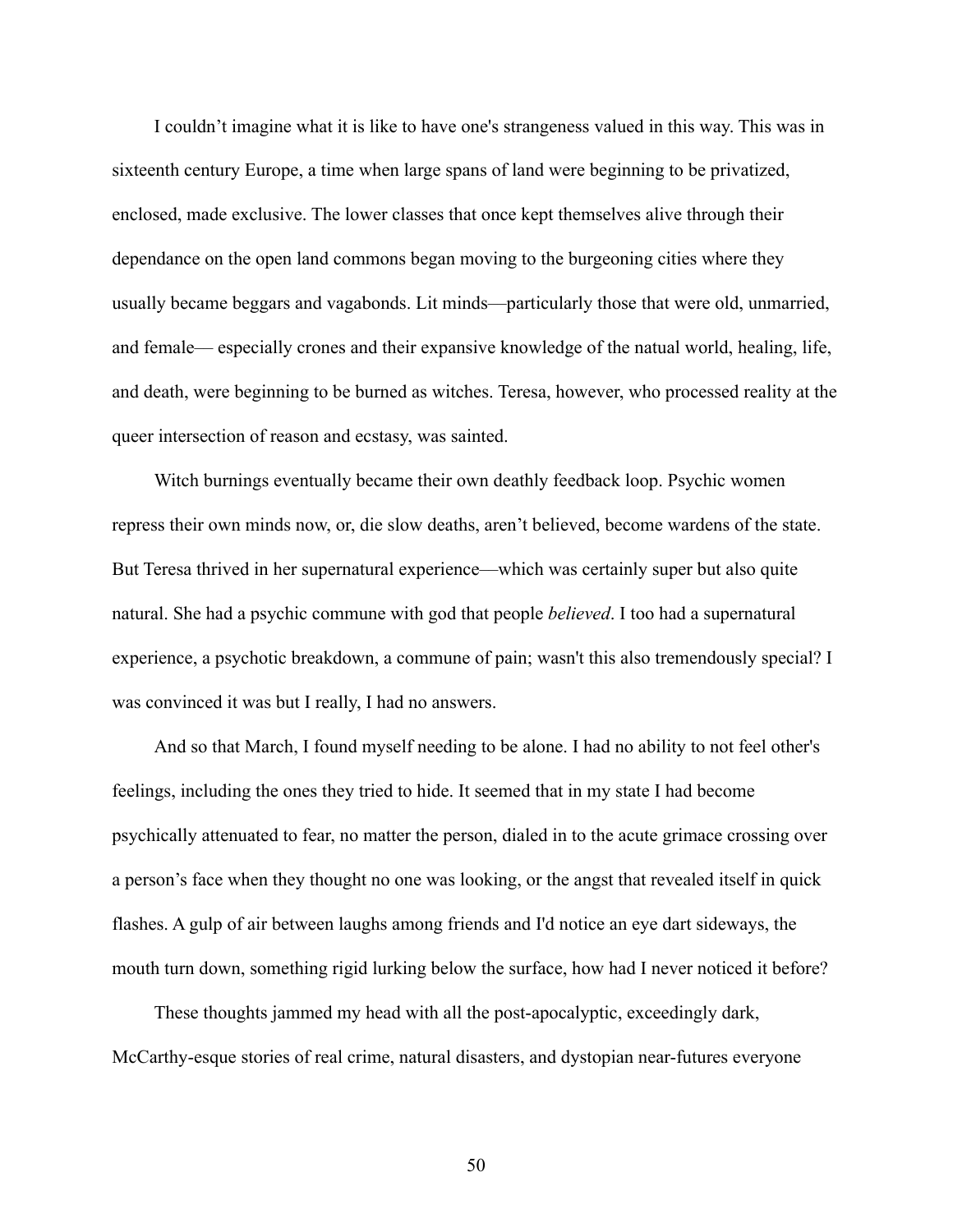consumed in their obsession with America's decline. And so, I attempted to remove myself from the world in order to seize control of the stories I was exposed to. Or at least, this is what I told myself . But stories have agendas of their own. They come and go as they please. I had control over nothing. I because I would not look at death, death came to me.

One day, early in the afternoon, I was outside reading when I heard a faint "hey." I looked up and there was Paula, a woman I knew, standing on my patio. She seemed to have come out of nowhere. I said an over-enthusiastic hello to her, trying to cover up my under-enthusiasm of being interrupted. Paula was not my friend; she was a friend of a friend. We made small talk at parties; our daughters were the same age but hadn't shown any interest in one another socially. I liked Paula fine, but our conversations were always very surface, although I appreciated her bawdy laugh and her *Fuck Trump* T-shirt. That day, standing on my patio, I could sense her agitation.

"I just found out I have colon cancer," she told me. The weight of her words left her mouth and fell at our feet, *thwack*. For a moment I said nothing. My mind ran through the mental algorithm of Paula's life without Paula. She was a wife, mother, teacher, daughter, friend. "Paula, that's awful," I said. "I'm so sorry." I had no platitudes. Those were the only words that seemed true right then. It *was* so awful. It might work out, she might end up being all right, but in that moment it was awful. We stood together for a moment and then she apologized and said she had to get back to her walk. I considered refusing her apology, but I didn't. She was distraught and anxious, and there was no point. She had needed to tell someone about her cancer diagnosis, and there I was.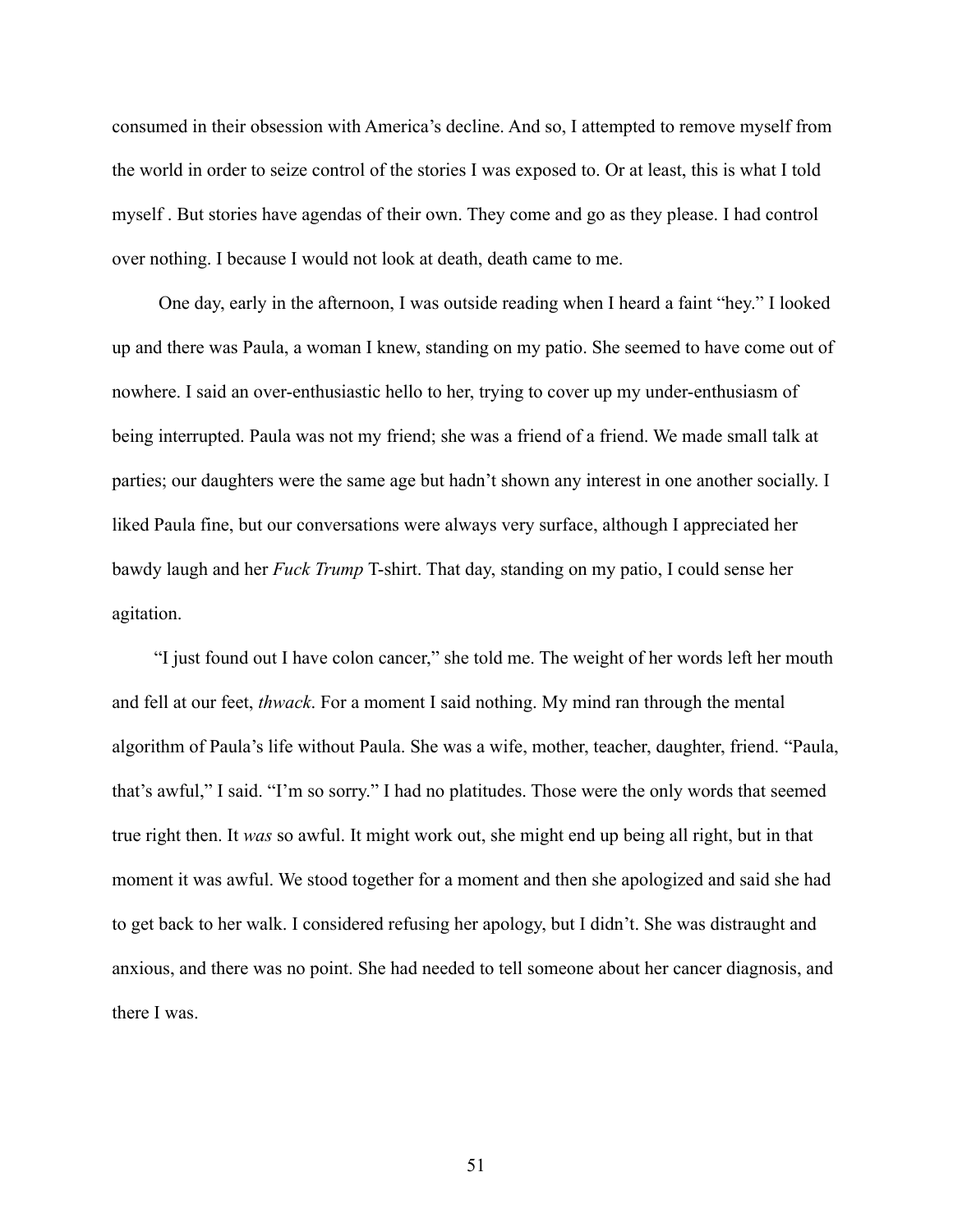A few days later I received another visit, this time from Mitch, a neighborhood acquaintance. Mitch lived one block over from us. He was older, in his early 70s I would guess. He was a retired high school math teacher, and before that he had worked for the military in some capacity. I knew of Mitch before I met him. I had seen him and his friend, Lois, walking their dogs around the park every morning for years. They always wore matching thematic hats. For Mardi Gras they donned festive Harlequin jester hats with colorful plastic beads dangling haphazardly off the pointed ends. Santa hats came out just after Thanksgiving. Head-sized shamrocks for St. Patrick's Day. It was quirky and sweet, and when I eventually met Mitch, I was surprised by how liberally he used the word "fuck" in casual conversation. "These goathead stickers are motherfuckers," he would say, with a grandfatherly twinkle in his eye. Sometimes when our dog walks overlapped, he would ignore Lois and talk to me about his travels or about his grumpy, ninety-something-year-old mother and all the money she was pulling in as a slumlord in rural Oklahoma. These conversations were easy and comfortable. He did most of the talking and never asked me any personal questions.

Like Paula only a few days earlier, one day while sitting on my patio, I looked up and there was Mitch, parting the tall, dead Pampas fronds I had failed to trim the previous fall. "I see you up here, hiding behind the grass," he said, seating himself at my table while his dog Benny, trailed along, sniffing and pissing his way around my landscaping.

I don't know if Mitch intentionally came over to tell me the story of the time he killed someone, or if he was just inspired in the moment. He and his wife did a lot of travelling, they loved the outdoors, and they were always camping somewhere off the beaten path. Somehow, we began talking about a particular one stoplight-town we had both camped near, in northern New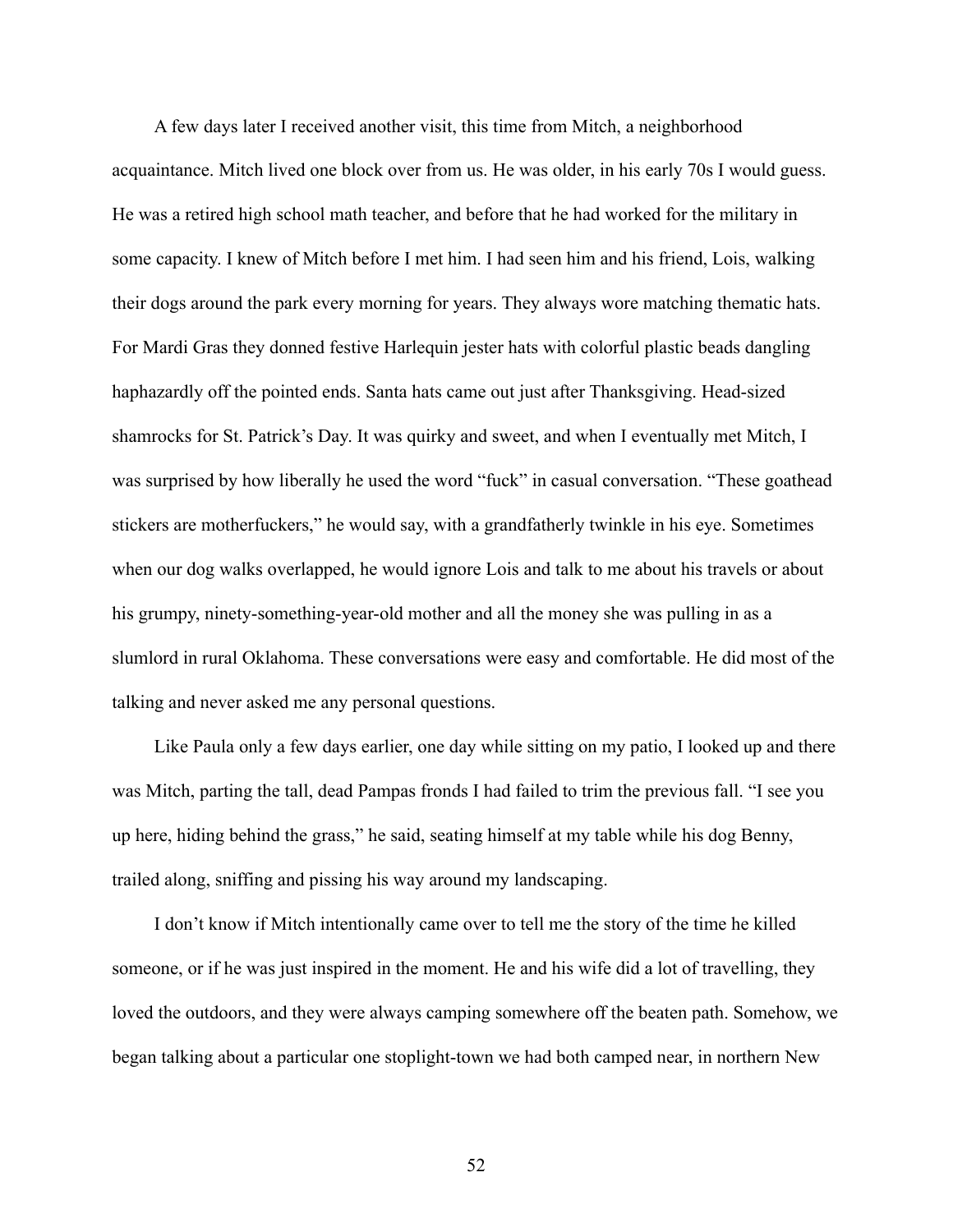Mexico. The story he told began with Mitch and his wife passing through the town ten years ago during a heavy rainstorm. He lost visibility from the rain. Just as he was about to pull over, he struck something with his van. Something big, he imagined it was an animal. He got out to see what it was and there in front of his dented bumper, lay an unconscious man, soaked by the rain and surrounded by a pool of blood. Mitch called an ambulance, but it was too late. The man was declared dead at the scene.

As I sat and listened to Mitch, I kept wondering why he was telling me something so personal, but I was also riveted by the story, and the way Mitch seemed unconcerned that his over-sharing was inappropriate.

The story continued. The sheriff arrived and asked Mitch some standard questions. "I told him about the beers I had during lunch," Mitch told me. "I wasn't drunk or anything, but I didn't want to keep anything back. The sheriff said it was just an accident, you know? These things happen. And then he let me go. I didn't have to breathe into a breathalyzer or anything like that. Eventually, the family of the dead man *did* try to sue me, but the judge dismissed the case immediately. The sheriff called me to ask a couple more questions though, and he told me the reason why the case had been dismissed was because the man I hit was a pedophile, and he had molested several kids in the town. Everyone hated him. He was a drunk, always stumbling around. No one was surprised he had gotten run over. Frankly, they were relieved. He was a nuisance, and his family had cut off contact with him long ago. That's why it was obvious they were just trying to get money from me with that lawsuit."

Mitch then stood up and cheerfully told me to have a great day. "You too," I said, unsure of what had just happened. Unsure of why another person, an acquaintance, had sought me out to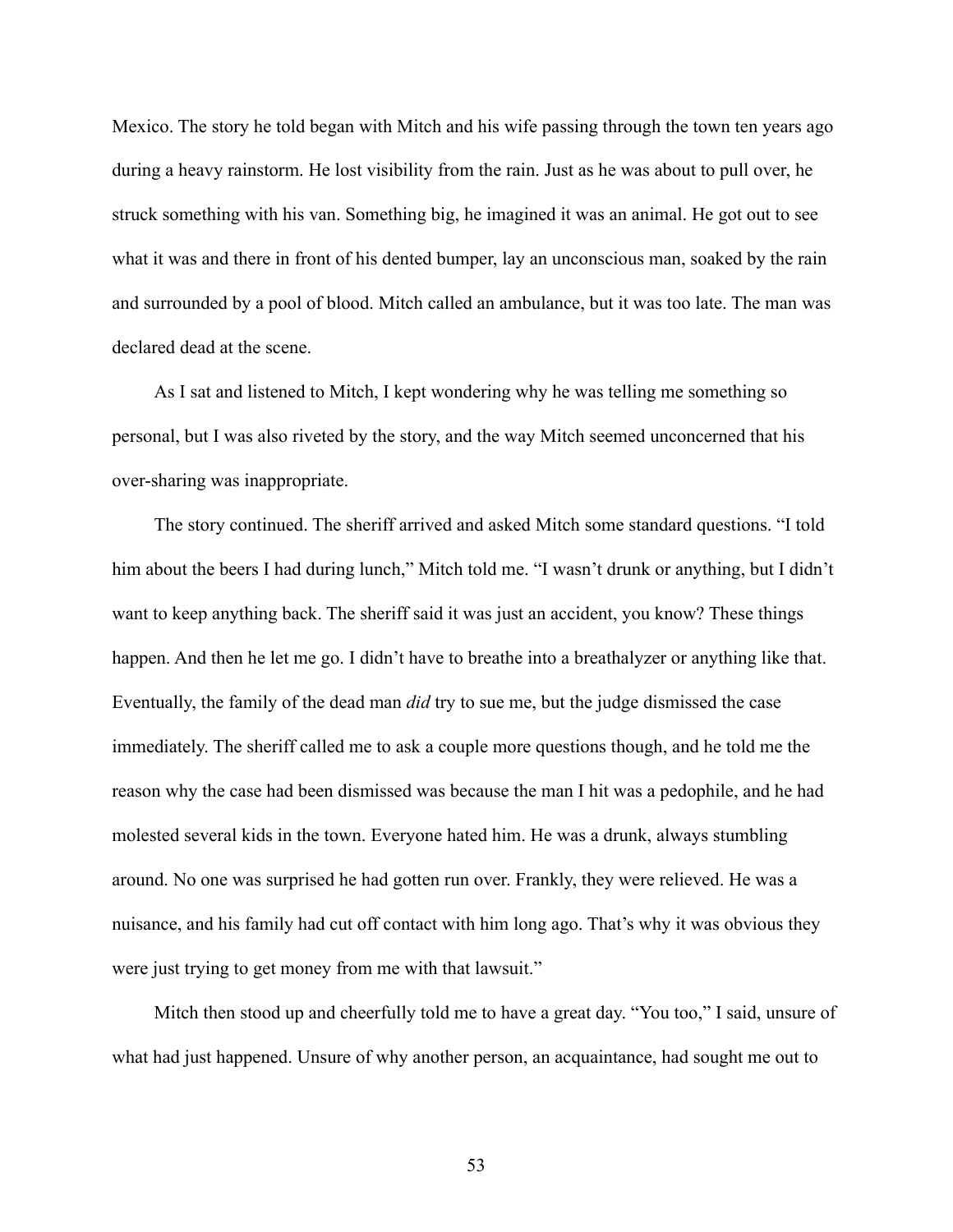tell me something deeply personal. Neither Mitch nor Paula had seemed to want anything specific from me. And when I thought about it, this felt true about a lot of the interactions I'd had with people throughout my life. I had always thought that people told me their personal stories because they didn't feel judged by me, and maybe that was partly true, but I also had to consider that people told me these things because I let them. My childhood was peripatetic. I had moved around the country eight times by age 15, and somewhere along the way I had stopped trying to represent myself, knowing it was futile; people saw what they wanted to see, and believed what they were capable of believing. It became easier to be a witness to, rather than a participant in, whatever subculture I found myself within. But at some point, my mind must have become saturated with all the stories I had absorbed over the years. They had gathered themselves inside me. They became my story and they wanted cohesion. They wanted processing. They made themselves known, and turned themselves into a physical presence in my chest, like some inner mutiny.

I have one last story from that spring which, to me, feels connected to the other two, although I can't say why. I began noticing a dark Sebring convertible parked across the street in the same place every morning. Its canvas top was up, and a large beach cruiser bike was mounted on a rack at the rear. A woman, the car's owner I presumed, always stood near her car, sometimes in the park and other times in the street, as though she was defending it. Her clothing was casual and stretchy, for biking and other activities, I imagined. She wore a sparse, tasteful amount of gold jewelry and her face was heavily painted with makeup. Her thick, brown hair was cut into a short bob, her body was slender and strong. I didn't notice her prominent Adam's apple until my second or third glance.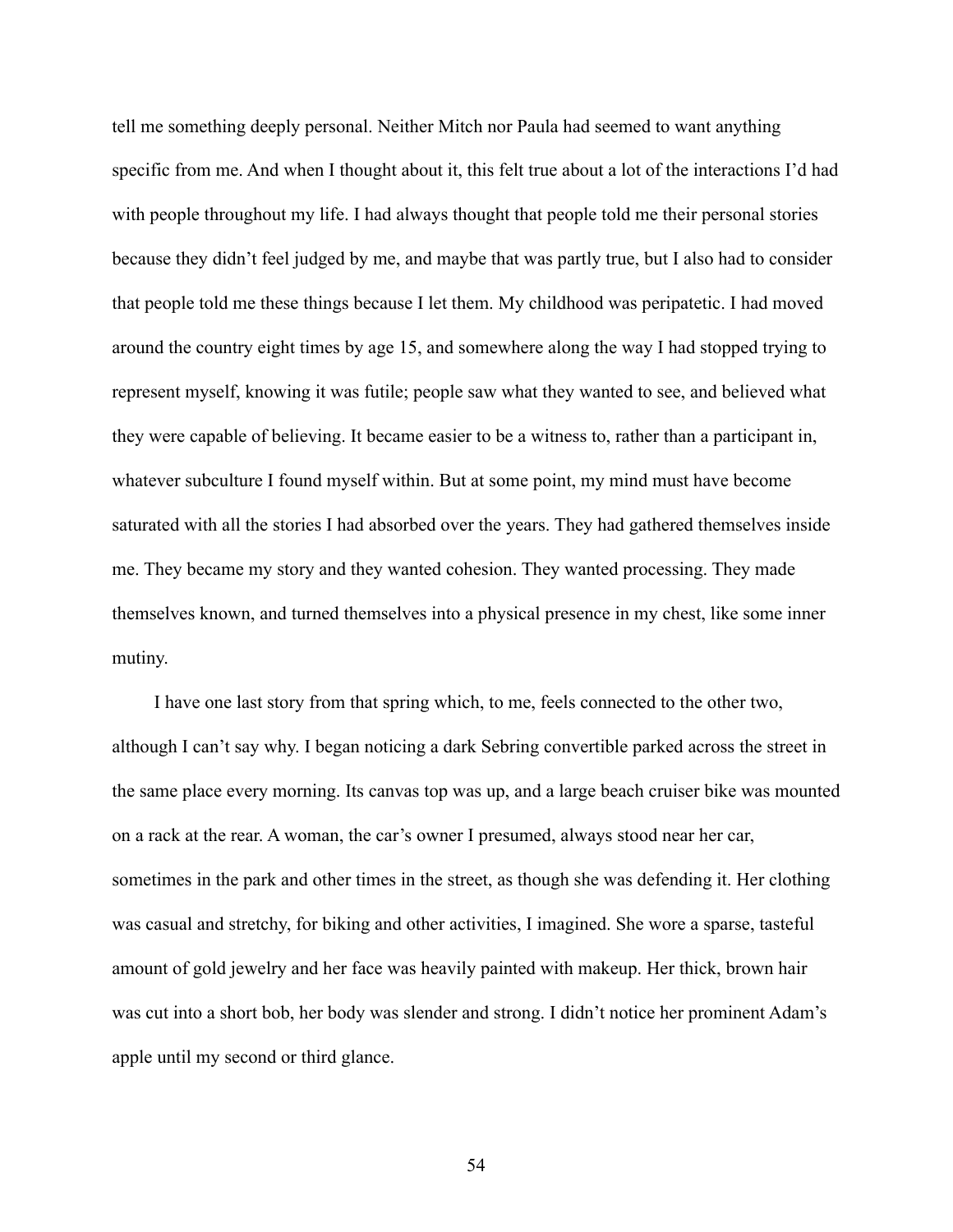She was always speaking loudly into her little flip phone, complaining about something. I wasn't interested in eavesdropping; I just remember I couldn't concentrate on whatever I was reading with the busy vibration of her voice thrumming in my ears. Her tone suggested anger and deep resentment. I didn't try to figure out why.

I wondered if she was a guest of one of my neighbors, but that didn't make sense because why would she choose to have these deeply personal conversations outside? I only ever saw her car in the mornings, so she wasn't sleeping here. While walking my dogs I noticed that her car, upon closer inspection, had little dents here and there, and the paint was fading. More interesting: The entires back seat was filled with things––all hers, I presumed, all of her worldly possessions. She must have been living out of her car. I worried for her. Where was she sleeping at night? Albuquerque streets were no place for a trans woman. To that end, nowhere was.

After I noticed that she was living out of her car, I began to hear her. "Do you know what you are doing to me?" she would implore, to whomever was on the other end of her little phone. "You're ripping my heart out of my chest," she said, her despaired words now round and full in my ears. My chest began to tighten every time I heard.

I considered talking to her, and seeing what I could do to help, but I had no trust that I could do anything to help her, nor did I believe she wanted my help. Didn't everyone just want to be left alone? I did.

A warm Friday evening arrived, the first that spring. We ate our dinner outside on the patio. Friends and neighbors were around at the park and several stopped by to say hello. During dinner I had noticed the Sebring across the street, which was unusual since I had only ever seen it during the day, and when I listened for it, I could hear the sound of her voice as she talked on her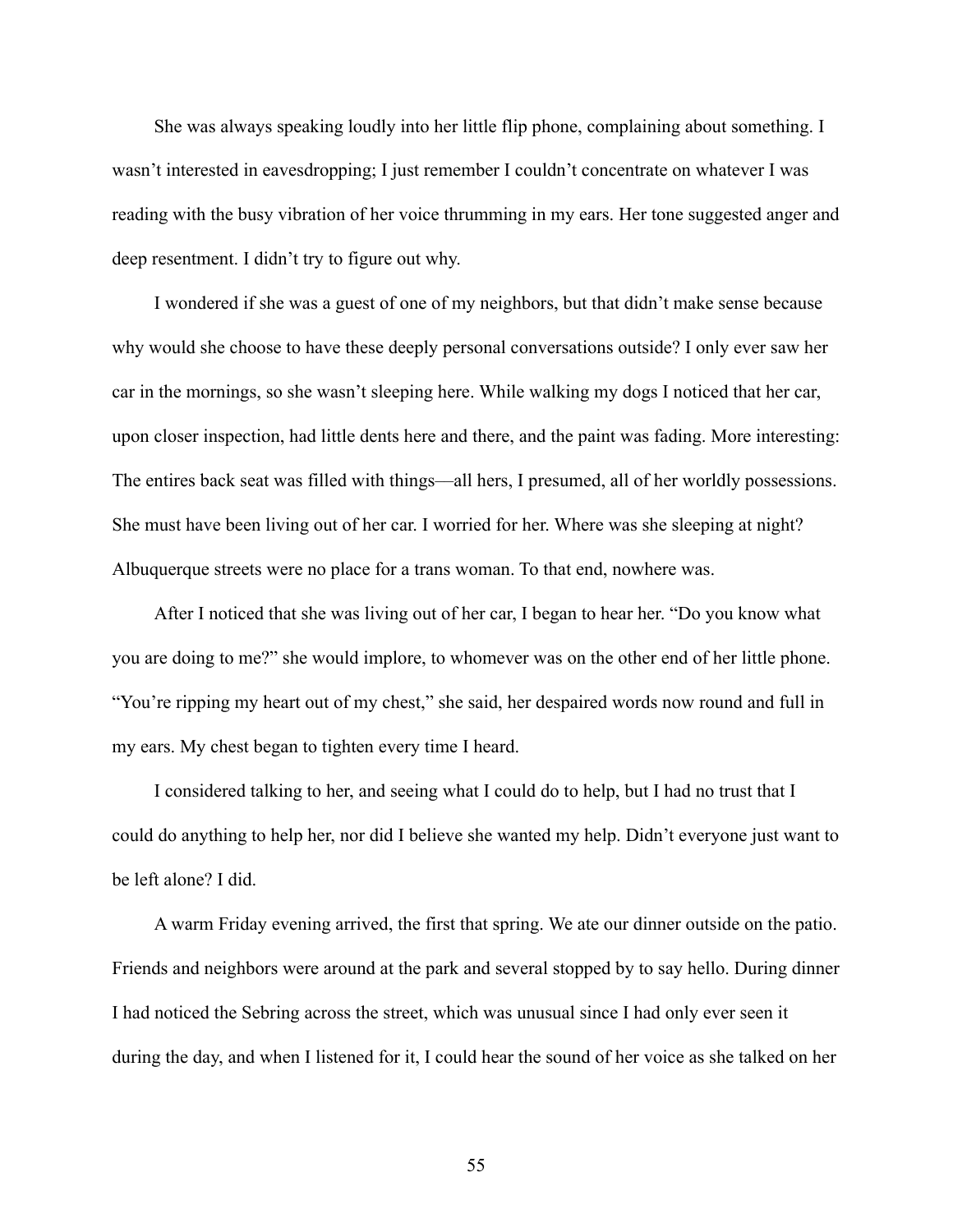phone. The evening sunset faded into dark. We finished dinner, and the kids ran to the park to play hide and seek with their friends, while the grown-ups caught up over beers.

All was well, I was even enjoying myself, until we heard a scream. "Leave me alone!" It was her, the Sebring lady. Her voice sounded different, more stressed, but I recognized its thickness of feeling.

The other parents realized someone was yelling at our children, that their innocent game of hide and seek was impinging on someone's perceived private space. We began calling for our kids and they ran to us, scared. She was still screaming. "Get away from me! Don't you see what you're doing to me? You're killing me! You're killing me! Stay the fuck away from me."

All the kids ran to us, their eyes wide in fear, but also in anger over their interrupted game. This wasn't the first dangerous person they had encountered in the park. I asked Lucy where her little brother was. "I don't know," she said. "I thought he was with us."

I screamed out Hurleighs's name. "Leave me alone," came a response out of the dark. And then I saw my little man, underneath a large elm, trying to make his body as small as possible. I saw his eyes gaping wide, his lips pulled back tightly in a fearful grimace. I felt all his fear and then I felt my fear, and this why there is no darker pursuit than motherhood. I ran to him, and as I ran the woman serenaded me with her curses and pain.

"Hurleigh," I said when I reached him. "Sweetheart. Come here, come with me." He was terrorized and incapable of movement, I had to physically lift him up and carry him until he remembered himself, and then we held hands and ran back to the house. "Fuck you all!" she screamed, and my heart hurt for her, and my son clenched my hand tightly, and my heart hurt for him too.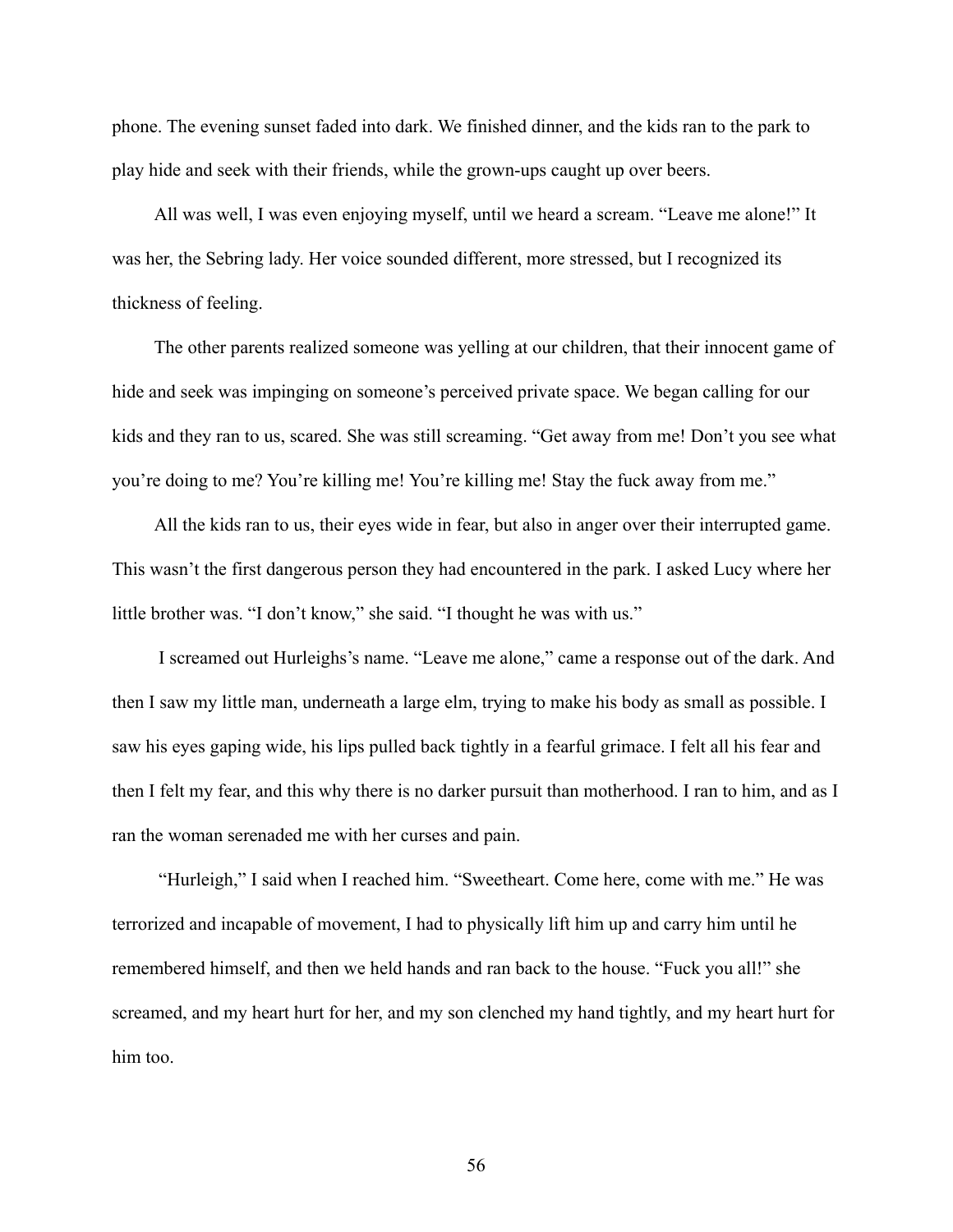april

Immediately after my breakdown I also didn't think about my history of drug and alcohol abuse, starting at age 14. I just assumed life was this way for all of Gen X and maybe it was. The first time I fell in love was when I was all of five years old; a sweet, tender age when I knew I was a ghost full of ghost wisdom which was never going to help me survive capitalism. I was small and golden-skinned, my swimmer's hair sun-kissed and slightly mulleted. I sat outside with my Dad under a Jolly Rancher blue California evening sky while he nursed his can of shitty Dad beer. He let me have a sip of it and as soon as the alcohol hit my tongue I knew. Knew what? That fuzzy haze filling my mouth, that tiny fume of discord. It vibrated with an intensity that matched something inside of me, the solution to an unworkable problem.

Of course, that was only a seed planted. There were sips but it would be some time before I could drink the way I wanted too. In the meanwhile, throughout my girlhood, rather than fantasizing about my career, or who I would marry, I dreamt about motherhood and the bars I would drink in. The barstools I would sit on, the money in my wallet that would pay for the drinks. The endless supply to get me high. The babies I would create just to have a place to dump all the excess love building up inside of me. I thought everyone was this way, that we all wanted unconditional oblivion and gratuitous transcendence. My behavior, which was mostly calm and very sweet, my mother called me her sunshine girl, was as non-dramatic as a horizontal line until it wasn't. I punctuated the tediousness of my early 90's suburban life with erratic acts of rebellion; anything to interrupt my boredom. I skipped school; broke into people's houses;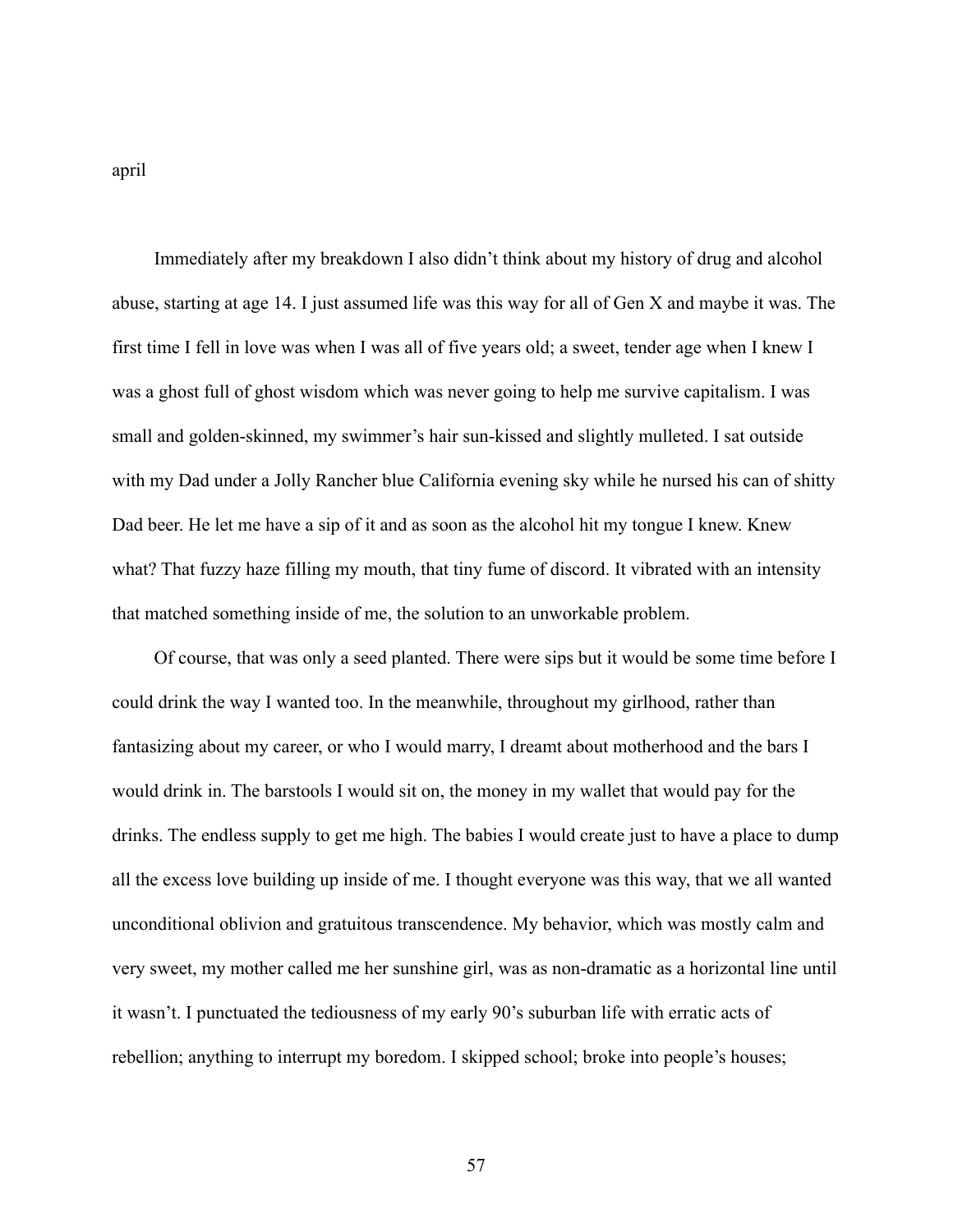smoked Marlboro Reds while jogging; snuck out my window with my girlfriends on weekend nights to swim in random people's pools; shoplifted everything; purchased seventy-five dollars worth of Brown's Chicken sandwiches, my favorite meal, using stolen checks; ran from cops; accidentally drove my mom's Nissan Stanza through our living room wall when I was 13 while I was, unknown to my parents, "teaching" myself to drive. Technically, my barely older sister was the one in the driver's seat, but I got all the credit and the blame since she was only helping me get the car back into the garage because, as I discovered, driving was harder than it looked. That was all in middle school. I had no ability or interest in controlling myself. I was confused by reality; life felt absurd, everything was made up. I wasn't doing drugs yet, I wasn't ready, but still, I assumed I would die and would never live past sixteen. I wouldn't have said then that I wanted out, I would have said I wanted freedom. But my sister Katy was the one who ended up dying at sixteen in a car accident. I was fourteen and even though it wasn't me who died, freedom consumed me anyway.

Katy died just as I began my freshman year in high school. Afterwards, I didn't return to my classes for a couple of weeks: family was in town, I had no attention span, and there were all the funerals and what not to attend. I was spending most of my time in the passenger seat of Erin's—my sister's best friend—little, silver Mazda, and had been ever since we left the hospital together after we gathered around Katy's bedside, me touching her leg, still warm with life, until very gradually, it wasn't. Erin was in the room too and it wasn't long after that we decided to get me high. We drove to the home of a crispy-haired kid named Derek, and bought an eighth off him. On the way, while stopped at a red light, we pulled alongside a slumped over homeless man camped out in the median and before the light changed, Erin grabbed a sparkly purple pen from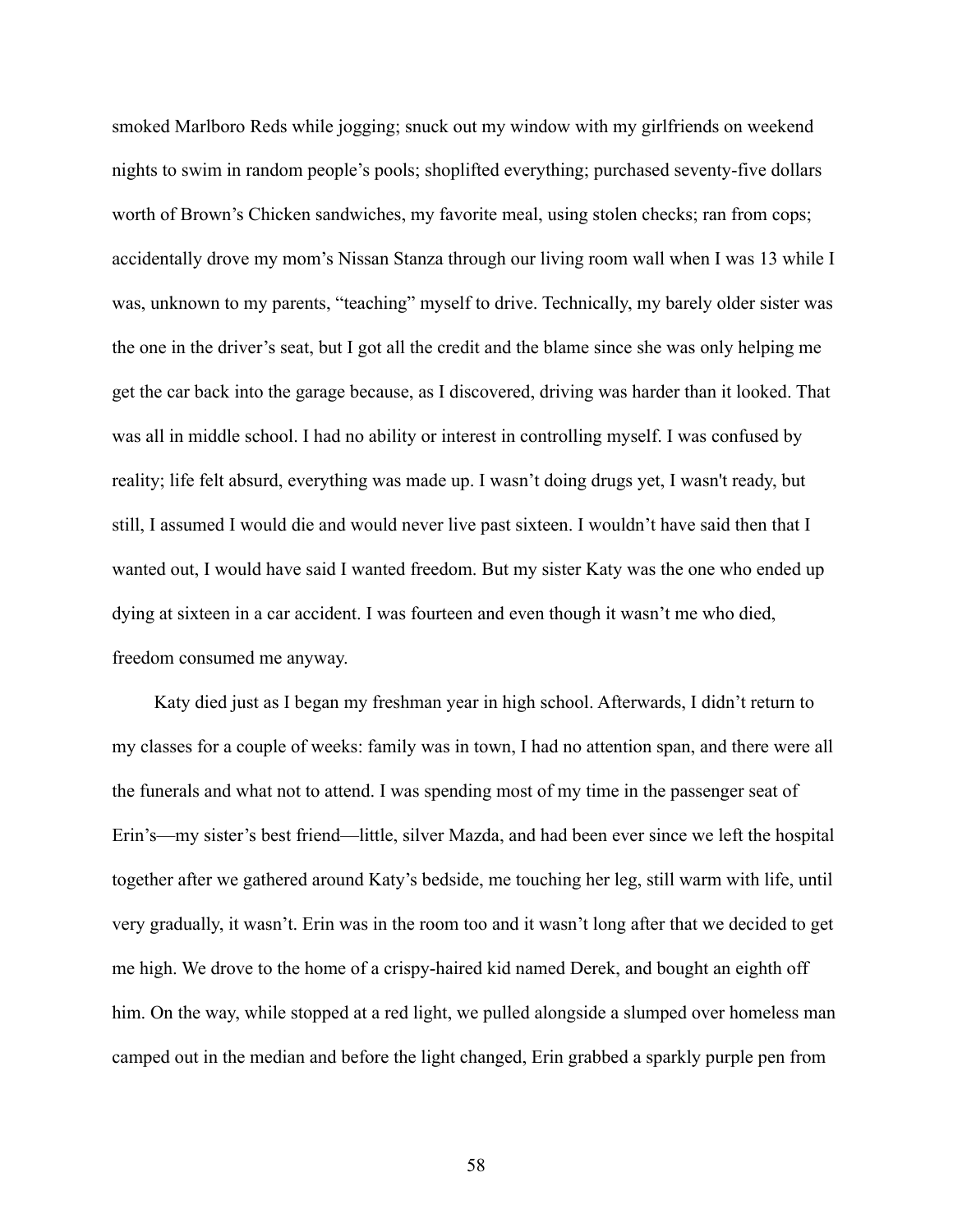her purse, wrote Jesus Loves U!!! in bubble font all over a ten-dollar bill, and handed it to the man. Once home, I watched her construct a pipe out of mundane household goods: tin foil, a toilet paper roll, a safety pin. She packed the stinky little marijuana buds into the tin foil bowl with an alacrity I found thrilling.

She told me since it was my first time smoking, I wasn't going to get high, but I didn't care because I was getting into soft drugs, and my emergence into this new life was enough to sustain me, to keep my mind off my dead sister. I already knew I would smoke weed again, soon, and often.

Four other kids died in the accident along with my sister. Jamie, the driver, who, along with Lori, her twin sister who was sitting in the back, did not. Nor did Sherri, who sat in the passenger seat next to Katy. Everyone else in the car did. It was a Sunday night, someone's birthday, and there was no school the next day because it was Rosh Hashanah. A total of eight kids crammed themselves into the twins' white, two-door Grand Prix and set out on a dark road on a dark night into the clandestine, swampy interior of the Florida Everglades where they would be observed by none but leathery, yellow-eyed reptiles swimming their slow circles in the surrounding murky waters. What was unknown at the time, but would later become a point of contention, was that the Grand Prix's tires were bald. Jamie, who was driving ten or so miles over the speed limit, wandered a bit onto the grassy embankment, and then overcorrected, jerking the car to the left which caused the Grand Prix to spin out of control until it began to slide backwards, down the steep slope leading to the canal running parallel to the road. Once the tail end of the car hit the water the entire car flipped backwards and began to sink, upside down, to the canal bottom. In this way, it would be appropriate to say that my sister died by drowning.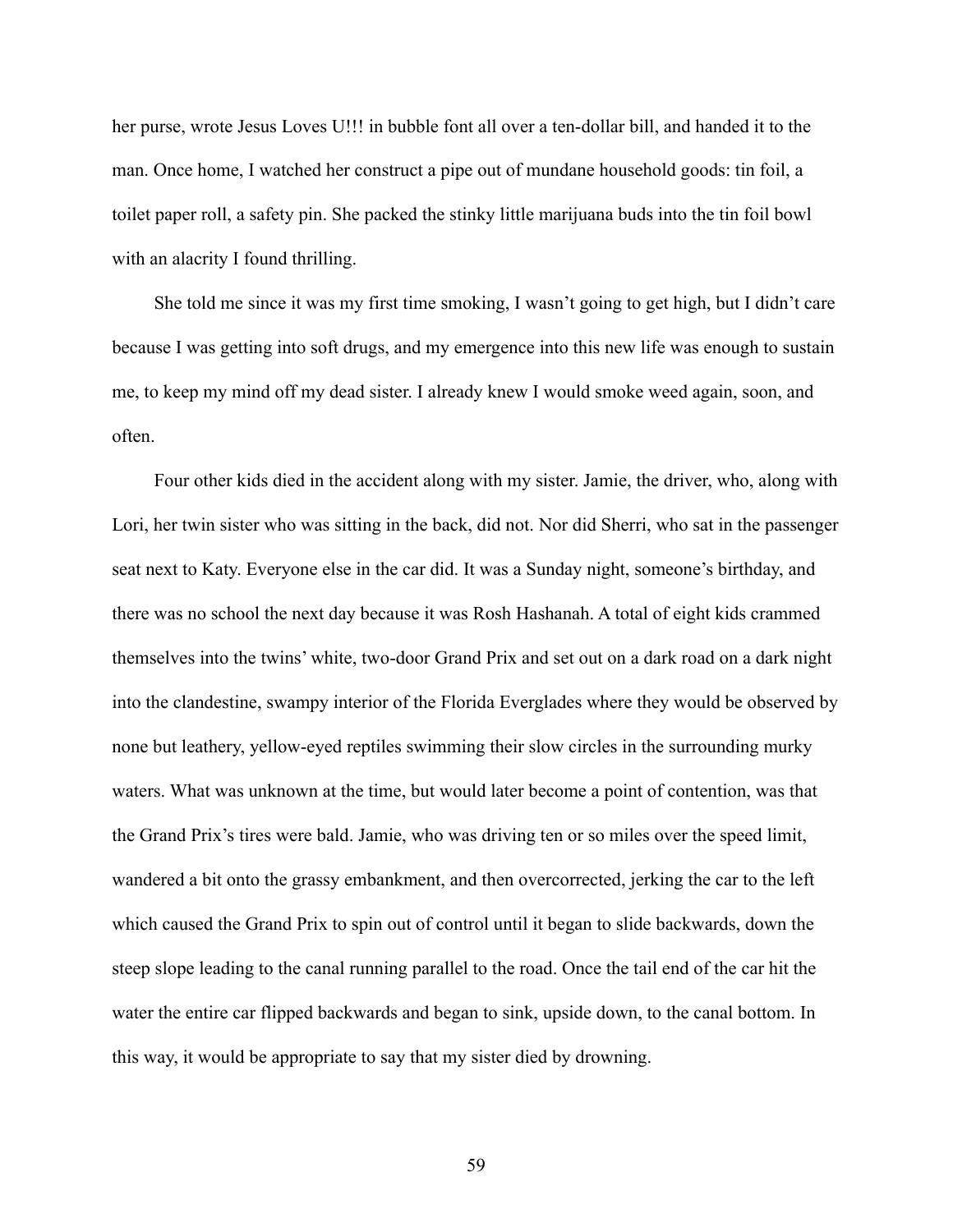Katy had just started her junior year at Marjory Stoneman Douglas High School which we referred to as Douglas, although after the shootings that happened on Valentine's Day of 2018, most people refer to the school as Parkland Highschool. I was only there during my freshman year but I was surprised, while watching the news coverage, that twenty-five years had passed and yet the trauma of the place was still so alive, it was still translating the heaviness of its grief to me through my screen. And yet, in the shooting's aftermath, I couldn't stop watching the interviews with the kids. They were clear-eyed, articulate and could access a value system the adults in the aftermath of Katy's death could not. Their dignity was breathtaking.

My aftermath was just me, getting fucked up, as much as possible. I began smoking weed all the time, mostly with Erin and some of my other sister's friends who liked having me around because the particulars of how we were fucked up and suffering were so similar. Sometimes I got high on the way to school, or hunkered down in the parking lot between periods. Sometimes during. I wasn't actually attending any of my classes. I inhaled from whatever smoking object was handed to me, with no questions or regard for what it contained. As far as I was concerned the larger my repertoire of drugs became, the better, as if each substance: PCP, cocaine, someone's Ritalin prescription, was evidence proving I was finally becoming an interesting person. I learned to always have gum, to camouflage my scent in cigarette smoke, and how to properly use Visine by placing the plastic dispenser's tip in the corner of my eye while blinking rapidly. And while I loved to be high, and I loved to be with others who were also high, my dark heart craved alcohol, which was so hard to obtain, use liberally, and then hide. And so weed served as my hideable, easier-to-purchase-and-transport proxy to alcohol. Within a few weeks I had begun to rely on smoking it daily.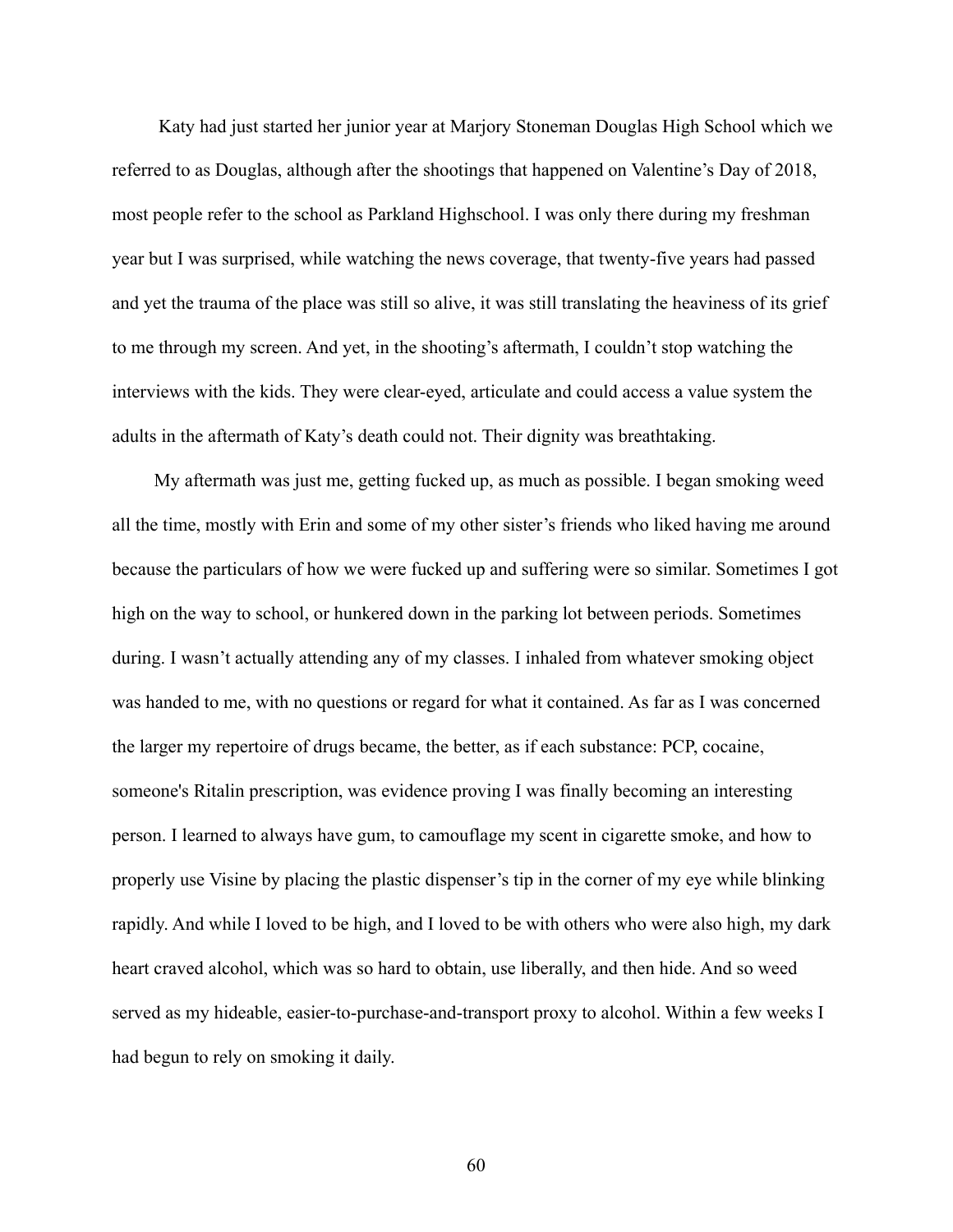My parents were so enmeshed in the depths of their grief and I found myself taking advantage of their distraction by coming and going as I pleased, often through my bedroom window, I had removed its screen so I could perch on the sill while I smoked my Marlboros. The initial chaos of Katy's accident had passed, visiting relatives had gone home, and the neighbors were no longer dropping off flowers and food. Here is when my family might have made an attempt to return to somewhat of a schedule, but instead, the sharp teeth of my sister's already fraught car accident began to bare themselves. The parents of the other dead kids had been talking to one another. They all agreed that even though Jamie Bardol had been sober, that her worst offense had been speeding, she was at fault. They used the word "murder." *She murdered our children*.

These accusations cropped up around the same time the media had begun moving away from their aggressive, sensationalizing reporting on the accident and their repetitive images of grainy black and white yearbook pictures of the dead; footage of the Grand Prix being machine-lifted from the canal; funeral pics of beautiful, red-lipped teens draped over one another like Greek goddesses in their anguish; a soft-bodied, grieving mother clutching her son's once beloved stuffed animal. Kids had begun returning to school and in general, the people of Coral Springs began to think about other things. But as soon as this new narrative began to surface, as soon as the parents began making demands for "justice to be served," the media circled back, microphones and cameras at the ready. My parents were the only ones who felt their child had simply, albeit tragically, died in an *accident*. Jamie was their daughter's friend after all. But she was an easy target, she came from nothing, she had no parents of her own, just a legal guardian, an older woman named Ann who had taken in the twins after her heroin addicted daughter Linda,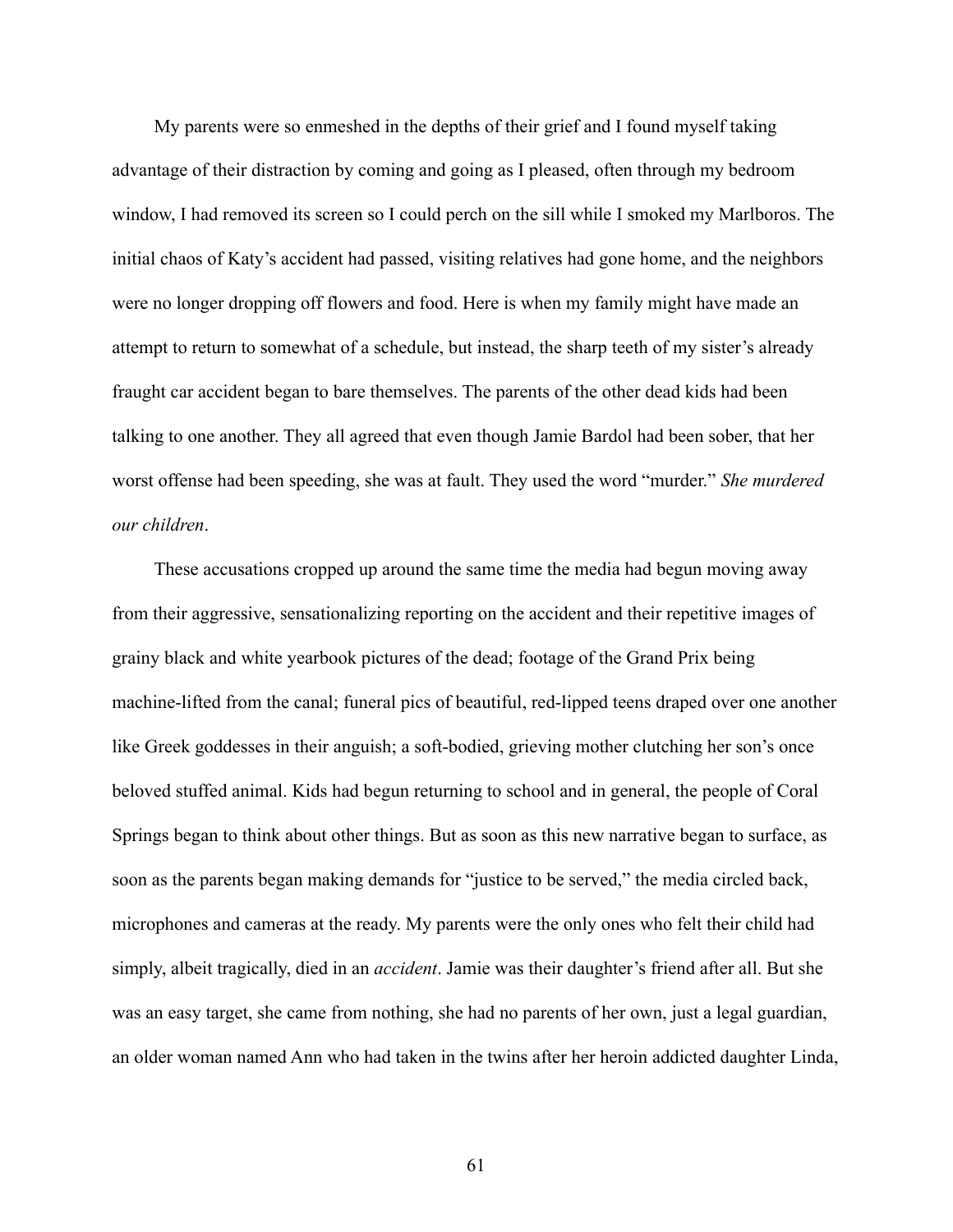had agreed to help her then boyfriend, also an addict, with the girls. The twins' mother, caught up in her own substances, was already long gone and soon after Linda and Ann agreed to help with the girls, so was their father.

And so, my parents dutifully publicized their support: they attended press conferences with Jamie, were quoted making supportive statements in the newspapers, attended traffic court with her to directly address the media circus and protestors moronically treating the occasion as though the judge had the authority to jail Jamie. Exercising the extent of his judicial traffic court power, all the judge could do was take away Jamie's license for a year or so; an outcome that proved to be anticlimactic for many. They took their angst out on Jamie, my parents and me in the parking garage, yelling and chasing us as we made our way through the concrete maze of cars, the harsh light of some news outlet's camera in our faces. This trauma, of being chased by a mob, was the worst yet. I still distrust groups, knowing some invisible collective kill switch can be activated, snap, just like that.

While this new all-consuming drama raged, I continued circling oblivion. I only wanted songs in minor keys. Also: inchoate, thoughtless beauty and a ready supply of drug options. Trucker sized meals to eat while watching Beavis and Butthead with Lauren, my blazed eyes Dorito bag red.

I assumed at some point I would get into more serious drugs and rehab would be inevitable. When I saw the future, I saw myself alone in a car, driving at night, crying for something or someone. Perhaps this was a past life. In it I drove a white muscle car, a '69 Shelby Mustang GT500, too fast. From my rear-view mirror hung a feathered roach clip which I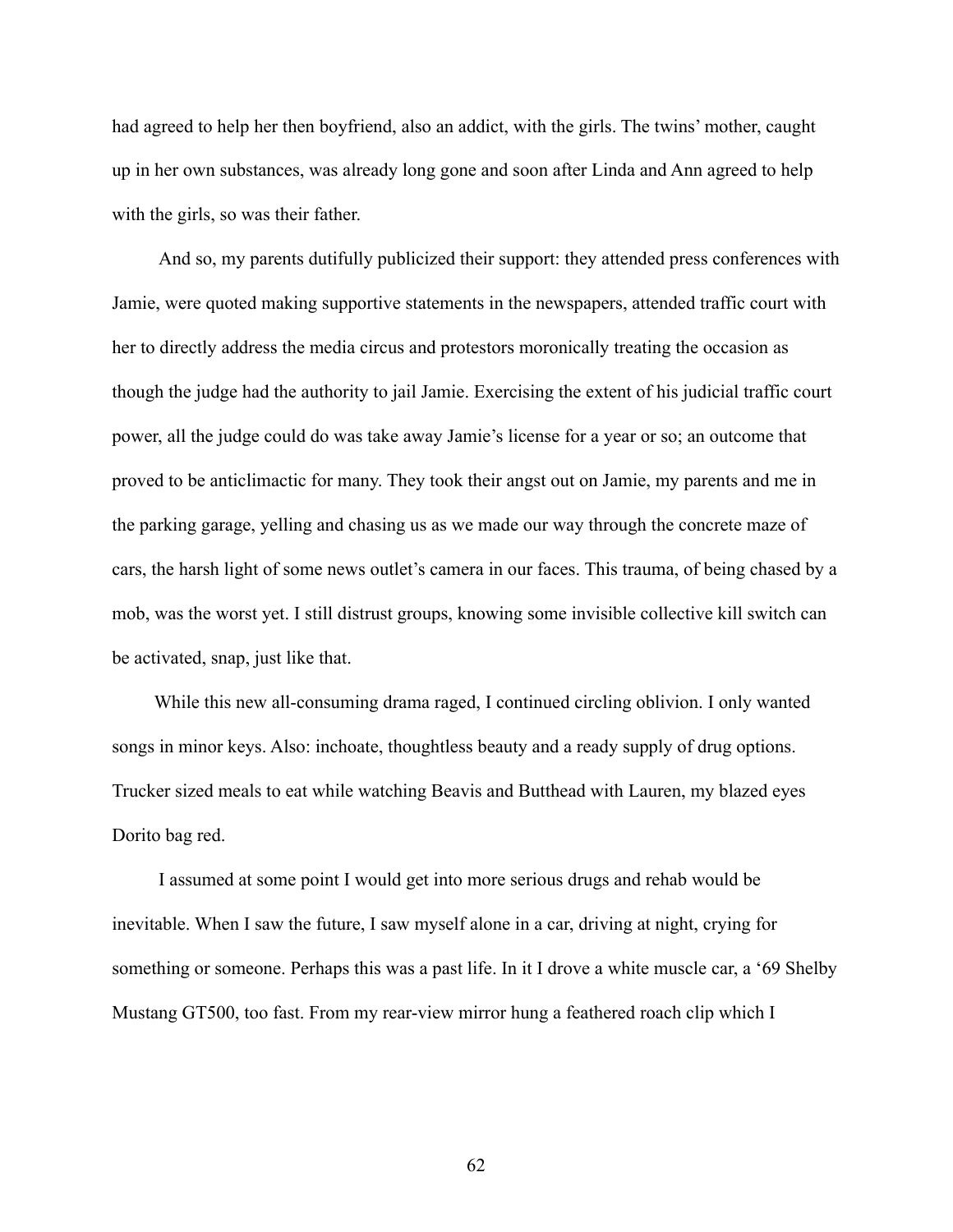sometimes wore in my thick, long, white-girl hair. Friends of mine have confirmed to me, once they too were tragic creatures, who died high and beautiful, while driving their fast cars.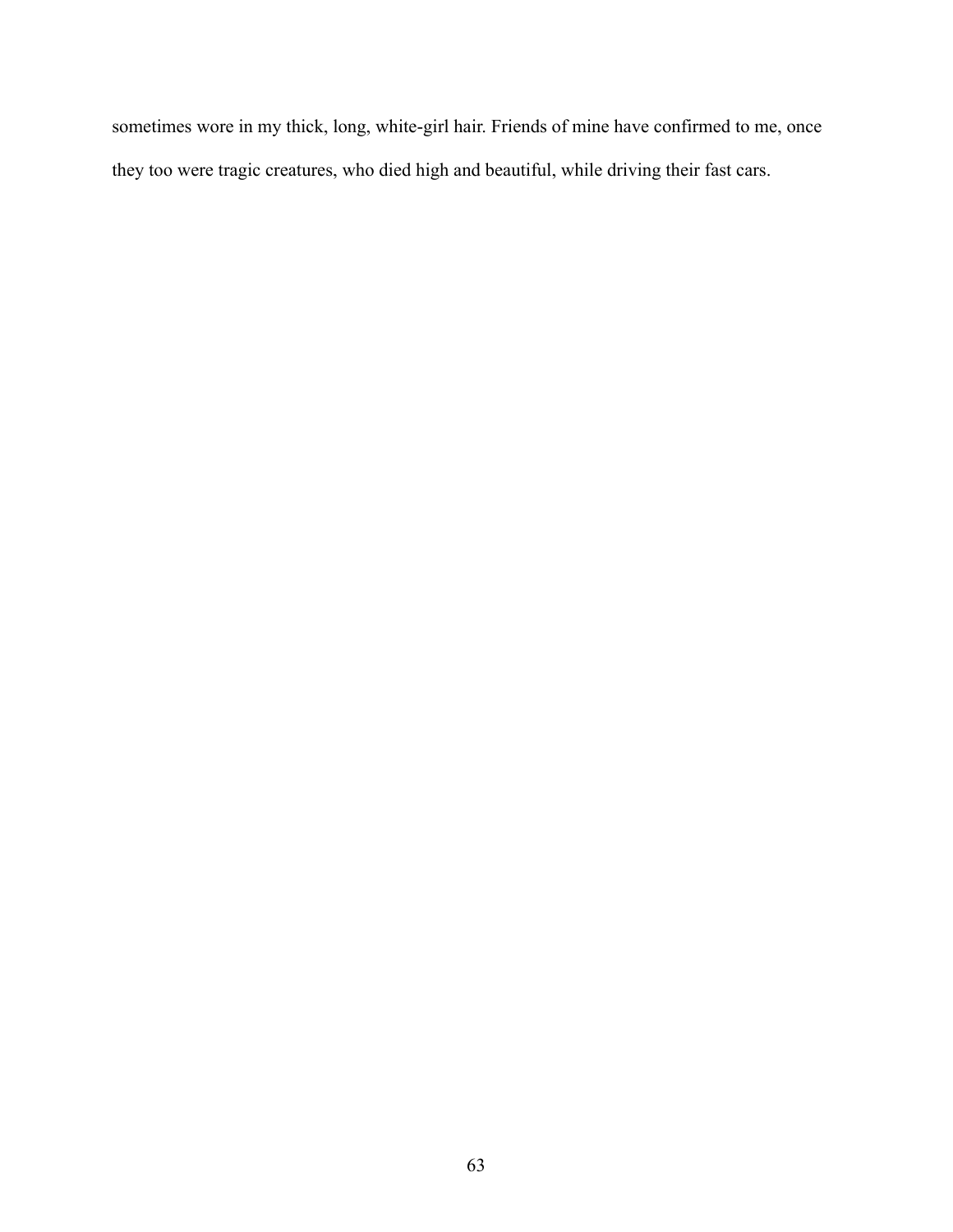may

During my last year in college, I could feel the presence of a book sitting in the dead center of my chest. Obviously, it was not an actual book, it was more like the feeling of one, that wanted to be made real. I had never considered being a writer; my major was photography and art history. Writing seemed like an artform for people confident in the unique ways their minds worked, I would have never consciously chosen this profession for myself. My mind—addict-prone, sensitive, with a sharpness that was simultaneously subservient and easily provoked by authority—remained hidden from me. But the notion that I was fated to write appealed to my vanity. I would learn to write, I decided. I would write this phantom book out of me.

I didn't know what the book would be about but I knew I didn't want it to be about Katy, that I would happily evade discussion of her death for the rest of my life. Years passed and I toiled away, writing my stories. They were the shittiest, shitty drafts. My voice seemed to be buried under lifetimes of colonization and repression.

One day, around the time Hurleigh was born, it occurred to me that someone would tell me what the book was about and this quieted any anxiousness I had on the matter. The book was still present in me, still firm and expectant in my chest. When Hurleigh was a little over one year old, my mother, who was telling me about her recent visit with Jamie and Lori, now adults who were successful but still fucked up by the accident and the aftermath, casually mentioned, "someone needs to write a book about Katy's accident." I groaned inwardly; I thought I was done with that story.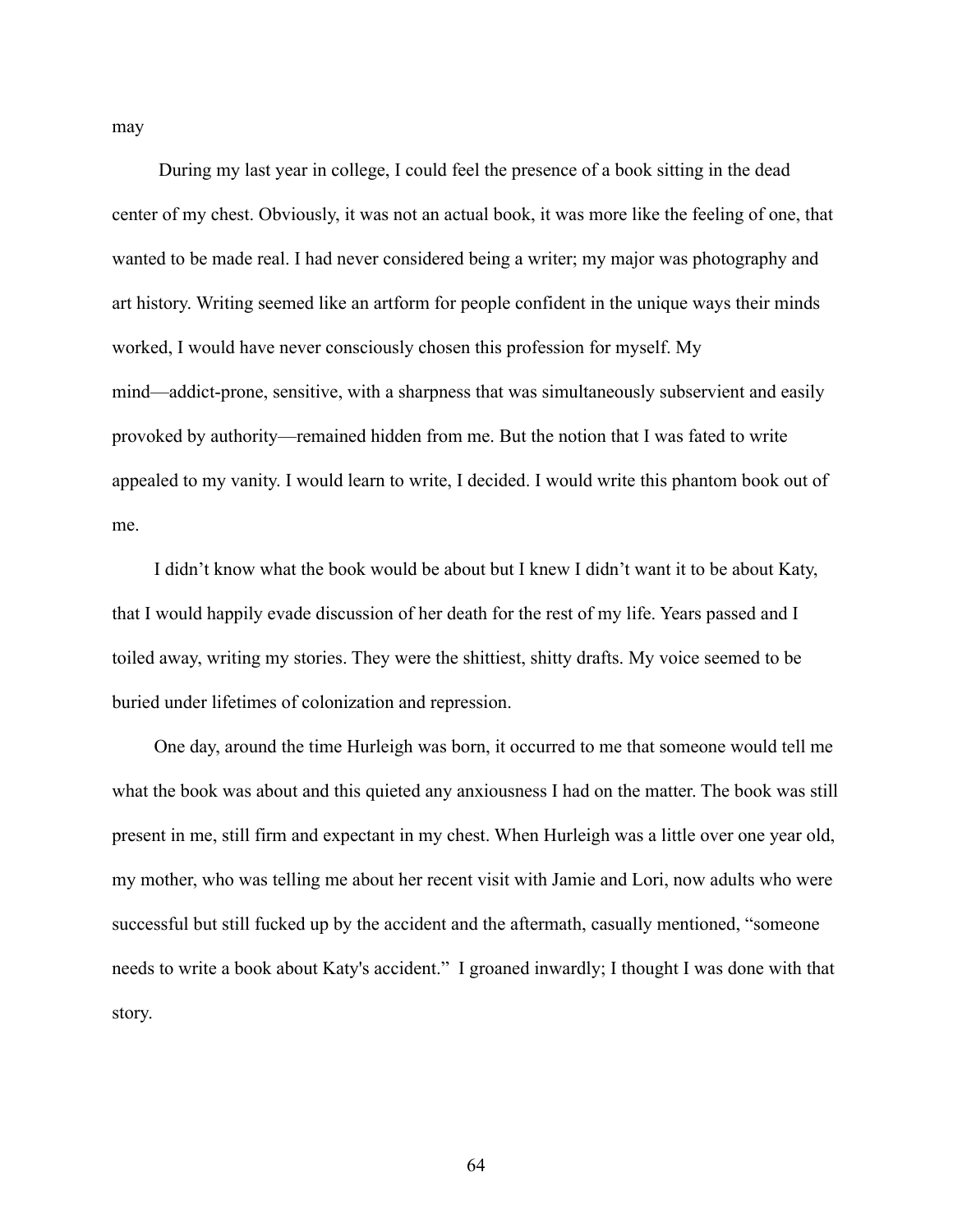But I wrote it. 315 pages. Every day I sat at my computer typing, editing, thinking, feeling daily as though I had slit my wrists to bleed out onto the keyboard. I concentrated on a redemption arc and an Oprah aesthetic. I wrote other people's versions of what happened. I focused more on making my mother proud than on the truth. I tried to come off like a person who was reasonable, healed, without obsession, a believer of linear time. A white man. This list of things I did wrong is long and predictable, but these were the most egregious.

In the years I carried that book inside of me, I always knew that one day, when it was complete, I would know that I had done my job, that my spiritual assignment was complete, by the way the manuscript would glow golden and perfect. But when I had those 315 pages printed out all I could saw was the dull, unreflective white of mid-grade quality Kinkos paper.

There was one section, however, out of that whole book, that I did get right. The only place where I could see myself on the page. Everything else just proved to be a slow, painful exorcism, a ritual removal of the master narrative colonizing my mind.

It was a story about my best friend Lauren, the night I fell in love with her. I left out an orgasmic, masculine climax of violence. This story is about waking up, an awakening, a departure from violence, even if it's only for a moment. Look for that, look for love; I tell this story over and over, is there anything else worth telling?

## Lauren

After Katy died, and I went through a phase of hanging out with her friends, it didn't take long for me to realize I wanted to hang out with girls my own age. Partly because everyone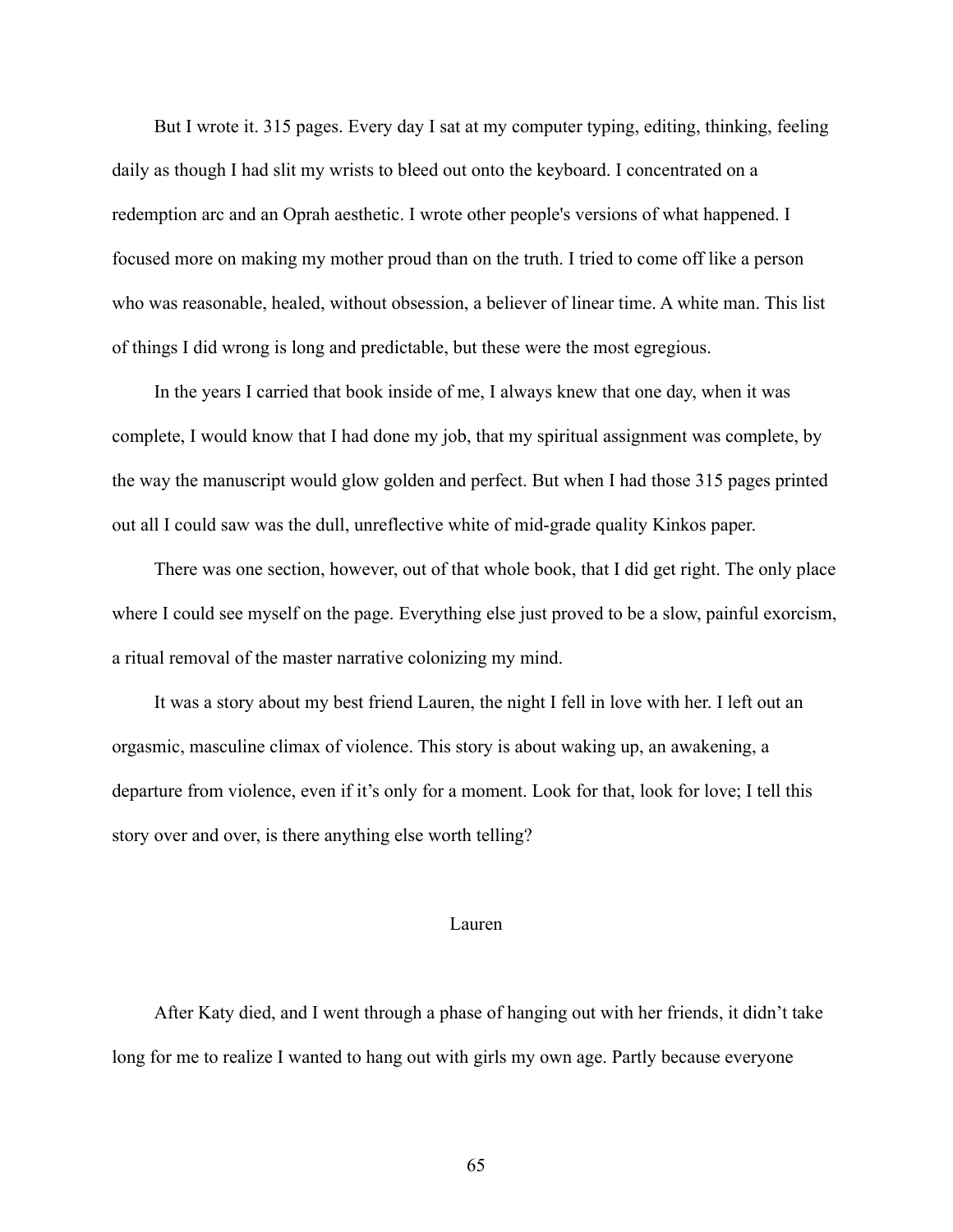around me was so much more interested in sex. I was as horny as the next teenager, but my standards were high and I believed in the attractive power of my mind way more than that of my body. In fact, I became uncomfortable if guys gave me attention over my looks. But a complement to my mind, which I never received, would have been the same thing as an I-Love-You and I would have no choice but to respond in kind.

Lauren was my favorite. She was blunt and funny so of course no one liked her because people don't deal well with those qualities in a female. That and she was obese, which again, is detestable in a woman, especially in the 90s. I fucking adored her. My whole body relaxed in her presence.

I fell in love with Lauren the night we went to the Our Town festival, Coral Springs' version of a county fair with games and rides and I don't know what else because that's all I was interested in at that age. Lauren and I didn't stay long at the festival itself. We were excited to get as high as possible and go on the rides, but time moves thickly and slowly after you've smoked a blunt and we dawdled the night away so that by the time we arrived the rides were shutting down and other than the Carnies and some couple making out on the Tilt-A-Whirl, everyone was gone. I dug a quarter out of my purse and beeped Erin from the glass phone booth by the bathrooms to see what she was up to. She called us back immediately. She was going to Tiffany's house to babysit, we could come if we wanted, Tiffany wouldn't care.

Tiffany. She was the oldest sister of Nicki Roller, whose lithe dancer's body was the last of the five to be pulled from Jamie's underwater, upside-down Grand Prix. Tiffany did not share my parents' absolution of Jamie. But I was young and mutable and because I felt more of a bond in our shared sorrows I didn't speculate as to whether Tiffany and I had bad blood between us.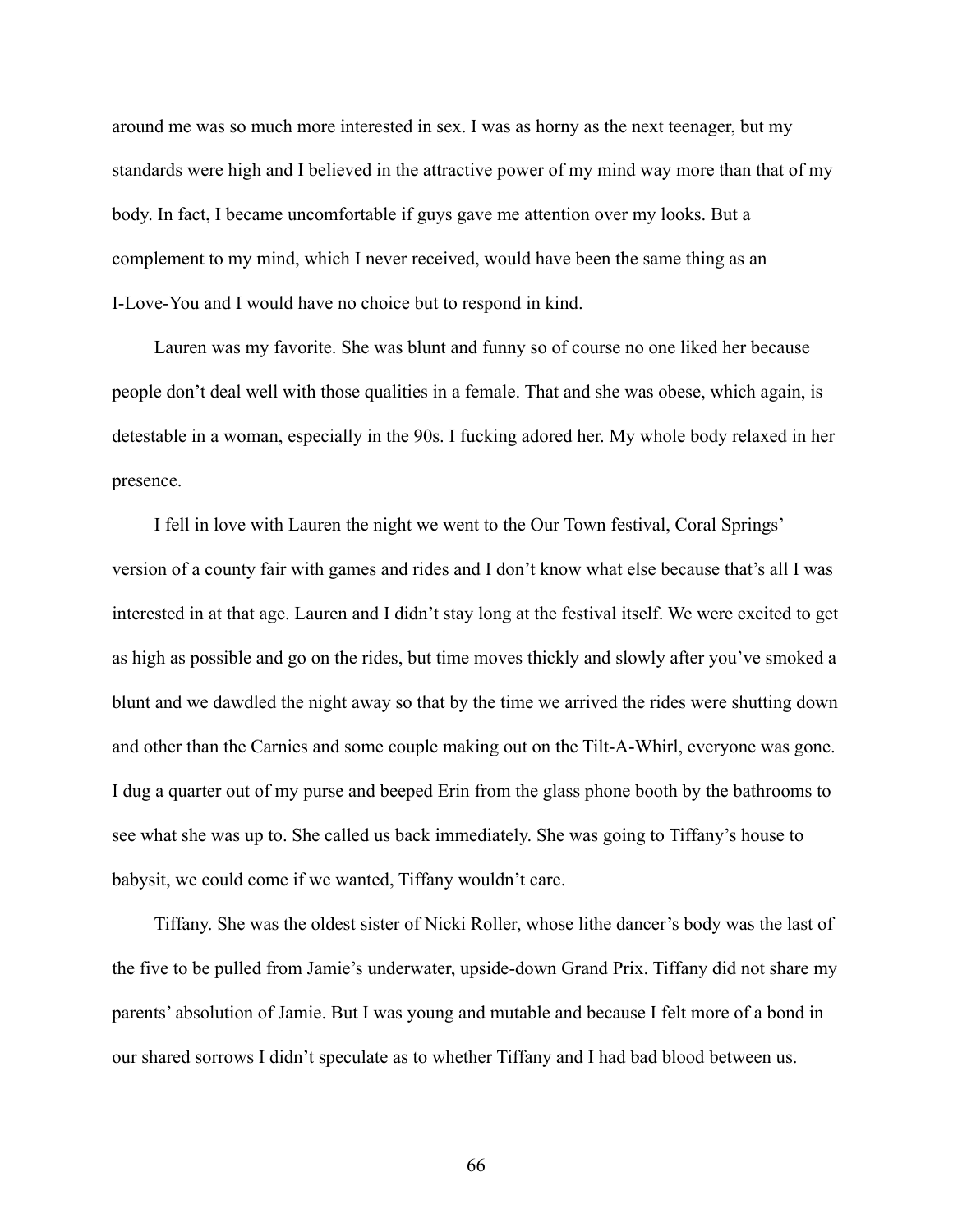Within ten minutes we were pulling into the parking lot of an apartment complex I had never noticed before. I wasn't even sure if I had been in that part of Coral Springs. The apartment building was a modern, two story, motel-looking structure. Expenses had been spared. Thoughtless-white was the color choice for walls, doors, staircase landings, everything. So many exterior lights were on, every flaw glowed.

Erin knocked on a door and Tiffany answered. I stared. Waist length bleached hair. She wore a tight black unitard and her tremendous ass sat like a dollop of sour cream beneath her tiny belted waist. Were it my own, I wouldn't have a clue how to handle such a body but Tiffany's were master's moves.

By the look on Tiffany's face I could tell Erin hadn't mentioned Lauren and I were coming, but all she said was a nonchalant, "Hey girls," and pushed the door open, although she didn't step aside. I squeezed by and as did I brushed against her soft body, inhaling the delicious air in her orbit which hung heavy with a chemically piqued, floral scent of her cheap perfume.

"Have a seat," she told us, pointing at the little table in the kitchen. The kitchen was small and clean and it smelled exactly like baked ziti. I did as I was told. Across from me, sitting in a dark corner, sat a woman. "This is Denise," Tiffany told us, and the woman nodded her head towards us but said nothing. Like Tiffany, she wore her long hair down, but instead of keeping her hair out of her face, Denise's layers curled thickly, like dark worms into her heavily made-up, pockmarked face. Her thick eye makeup looked similar to Tiffany's, and her clothing was some version of the unitard Tiffany wore. But unlike Tiffany, her presence was like that of a human sinkhole, consuming all the room's joy to the sound of a wet sucking.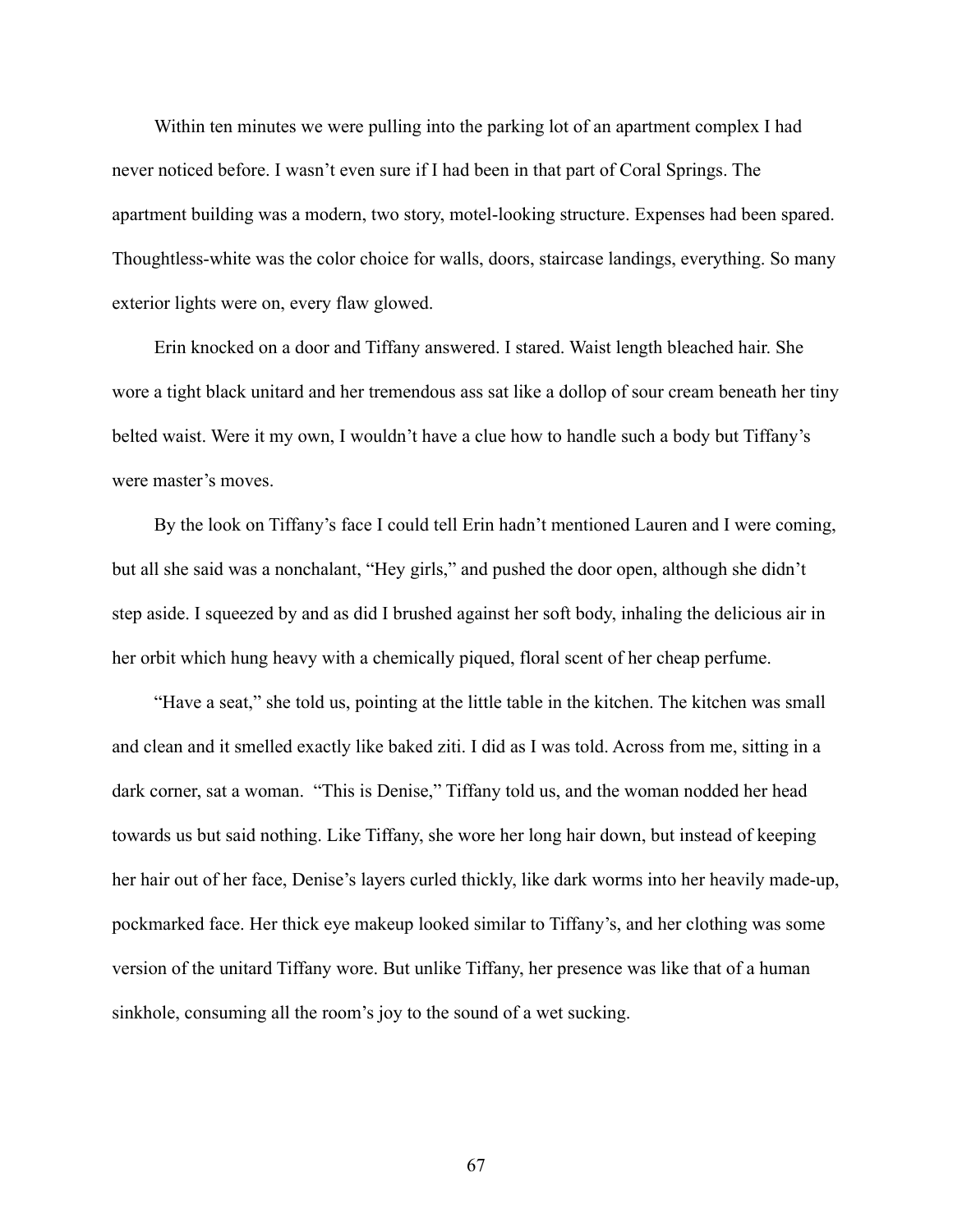Lauren, who was afraid of no one, sat across from me next to Denise but I wished she was next to me. Lauren, with her large, strong body. At fourteen, with a body that size, every day the world reminded you you're unfuckable. You gotta be fuckable in a beach town, the world said. You gotta look hot in a bikini. Otherwise, what's your worth?

I met Lauren in third grade. I had just moved to Florida from Tennessee. It was my fifth move, and my third elementary school, and the first time I saw her I thought *that's the fat kid* because there was always one fat kid at every school. I met her one day during lunch and I liked the way she talked to me. She wasn't shy, and she didn't seem concerned with whether I liked her or not. Even then she spoke with the deep, low voice of the unapologetic.

But we didn't hang out until seventh grade. She invited me for a sleep over and so my mom dropped me off at her house in a neighborhood where some rich-people, and many rich-aspiring people lived, and where the previous year Whitney Houston was rumored to have almost moved. Her house was modest compared to some of the mansions surrounding it, but as far as I was concerned, her parents had a seat at a table my parents didn't even seem to be aware of. I entered through the glass front doors into a living room filled with custom furniture no one sat in and a grand piano no one played. The house's smell had a sour note to it from the cigars Lauren's dad smoked at the end of a long day of running the Jewish deli he owned. Lauren's mom owned one too, only she smoked Virginia Slims, and then used the empty boxes to hide her stash of Xanax and weed Lauren and I would later steal from if we were in a pinch. Her parents worked long hours and were always exhausted.

What was true then was true later, after Lauren and I became BFF's: once home, we never left Lauren's bedroom. Her door was off the little hallway leading to the room where her parents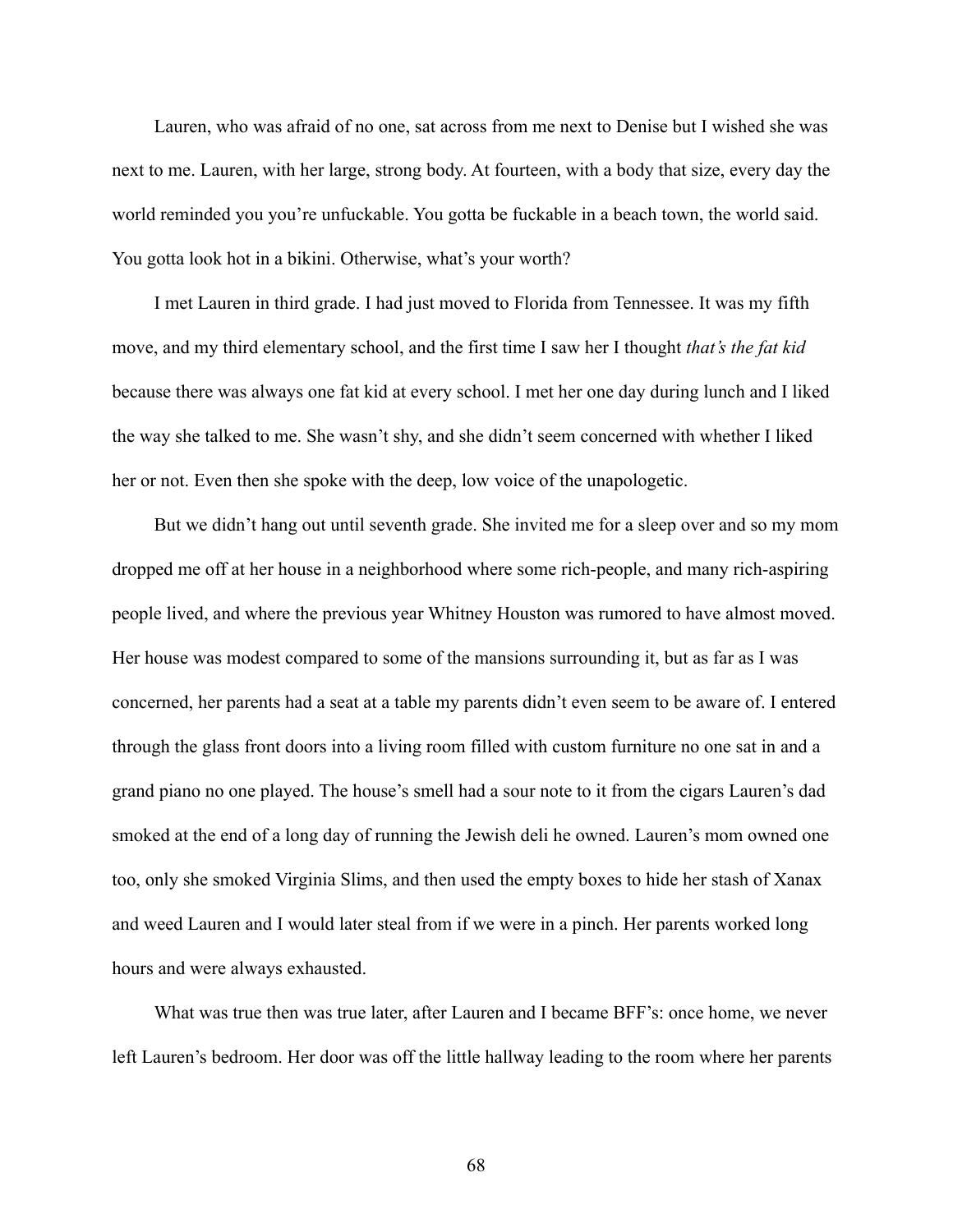hung out, watching TV, smoking, being tired. But once you entered her bedroom, you might as well have been in some private apartment. No one came knocking. No one popped their head in to see what we were doing, to investigate the smell leaking under her door. So many cigarettes and bong hits, but not in seventh grade. No, that first night at Lauren's was spent sober, and filled with distress and longing for my own home because there was something deeply off-putting about Lauren's house that produced a gut-rot homesickness in my belly and so I hardly slept. I couldn't exactly name what it was that felt wrong. I recognized the feeling immediately though, my own home felt somewhat the same. Some spiritual malady of the house itself. That night, I slept on Lauren's plush, rich-people carpet, waking every once and again to the sound of canned laughter and flickering light of her bedroom TV.

After that sleepover I didn't think I would ever want to go back to Lauren's. But after my sister died, I needed her. I needed her low, pitiless voice to say to me, "that's fucked up that your sister's dead," and then to leave the subject alone. It wasn't that I didn't appreciate everyone else's agonized acknowledgments of my family's loss which were meant to be sincere, a practiced projection of *I'm uncomfortable but trying*. That was tolerable. It was the pity I couldn't stand. Pity felt like damnation, and didn't they know I was going to be just fine? So, I stayed with Lauren and my love for her exploded over me every time she opened her unsympathetic mouth.

I needed Lauren's room just as much as I needed her. Where parents didn't poke their heads in, so I could be high and drunk and away from Mom and Dad who would rather have me home so we could grieve together. I wanted no part of that. My grief: so backwards and intense, a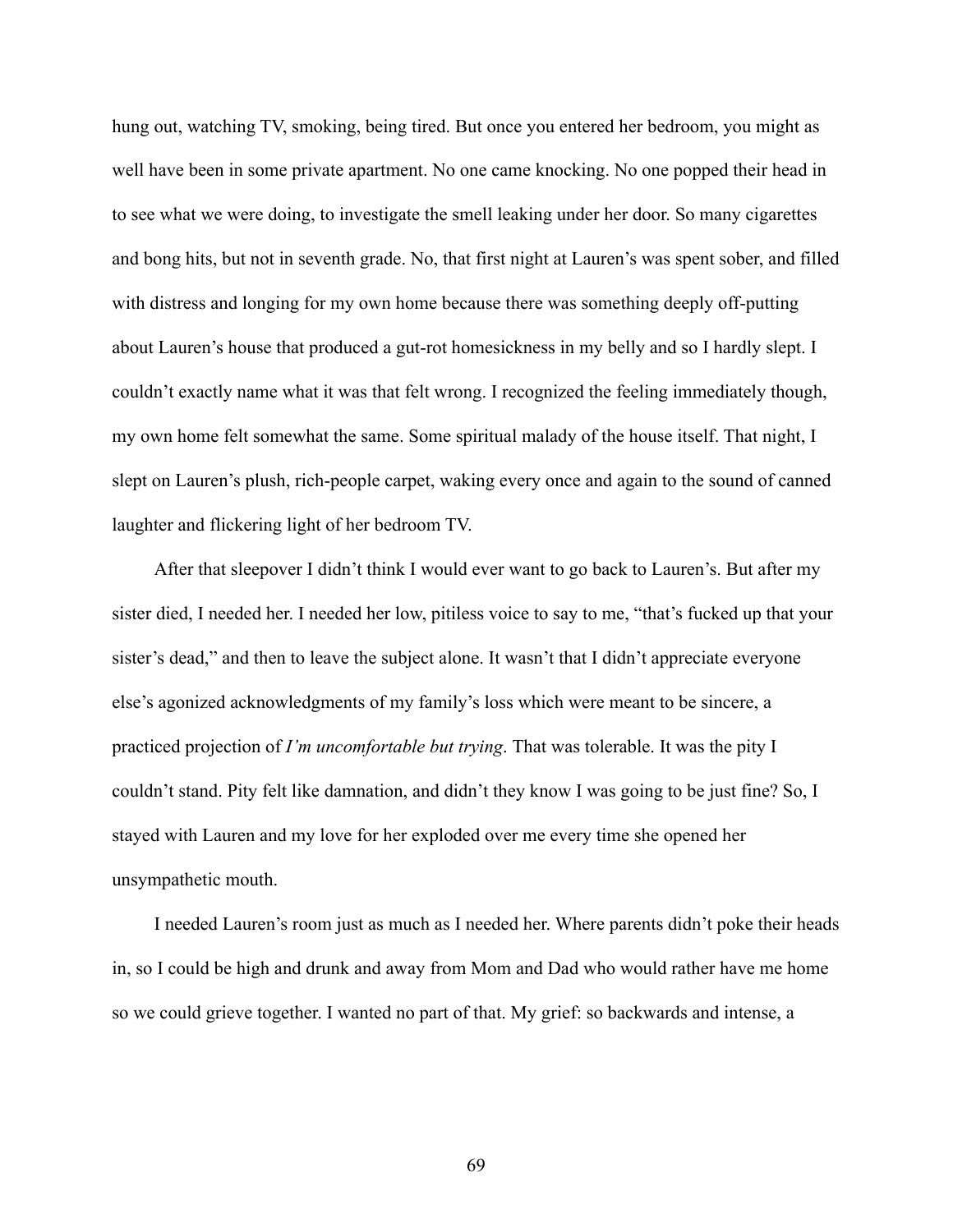misshapen joy vibrating in my body like so much love. A song I couldn't figure out and so I needed people to stop talking over it.

Still sitting at the kitchen table, Tiffany picked up a palm-sized gun-like mechanism I recognized from the two times I got my ears pierced in the mall. It was an ear piercer. I'd never seen one in civilian hands. "I'm thinking about piercing this area up here," Tiffany told us pointing to the top of her ear. I looked at the upper register of her ear, where she was contemplating this new hole, and its network of delicate little purple veins worried me.

"Do you know how to use that?" Erin asked.

"How hard can it be?" Tiffany asked. "You just gotta make sure you don't hit a nerve or a vein or whatever. Like, you don't want your fucking face to start drooping and shit." Tiffany looked at Denise. "You remember what happened to Theresa?" Denise nodded. She must have remembered. "Half of her fuckin' face started drooping after she got the top part of her ear pierced, and of course, she totally flipped out. But once she took it out her face just kinda went back to normal." I looked around at Lauren and Erin who looked at Tiffany as though she were something on their TV. Denise remained unreadable.

"Whoa, dude," Lauren said, and then, "Where's the bathroom? I gotta pee."

"Right through that door," Tiffany answered, pointing over her shoulder. Without a thank you or any other acknowledgement, Lauren stood up and walked in the direction Tiffany had pointed. I mumbled something like, "Me too," bolted up, and ran inside the bathroom just before Lauren closed the door.

"Why are you being so weird?" Lauren asked me as she pulled down her denim cutoffs and sat on the toilet. "Ah," she said over the sound of water falling into water. "I had to pee so bad."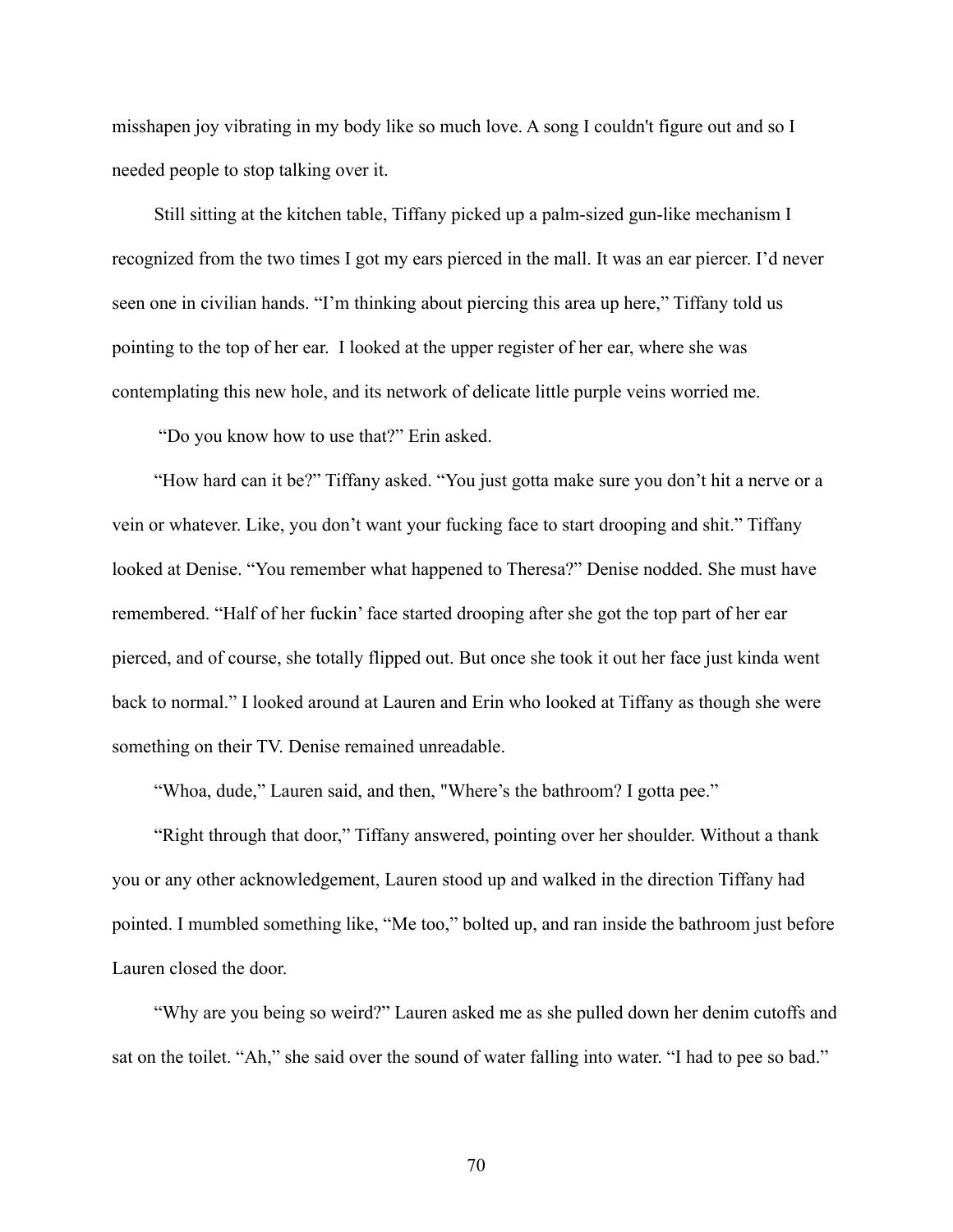"Am I?"

Lauren just shrugged and pulled up her jean shorts. "Isn't this a great lipstick color on me?"

I followed Lauren into the living room, where everyone had moved. I had yet to see any baby. Presumably, it was asleep somewhere in the apartment, taking all of our secondhand smoke into its still-forming lungs with its tiny little breaths. I looked around for a clock. The VCR read 11:33. *Fuck*, I thought. My mom would be calling Lauren's private line at midnight to check and make sure I was where I was supposed to be.

"Erin, "I said quietly, so no one would hear me or look at me or think about me. "Erin, we have to get back to Lauren's. Can you drive us real quick?"

"I would but Tiffany and Denise are getting ready to go and I have to watch the baby," Erin said, shifting her facial expression to match my anxiety as a courtesy to my crisis.

"When will they come back?"

"I don't know," she said. "I'm spending the night here." I saw by Erin's face she got it. She had been Katy's best friend. If I wasn't at Lauren's by midnight I was going to be in trouble, and I was always in trouble. It wouldn't be the first time my mom, robed in a stained nightgown, drove her Taurus wagon all around Coral Springs until she found me. Erin knew all of this.

"Ask Tiffany to give you a ride home," Erin suggested. I looked over at Tiffany, walking amongst the dingy furniture and baby toys in her apartment, getting ready to go out. I watched her inhale deeply on the cigarette she held between her long, lady fingers, admiring the way her manicured nails, held upwards in front of her puckered red mouth, glistened by the light of the TV. She tilted her chin upwards and exhaled, a severe look of concentration on her face. I didn't know how to ask a woman like her for a ride home.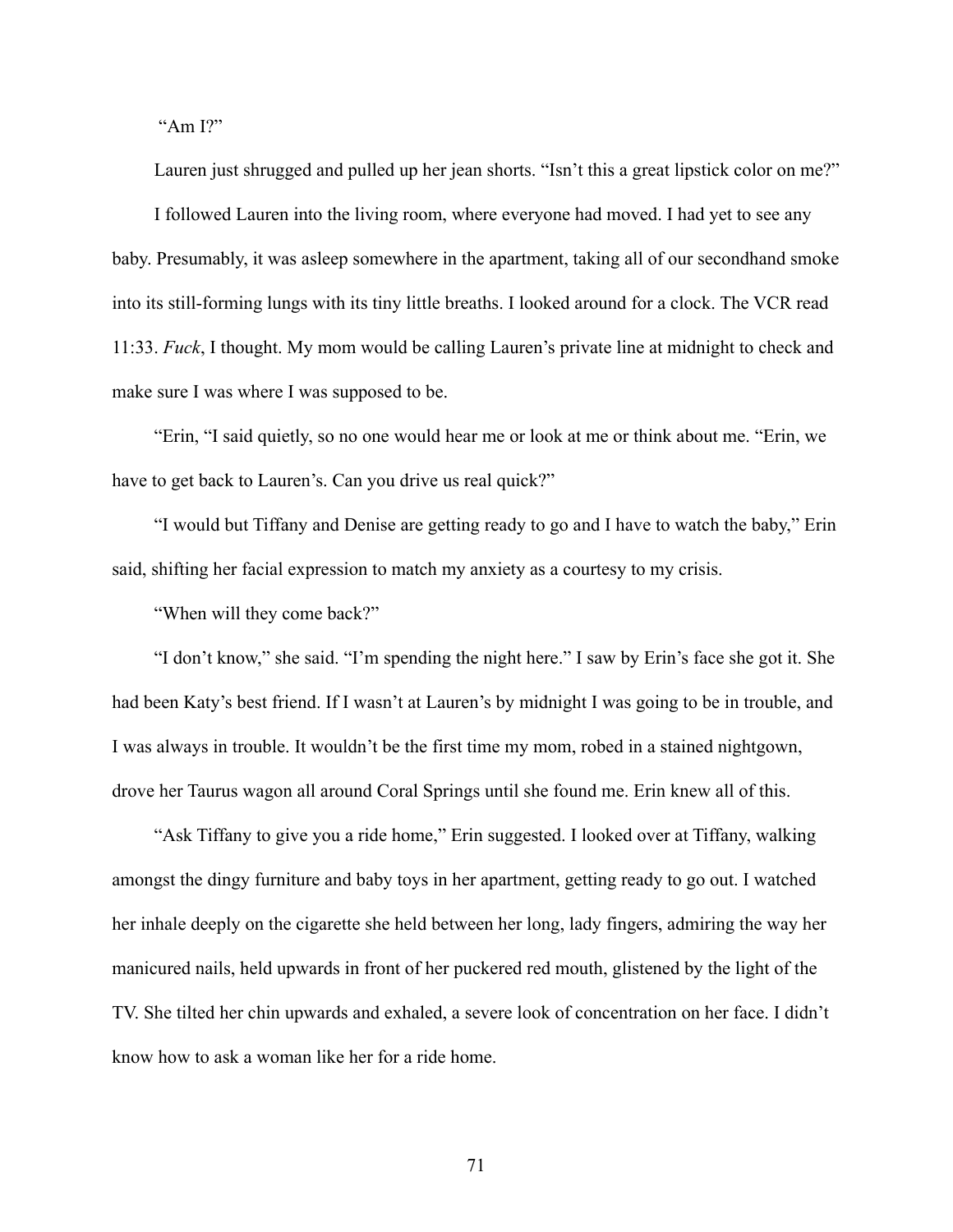We drove mostly in silence. Denise grunted in response to this and that but was otherwise quiet. We had crossed back over the invisible boundary between areas of Coral Springs I was and wasn't familiar with, and now I could recognize the surroundings. "Hold on a sec," Tiffany said, and pulled the car into the parking lot of a gas station I knew, although next to the gas station was a building hovering dark and low against the horizon I couldn't recall. It appeared lifeless but for the ten or so cars in the front parking lot.

Tiffany seemed agitated. "Who's here?" Denise asked, the sound of her voice so noticeably grizzled that I realized those were the first words I heard her speak all night.

"Who do you think?" Tiffany said, slamming the gear shift into park. I imagined this had something to do with the father of her baby. The entire scenario was the epitome of trashiness to a suburban kid like me, and to counter the sting of my uncontrollable judgement, I sat upright and attentive, hoping my body language only conveyed support. "Shit, you girls can't come in," Tiffany said, more to herself than to us. "I gotta run in and deal with some bullshit for a minute. I'm going to take my keys with me. I need my knuckle dusters." She grabbed her keys from the ignition and I saw that silver knuckle dusters hung from her keychain.

I couldn't sit in the car with Denise's unnerving presence while Tiffany was gone. I was pretty sure I wasn't high anymore, but I was hungry and had been ever since I had smelled that baked ziti. I leaned over to Lauren and quietly told her I was going to go buy some food at the gas station next door and did she want to come with me?

"Nah. I don't feel like moving. Will you get me some Twizzlers though?"

"Sure," I answered, bewildered by her willingness to sit in the car without me.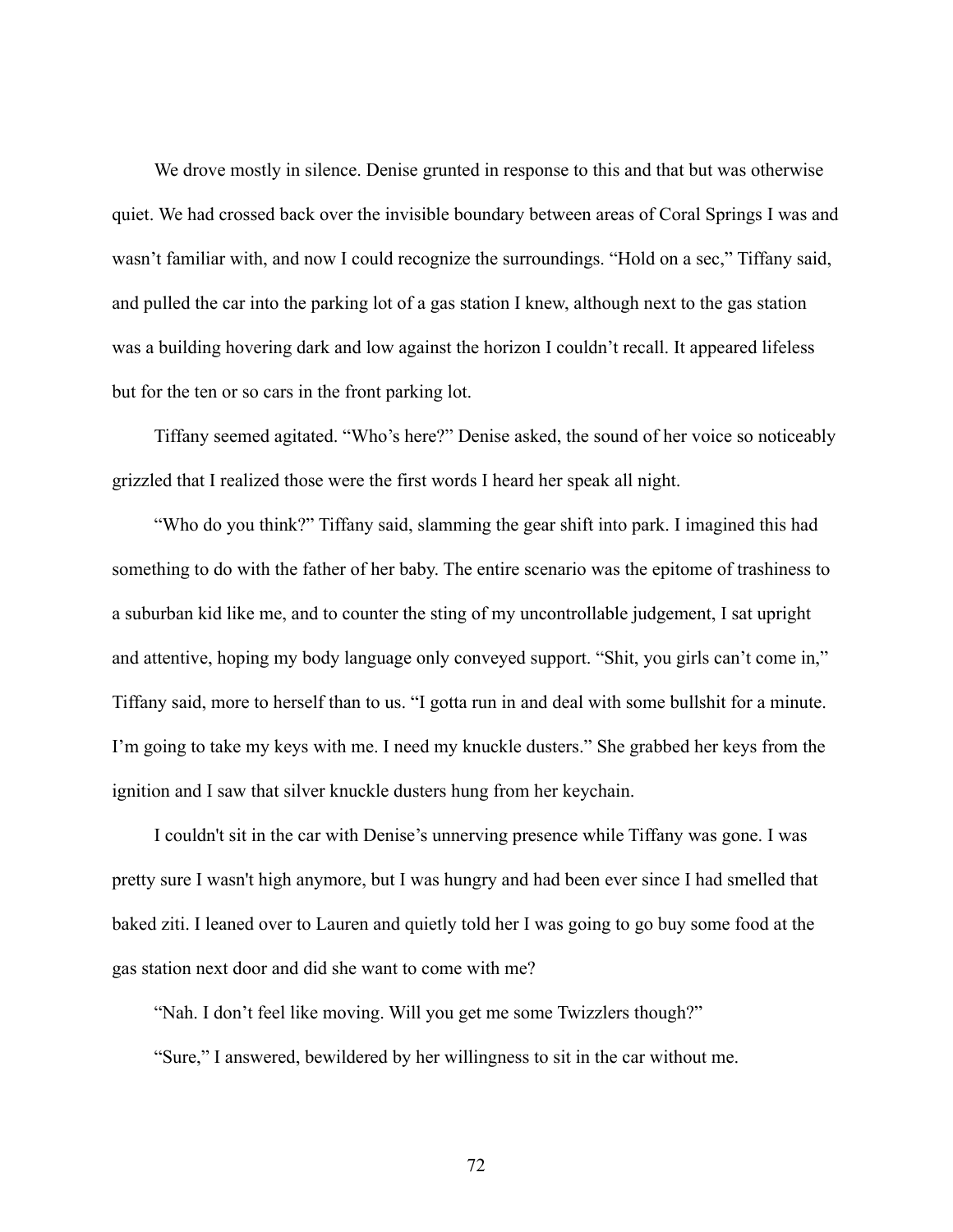Heading back to the car, my arms filled with Doritos, Twizzlers, and orange juice, I could see Denise, illuminated by the bright gas station lights, through the front windshield. She was facing forward, her eyes focused and no longer dull, her head nodding, slowly up, then slowly down, mouth open, jaw jettisoned forward as though she was saying "yeah." Behind her, I saw Lauren gesticulating, her mouth moving rapidly, her eyes bright and alive, her body heaving forward in laughter. Denise laughed along with Lauren and a sense of shame and stupidity hit me quick and hard. I paused to fully take in the situation, to try to understand whatever it was Lauren already knew. That anyone could be loved. That everyone was loveable. And despite all the love denied her, this intelligence flowed so fluidly out of Lauren. I wanted to be this way too, but I knew I wasn't capable. I was too attached to money, perfect skin and a clear voice. I adorned myself in judgments and superstitiously projected my fear of being an ugly, undesirable woman onto those already kicked-in, half-disappeared women who had learned they didn't get to heal and that being alive and free was impossible.

But still. Look at Lauren and how she laughs.

may

Shortly after I came home for the summer from my first year away in college, my parents received my grades in the mail, which reflected my spring college semester spent: surviving on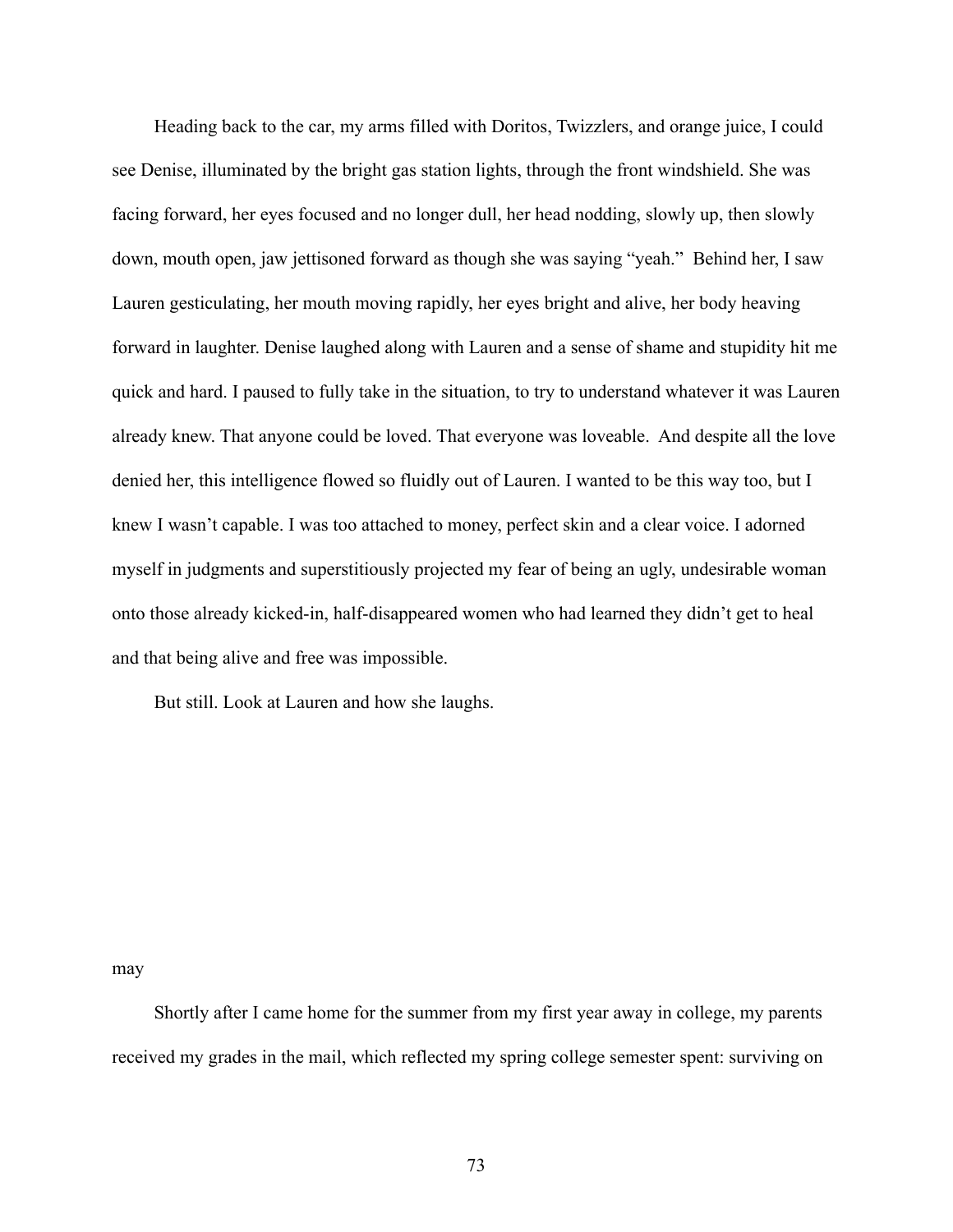the single, daily Chic-Fil-A chicken salad I ate for lunch, and thereby, due to severe caloric deficit, I had to take lots of naps, up to three a day, from my fatigue; slowly draining my four hundred dollars of savings on the .25 cent beers I purchased from the bars near campus, using my poorly manipulated but good-enough fake ID; eating a sandwich-sized plastic baggie of mushrooms that was unexpectedly gifted to me and then, because I had no "now I'm high on mushrooms" plan, following around my flirtatious, self-centered, Barbie-bodied friend Jocylyn, who had agreed to take care of me in my psychedelically tender state because I could not take care of myself. But then, sorrowfully and semi horrifically, I realized the true objective of Jocylyn's evening was, with her luscious titties out, maneuver through the crowded bar, stopping to flirt with whomever, to air out the immensity of her sexuality. The immensity of my own sexuality was so Catholically repressed and immature, I felt unsafe around Jocylyn's charge of candy energy and the thickness of so much sex. l took myself back to my dorm room where I emptied my bowels and put myself to bed.

My parents informed me they would not be paying for me to return to UT Knoxville and they suggested I move back home, find a job, perhaps my old job at the Red Lobster, and take classes at the local community college. But after spending a year out on my own I knew I could never live at home again. "I can sleep in the gutter now if I want to," I would tell people, high on my newfound freedom, after I moved out. The gutter being some peculiar metric of autonomy for me, I would never return to a time when the option of reaching some low bottom wasn't attainable. And intellectually, despite my academic history of F's and incomplete's, I was far too snobbish to attend the local community college and so, sensing the churning of some unseen wheel of fortune was slowly coming to a halt, I made no decision. For weeks I waited for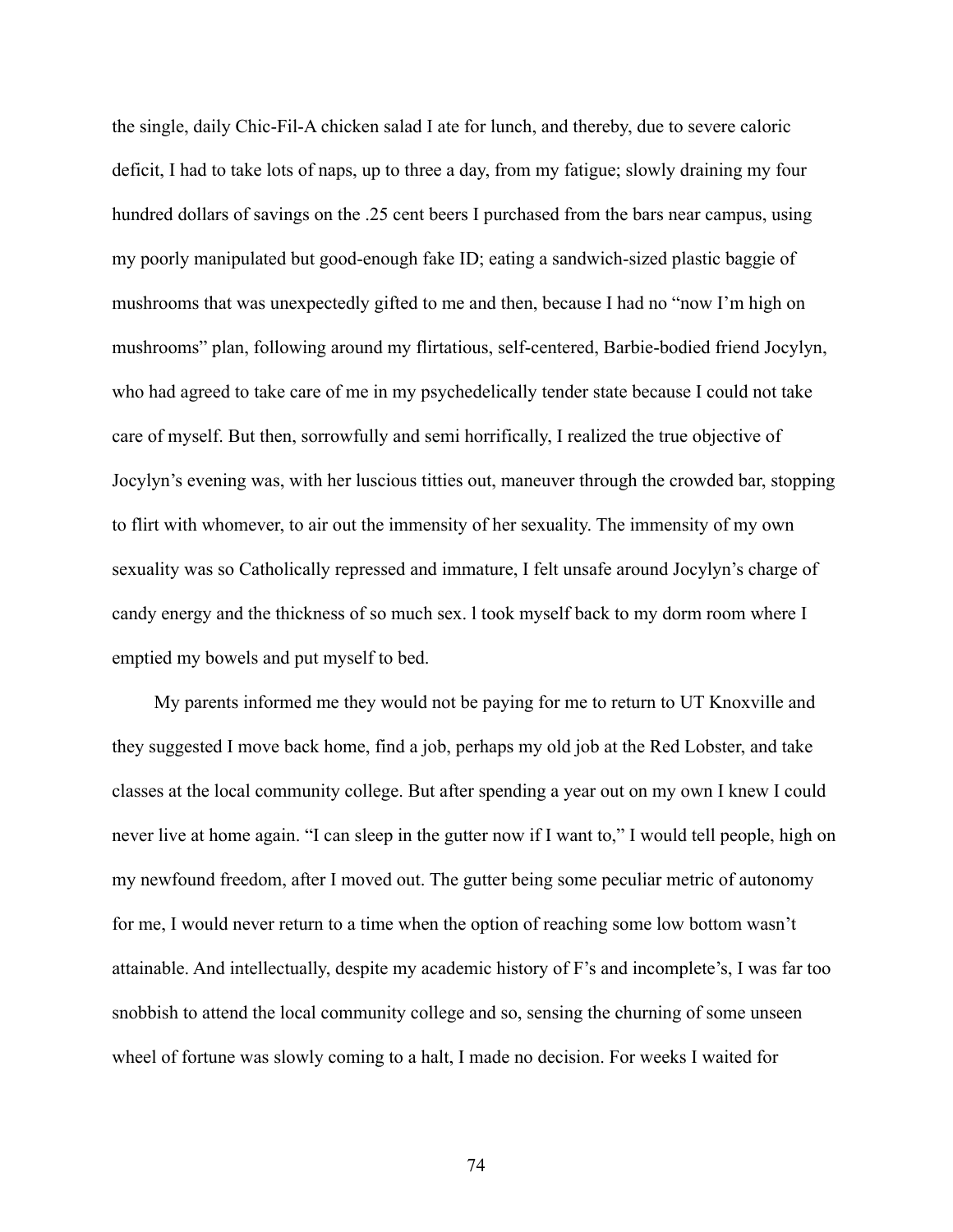inspiration. And then one day I thought about New Mexico. Tucked inside that thought was a revelation: something was over and something better was about to begin. I could make New Mexico my home. Tucked deeper inside: within a year I would fall in love. And I did. I can't explain to colonized brains how I knew the future, so I won't.

Future love came for me again in 2009, when Nick and I and Lucy moved back to Albuquerque after living in Santa Fe for a few years. Nick was starting law school in the fall, Lucy was two, and more and more I began hating meeting people, because they would ask me what I did, and I would say I was home with my daughter and then a disappointment at my lack of career, theirs or mine, I could never tell whose, would flop about perversely in the space between us. So, to avoid these moments, I decided to get my master's degree in engineering. I signed up for some prerequisites: pre-algebra first, and I did well; next, trig and chemistry. My plan made sense to only me; the word "loser" had newly entered into the lexicon of my self-esteem descriptors, and I was desperate to do something non-losery.

I started the classes and they were OK. In the meanwhile, at home, I felt an unmistakable presence of someone always with me. While Lucy was at preschool, while Nick was at law school, while everyone was home, always. I was never alone. Whoever it was, they were soft and yielding. Waiting patiently for something. Me. A he. He felt like he had shown up, to save me from something, probably myself, and I loved the idea that I might be saved. That potential pockets of imminent disaster lurked everywhere and that somewhere on the spiritual plane, strategies were being put into place to either keep me safe, or to usher me towards my fate. By mid-semester my thinking had grown fuzzy and I stopped being able to concentrate in my classes. I got an F on my trig test. I peed on a stick to confirm I was pregnant and then I went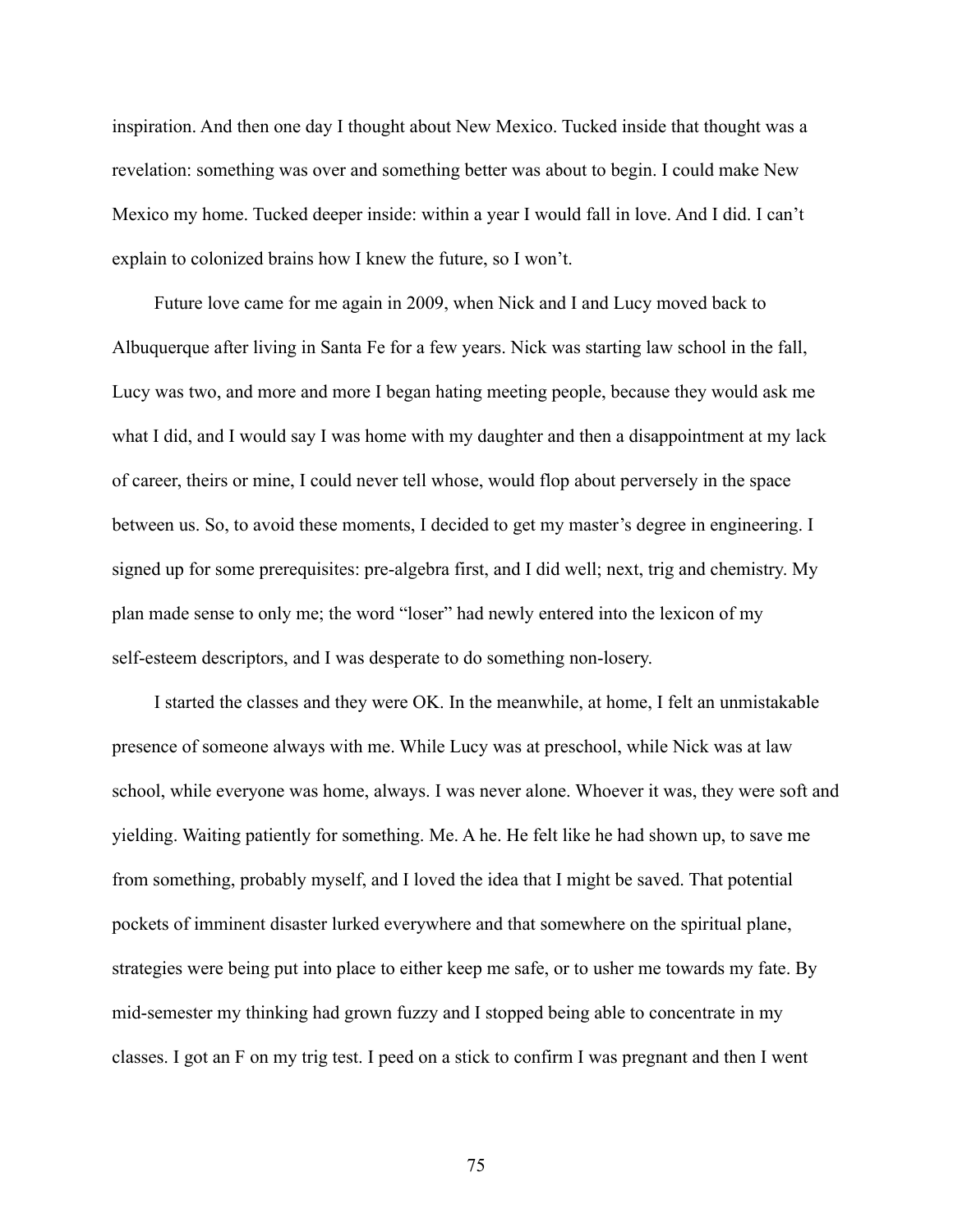downstairs to tell Nick we were going to have the sweetest son. That night I dreamt of Benny, my grandmother's father. In the dream he told me this story:

## Benny's Story

In 1883 I was 17 and had already been away from home for two years. Home was 160 acres of Montana requisition land my father paid \$25 dollars for in 1861. When he was eighteen, he came to Montana from Minnesota to try his hand at wheat farming and to never have to live through another Minnesota winter. He used to say that watery, winter air froze a man's bones, and if hell was made of fire like the Christians claimed, maybe he'dfinally get to warm up. My father died when I was fourteen after a kerosene lamp he was holding exploded. He made that joke about hell on his deathbed, his body all burnt up and covered with bandages. It took him a week to die but in the end he still had us laughing. I never met another man like my father.

My mother, who died having me, married him for it, or so her brother Miller, told us boys. He came from North Dakota to live with us after his sister died, to help with that year's wheat crop, and then he never left. As a trade, Miller trained up and sold horses and that year he brought seventeen colts with him and had them sold by the year's end and it was a good thing too, because that spring proved so wet we was planting that year's wheat crop in mud, and nothing good grows out of Montana mud. My brother Lorne was six years old at the time and he was my only brother although there are five graves underneath the cottonwoods by the creek: a stillborn baby girl, the other; another girl, who come too soon to live, and for it, didn't survive long, and now they're all buried together. And of course mother died right after having me, I was early too, and when I come, I barely made a handful. The doctor told my father I wouldn't live,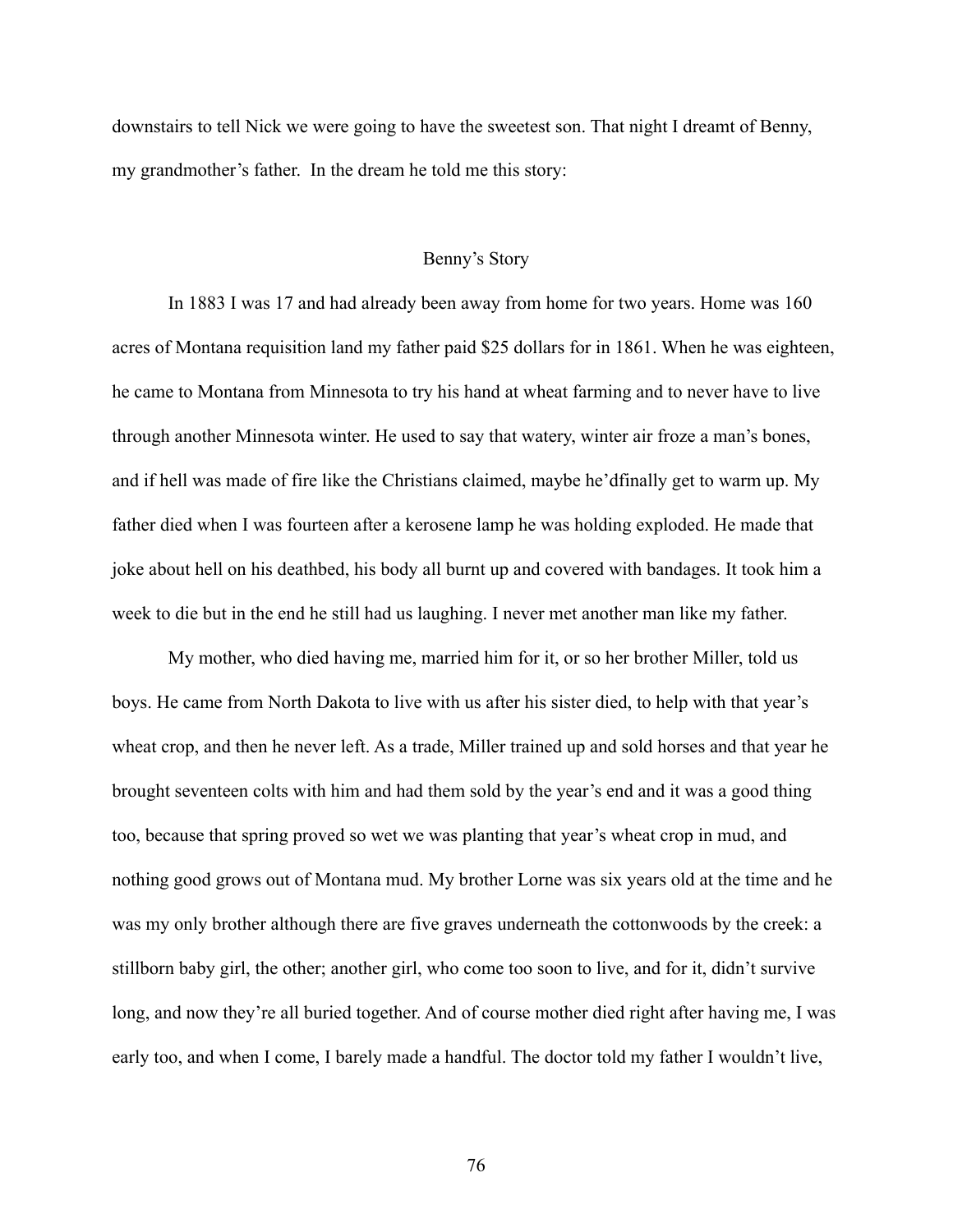but I have always been a lucky man and I lived long enough to get myself into plenty of trouble for any man's lifetime. But still, growing up my father and brother and even my Uncle Miller treated me with a certain care and I suppose back then I thought myself a bit special because of it.

The fifth grave if you're keeping track belongs to Uncle Miller. He died when I was ten, crossing the Missouri River on his way back from picking up some colts in Miles City. Lorne had gone with him and saw Miller disappear into the water. Neither my uncle nor the horse he rode ever surfaced, which, as far as I am concerned, is the scariest of all facts and I ain't ashamed to say that since then I never felt right by a river.

I suppose I never knowed a mother's love but I can't claim I ever felt sorry for myself for it, although sometimes I wonder what I missed out on. But we ate well enough and laughed plenty even when times were hard, for Miller was a joker too, just like my father, and between the two, neither of them knew what a straight answer was. I recall watching my father set a bag around one of our cow's udders to wean the calf, only when I asked him about it, he told me it was to keep the milk warm, and that answer satisfied me, little man that that I was, and he made that joke for years until one day I was old enough to think it through correctly. I remember being told by my uncle that our fence needed some growing, and he handed me the watering tin, and I'd toddle off and water it like I was told, and of course I was a kid and didn't know what all their laughter was about. I was the recipient of a lot of these pranks, being the youngest and all.

But no one was ever mean spirited. That flat prairie land stretches out as far as you can see and ain't no one coming to entertain you, so a person better be quick to forgive and quicker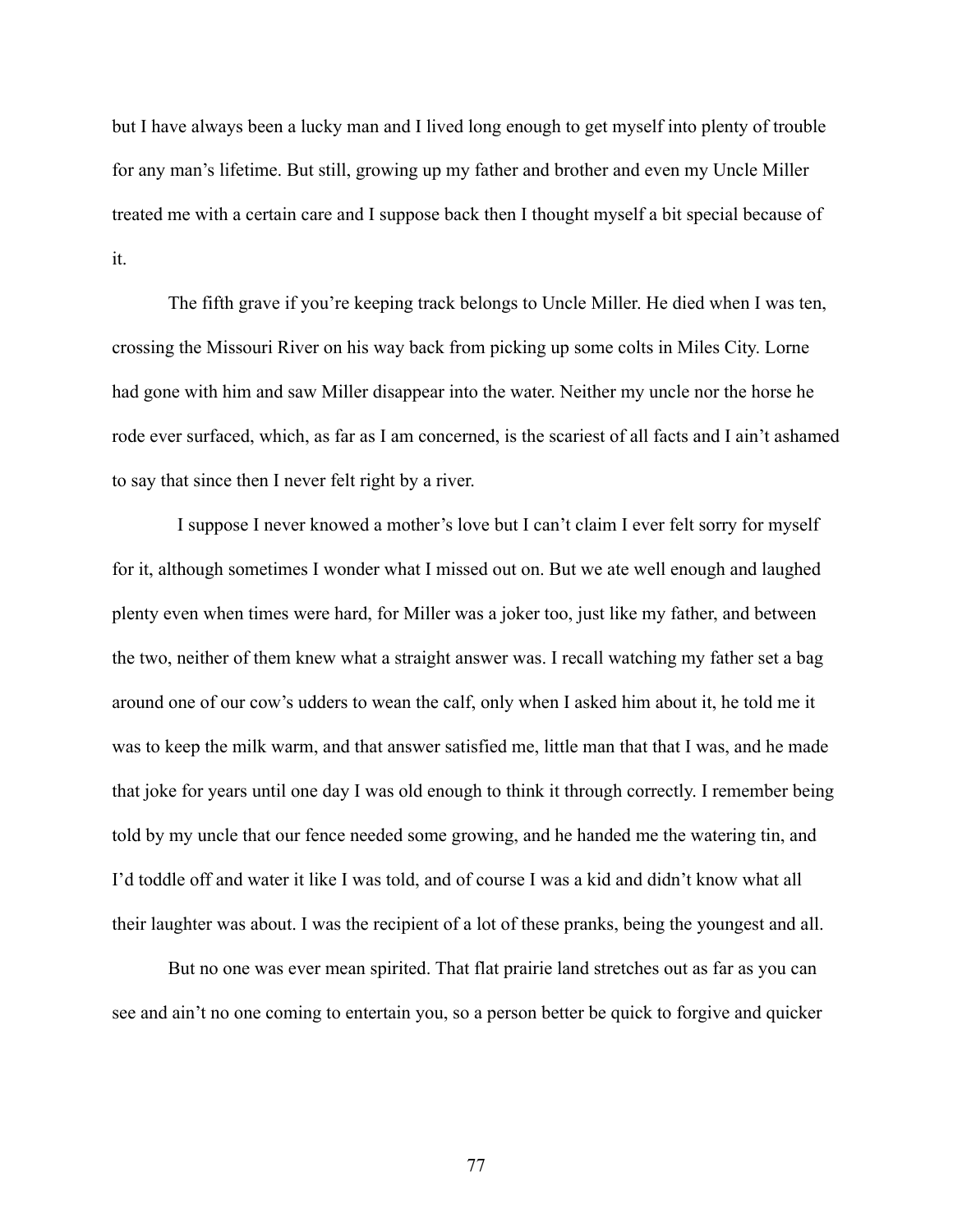to laugh. That's what I learned from my father and my Uncle Miller and it's the truest advice I ever knew.

Otherwise, come winter, when it's nothing out there but that damn white spread over the earth as far as kingdom come, and the sky greys into curdled milk for so long you forget the word blue, and it all begins to resemble too much nothing and nowhere. That's when a person starts to understand the bible wasn't written for northern folk because this country has always been too dark and too cold to separate heaven from hell.

Joy is my middle name, as is Benjamin Joy Burger; all but the surname are from my mother's side of the family. Joy was a long standing family name my mother kept trying to pass onto her babies, but so many weren't for this world and eventually neither was she. Mother's family was Norwegian homesteaders who first settled in Iowa, and then in North Dakota, and it always seemed to me they left the dark and cold only to return to more dark and cold. I come from the dark myself, born in December, on a moonless night. I neither liked nor disliked the name Joy, but I suppose most men might get their feathers ruffled over having a lady's name, but the name Joy was the only thing my mother gave me. One day I decided I flat out liked it. By then half my life had already passed. I guess you could say before then I was still thinking about if it suited me or not. It's just my nature to think about things like that for a long time.

Our cabin was nothing more than the one room. In the wintertime we'd all sleep in the kitchen, Father would have us circle our beds around the wood stove to keep warm. It's been my observation that a storyteller will naturally emerge from any group spending time together, and Miller was ours. You'd ask him for a story on a long winter night, and he'd sigh like he didn't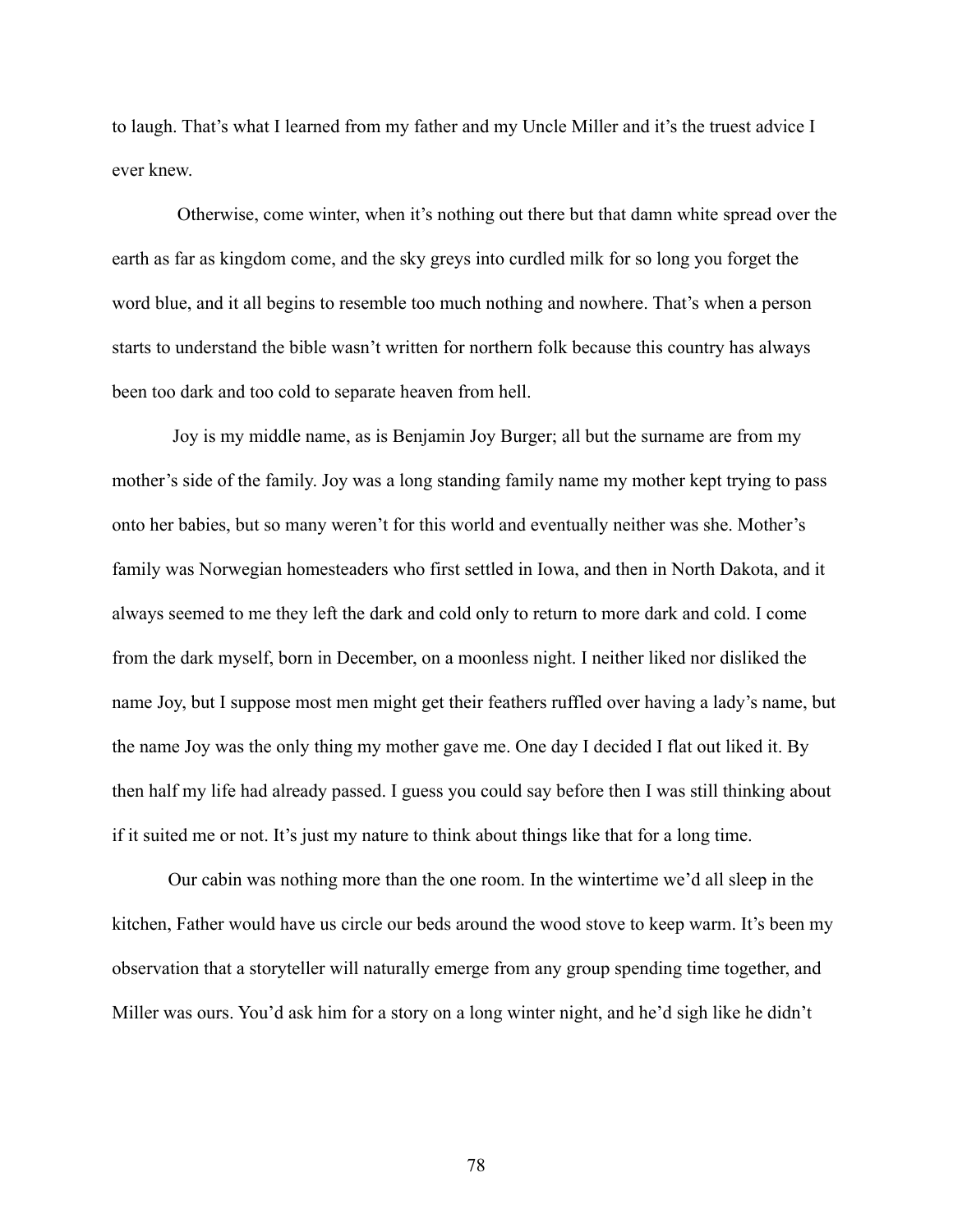want to, and then for a time his eyes would stare out and he'd look like he was lost in a fog. But Uncle Miller couldn't help but rise to the occasion.

When Miller died Lorne took it especially hard. My brother had always had a quiet way––he didn't inherit the family sociability like I did--he was always more comfortable around animals than people. Like Miller, my brother never married and I suppose this can happen if a man already feels wed to his land and his animals. Of course I was sad too when Miller died, but when you're that young you don't know any better than to just accept things the way they are. So too, had either my father or Miller survived I suppose I might have never left Cutbank, but maybe I would since every year the struggle to raise a fit crop of wheat from that tired soil was like raising Lazarus himself from the dead. A person can only escape death so much. Like my brother, I didn't have the patience for the farming life, which only seemed punishing. But life has a way of keeping interesting, without my trying to make it so. Changes will come. That's all a person can count on.

After our father died, the owner of Bar B Ranch, Stuart Blackman, offered us cash for our land and Lorne had him throw in jobs on his outfit, and we were paid next to nothing for both because we didn't know any better. As it turned out, my father had mortgaged the land, so instead of paying us for the title, Stuart paid the bank directly. Stuart Blackman was a squat brick of a man with little beady, badger eyes, you could feel you before you even knowed he was in the room. He was one of the first men I ever seen wearing a tall white Stetson hat and at the time I thought he looked odd. In this way, he was a man who existed apart from society, as if he come from some close future, and already saw what the rest of us couldn't. For instance, he knew the only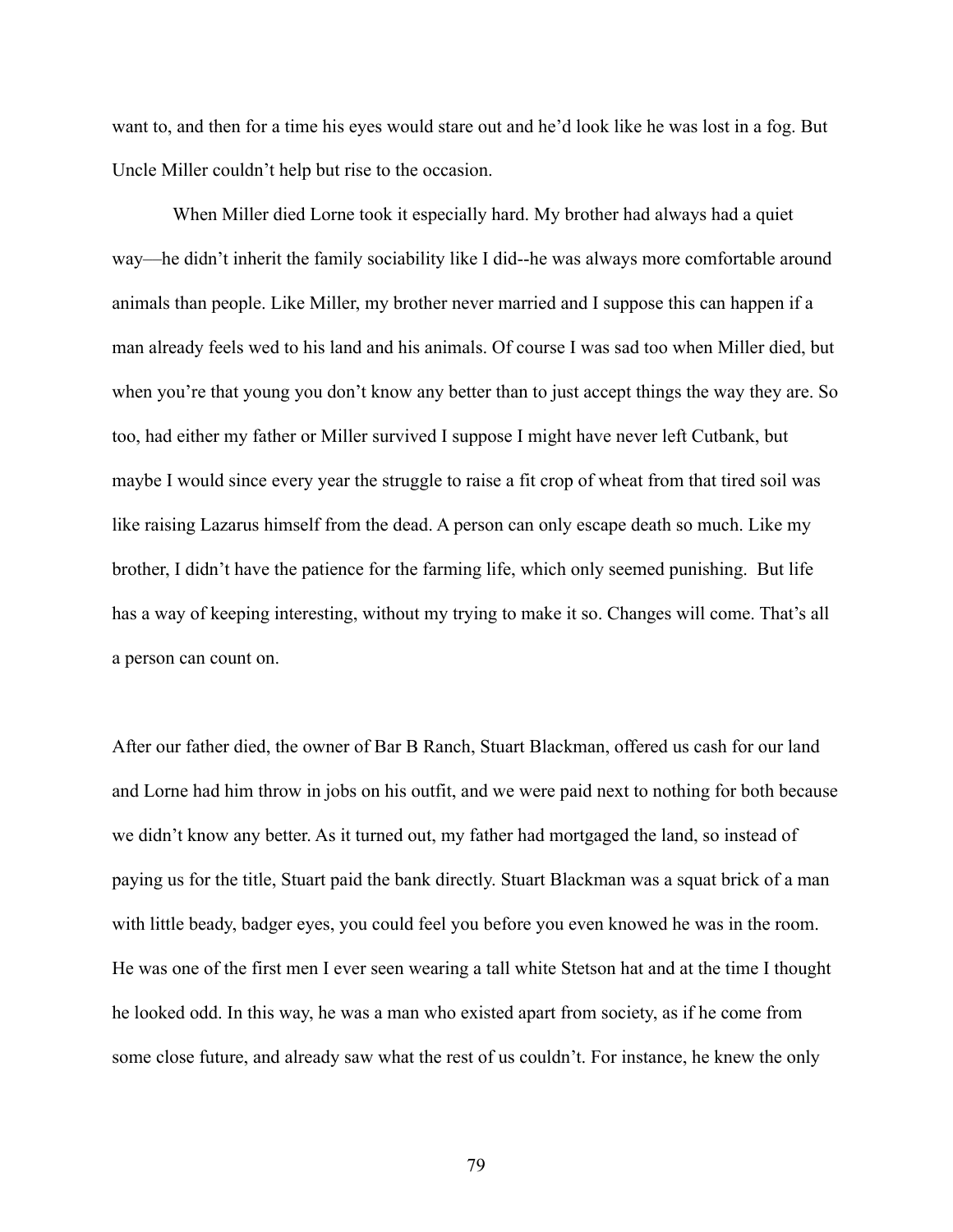way a man would ever make any real money in Montana was from cattle or gold and since he was pretty sure Cutbank, Montana, could never be so interesting as to contain any gold, he put his money towards cattle and started buying up all the land he could get his hands on. I don't fault him for being better with a dollar than I ever was. Stuart did give Lorne and I work and room and board, and anyways, Bar B Ranch is where I learned everything I needed to know in order to do the only thing I ever wanted, which was to be a cowpuncher.

Bar B Ranch consisted of 2000 head of cattle and a remuda of about 80 horses and a dozen ranch hands, depending on the day and the season. What Lorne and I were told on the first day of work by the boss himself was that we needed to know two things: when to help and when to get out of the way and if we could figure that out we would do just fine. By then it was the end of February, and for the rest of that winter Lorne and I went around breaking up the hay for the cattle. When the weather began to shift into spring, the cattle were turned out to the range for the season, and I suppose us ranch hands were too. Some of the boys working at Bar B were there riding the grub line, others came in from Texas and at the end of the day after we'd turn our horses loose and cook up our sorn bread and bacon, I couldn't hear enough of their trail talk. I turned 15 that summer and was pretty much an orphan set loose amongst prairie wolves and bears, sleeping on a soft patch of green every night, looking up at the blinking sky. When you're that young you think that blinking and everything else in the world is talking to you although I can't say I believe any different now. Anyways, I just started thinking different after that summer. And at the end of it, I'll never forget it, the way the light changed, the way everything by midday shined in a heavier kind of gold. And my heart began to hurt like an icicle was inside all cold and sharp.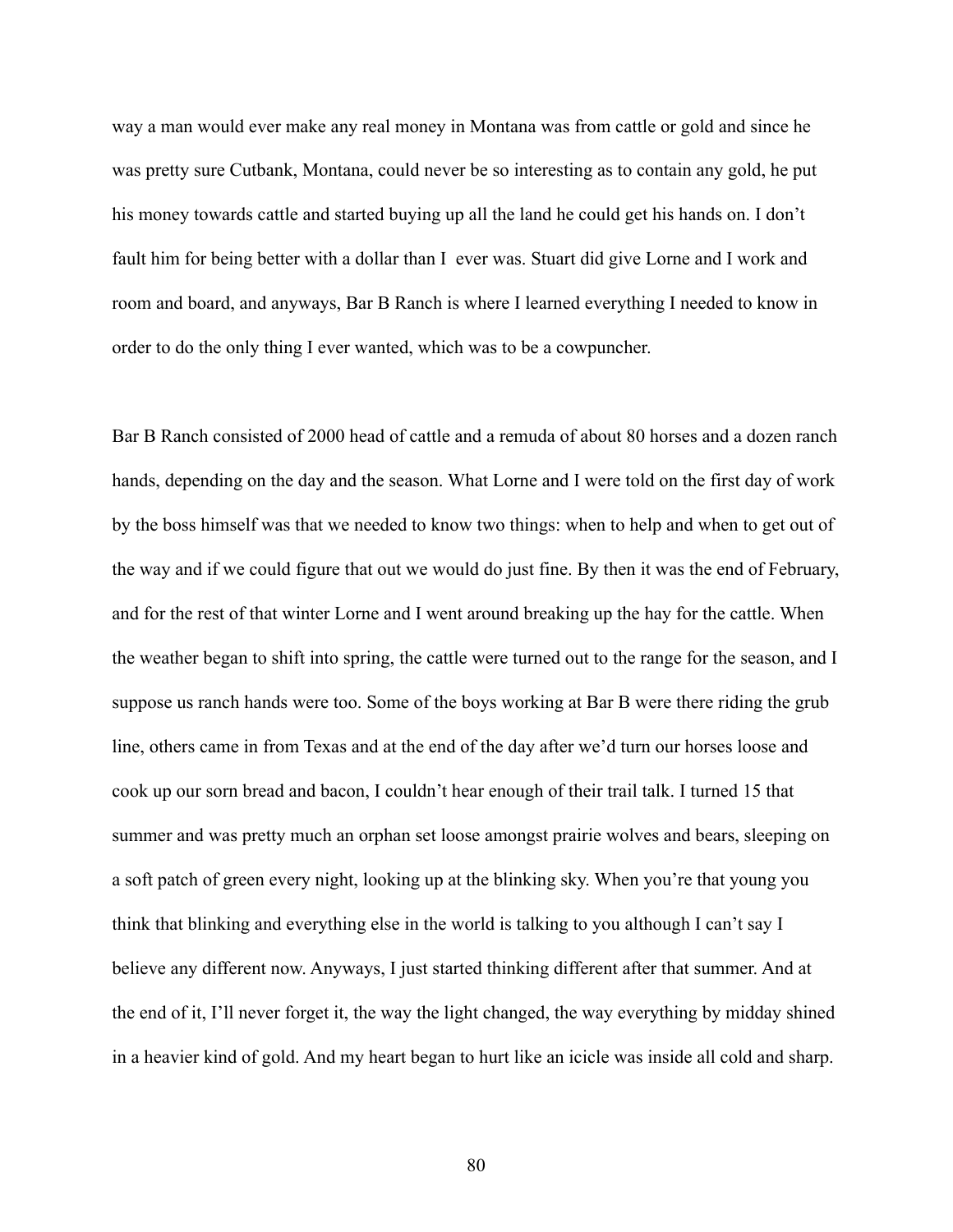Well I knew then summer was over and I would have to leave paradise and I couldn't stand for it. All's I wanted was to breathe that spirit in for the rest of my life. I had learned to keep a dry saddleblanket and to cast an easy rope. I was ruined from any other kind of living.

Most of the Texan boys who come up on the trail had never been so far north as Montana but you would never know from complaining because no one complained, which was another one of those important details about being a ranch hand Lorne and I learned. Not that we were complainers, but there was a certain agreement on perspective the men all seemed to agree on without saying so. If a night passed where the weather was foul and we was all up tending to the cattle and no one slept, the next day instead of whining, all the boys would be talking about is some good time they'd had in town with their girl, or the time they hit it big playing monte or some such, to keep that good spirit going strong. It was an easy outlook to follow because it reminded me of my father and Uncle Miller.

My brother preferred the company of horses to humans and eventually he became a horse wrangler, although he never did leave Montana. I liked the horses fine but I didn't have the ambition to be a bronc buster and a man can't pursue that kind of sporting life without it. That and possessing a kind of knowing about horses that can't really be taught, and Lorne did. Whereas, if one of the boys was telling a joke or a story about the trail, I wanted to be right there in the middle of it all, I couldn't hear enough talk about trail life, good or bad. A cowpuncher could tell me the horror of losing a man during a stampede and afterwards, finding the bodies of horse and rider pounded flatter'n a hotcake, and all I heard was adventure.

After two summers of listening to all the boys telling their stories about the trail and the traveling I was itching to get out of Montana. I hired on with the Moss brothers in the summer of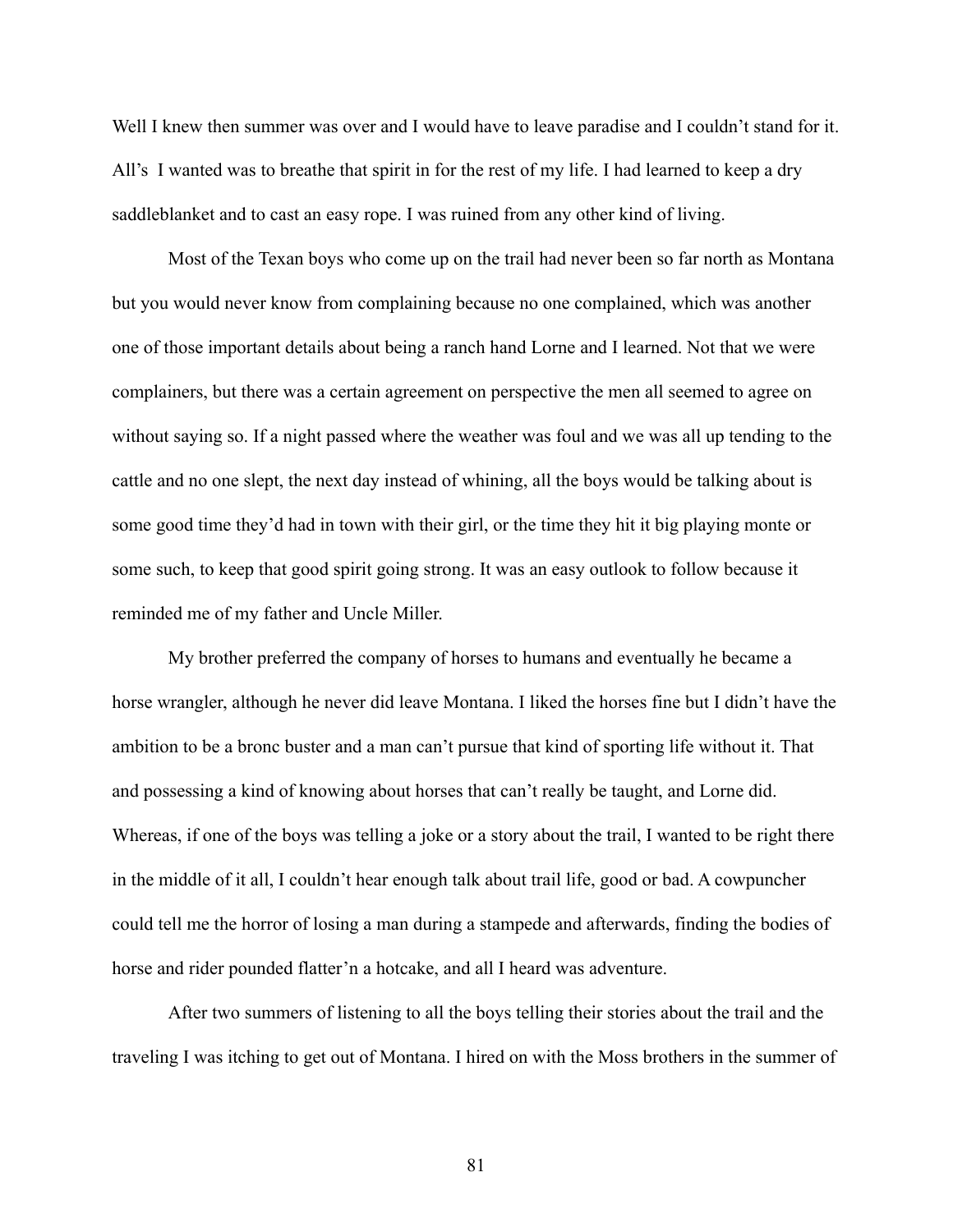'82, which was a questionable move since they were a notorious bunch, and the oldest brother, Thomas, was known to have shot and killed his wrangler the summer before, only no one did anything about it because for one, he shot a Mexican and he knew nobody would say anything over a Mexican, but also, Thomas had given the widow cash. I saw him try something similar to one of the grubline men the summer I worked for him. You could say Thomas tried to agitate this fellow, a spectacular rider called Hooks who could ride anything. Anyway Hooks was a black man and like Lorne, he was a good worker and had that knowing about horses, but that didn't matter to a man like Thomas Moss. Thomas was always calling Hooks names and blaming him for things he never did, and you could feel how Thomas was trying to get Hooks to draw out his six-shooter so he'd have an excuse to kill him. But Hooks kept cool. Before that summer I thought myself an independent spirit, but I never did challenge Thomas Moss or tell him to his face the kind of low man he was and it's a damn regret of mine now but you can't argue with the facts of yourself just because of regret. I ended up leaving the Moss Brother's Ranch in September. Last I heard Thomas was awaiting trial for another murder, which he would eventually be hung for, because he shot and killed some settlers living along the trail to Oregon who were charging these outfits for access to their water, them that had freely been coming through that country for years. Once a man could start at the Rio Grande and head north by way of the The Old Western Trails, even clear up to Alberta if he wanted too, without laying his eyes on a fence. But that changed all in one year when the Union Pacific Railroad was built and all the buffalo was removed and folks thought this made the west fit for a settler to live and they come and begun fencing up paradise to make a buck. Well, that was the end of the free, open land.